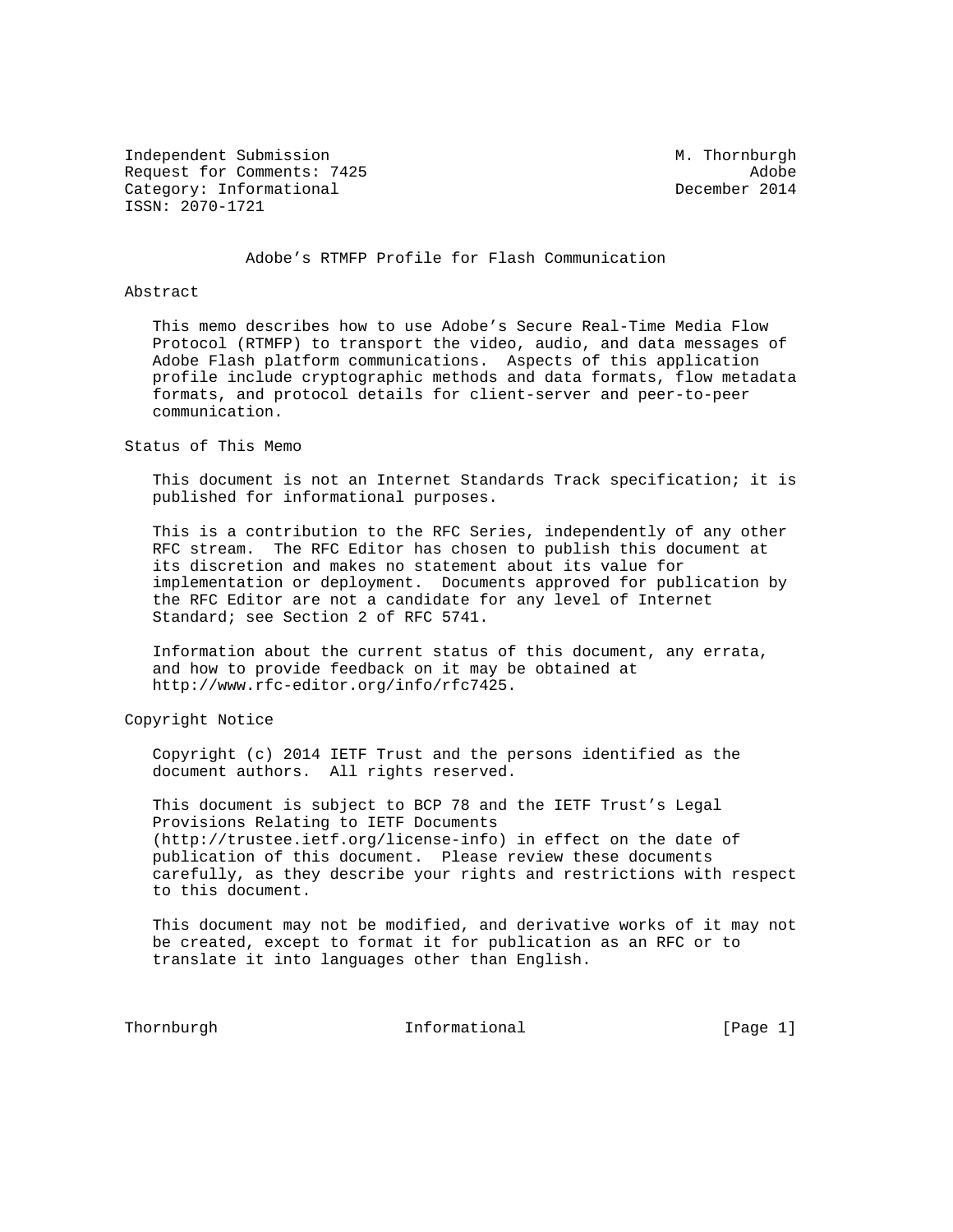Table of Contents

|  |  | 4.3.3.2. Accepts Ancillary Data 8                    |  |  |  |  |  |  |
|--|--|------------------------------------------------------|--|--|--|--|--|--|
|  |  | 4.3.3.3. Extra Randomness 8                          |  |  |  |  |  |  |
|  |  | 4.3.3.4. Supported Ephemeral Diffie-Hellman Group  9 |  |  |  |  |  |  |
|  |  | 4.3.3.5. Static Diffie-Hellman Public Key  9         |  |  |  |  |  |  |
|  |  |                                                      |  |  |  |  |  |  |
|  |  | 4.3.5. Signing and Verifying Messages 10             |  |  |  |  |  |  |
|  |  |                                                      |  |  |  |  |  |  |
|  |  | 4.3.5.1.1. Simple Password 11                        |  |  |  |  |  |  |
|  |  |                                                      |  |  |  |  |  |  |
|  |  |                                                      |  |  |  |  |  |  |
|  |  |                                                      |  |  |  |  |  |  |
|  |  |                                                      |  |  |  |  |  |  |
|  |  |                                                      |  |  |  |  |  |  |
|  |  | 4.4.2.1. Required Hostname 15                        |  |  |  |  |  |  |
|  |  | 4.4.2.2. Ancillary Data 15                           |  |  |  |  |  |  |
|  |  | 4.4.2.3. Fingerprint 16                              |  |  |  |  |  |  |
|  |  | 4.4.3. Certificate Selection 16                      |  |  |  |  |  |  |
|  |  | 4.4.4. Canonical Endpoint Discriminator 17           |  |  |  |  |  |  |
|  |  |                                                      |  |  |  |  |  |  |
|  |  |                                                      |  |  |  |  |  |  |
|  |  |                                                      |  |  |  |  |  |  |
|  |  | 4.5.2.1. Ephemeral Diffie-Hellman Public Key 20      |  |  |  |  |  |  |
|  |  | 4.5.2.2. Extra Randomness 20                         |  |  |  |  |  |  |
|  |  | 4.5.2.3. Diffie-Hellman Group Select 21              |  |  |  |  |  |  |
|  |  | 4.5.2.4. HMAC Negotiation 21                         |  |  |  |  |  |  |
|  |  | 4.5.2.5. Session Sequence Number Negotiation 22      |  |  |  |  |  |  |
|  |  |                                                      |  |  |  |  |  |  |
|  |  |                                                      |  |  |  |  |  |  |
|  |  | 4.6.1.1. Initiator and Responder Ephemeral 23        |  |  |  |  |  |  |
|  |  | 4.6.1.2. Initiator Ephemeral and Responder Static 23 |  |  |  |  |  |  |
|  |  | 4.6.1.3. Initiator Static and Responder Ephemeral 24 |  |  |  |  |  |  |
|  |  | 4.6.1.4. Initiator and Responder Static 24           |  |  |  |  |  |  |
|  |  | 4.6.2. Diffie-Hellman Shared Secret 24               |  |  |  |  |  |  |
|  |  | 4.6.3. Packet Encrypt/Decrypt Keys 25                |  |  |  |  |  |  |
|  |  | 4.6.4. Packet HMAC Send/Receive Keys 25              |  |  |  |  |  |  |

Thornburgh 1nformational [Page 2]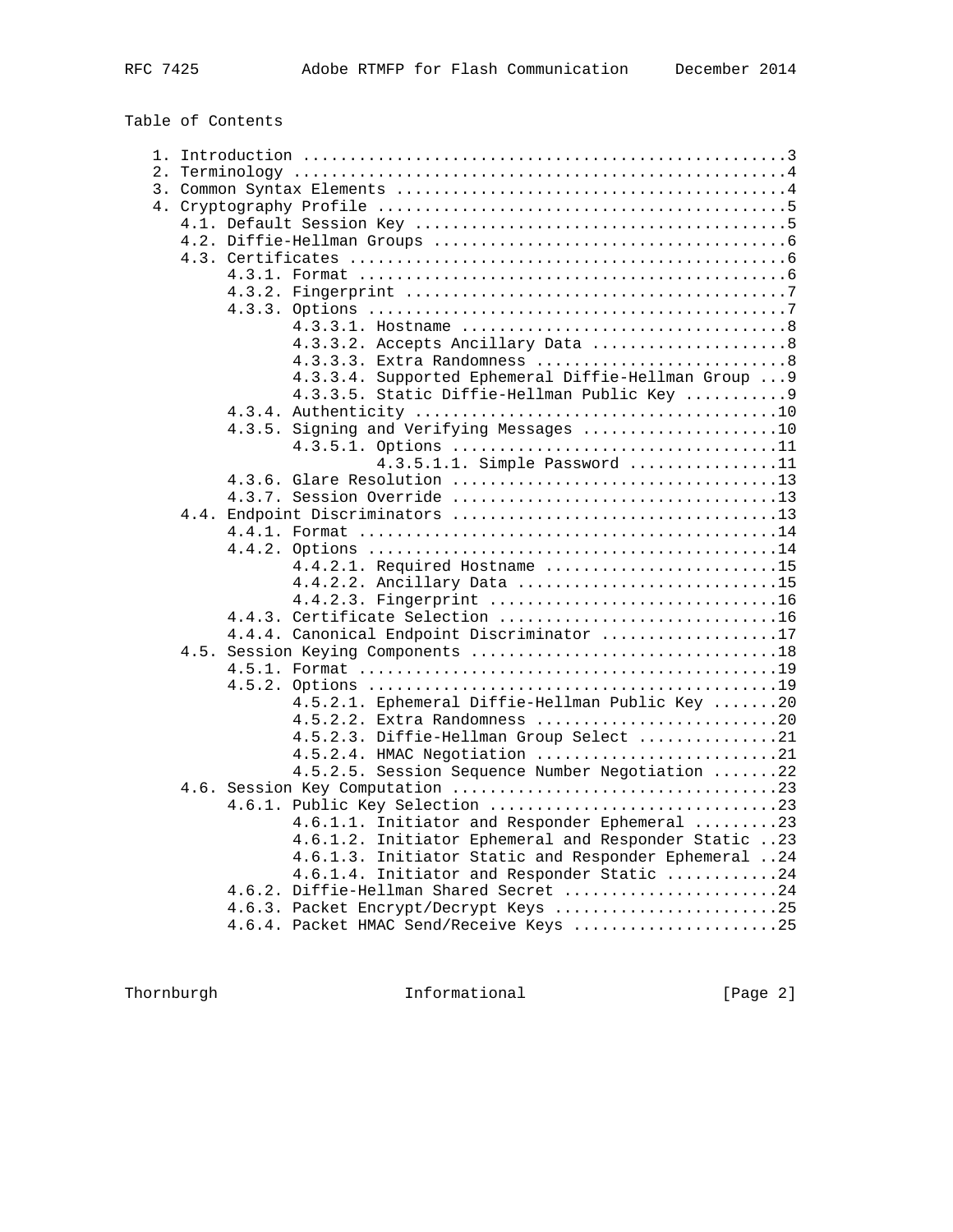|                | 4.6.6. Session Sequence Number 26              |
|----------------|------------------------------------------------|
|                |                                                |
|                |                                                |
|                |                                                |
|                |                                                |
|                | 4.7.3.1. Simple Checksum 30                    |
|                |                                                |
|                | 4.7.3.3. Session Sequence Number 31            |
|                |                                                |
|                |                                                |
|                |                                                |
|                |                                                |
|                |                                                |
|                | 5.3. Client-to-Server Connection 36            |
|                |                                                |
|                | 5.3.2. Server-to-Client Return Control Flow 37 |
|                | 5.3.3. setPeerInfo Command 37                  |
|                | Set Keepalive Timers Command 39<br>5.3.4.      |
|                | 5.3.5. Additional Flows for Streams 40         |
|                |                                                |
|                | 5.3.5.2. From Server 40                        |
|                | 5.3.5.3. Closing Stream Flows 41               |
|                | 5.3.6. Closing the Connection 41               |
|                |                                                |
|                |                                                |
|                |                                                |
|                |                                                |
|                | 5.4.3. Closing the Connection 44               |
|                |                                                |
|                | 6.1. RTMFP URI Scheme Registration 44          |
| $\overline{7}$ | $[0.9]$                                        |

 7. Security Considerations ........................................46 8. References .....................................................47 8.1. Normative References ......................................47 8.2. Informative References ....................................49 Acknowledgements ..................................................49 Author's Address ..................................................49

# 1. Introduction

 Adobe's Secure Real-Time Media Flow Protocol (RTMFP) [RFC7016] is a general-purpose transport service for real-time media and bulk data in IP networks, and it is suited to client-server and peer-to-peer (P2P) communication. RTMFP provides a generalized framework for securing its communications according to the needs of its application.

Thornburgh **Informational** Informational [Page 3]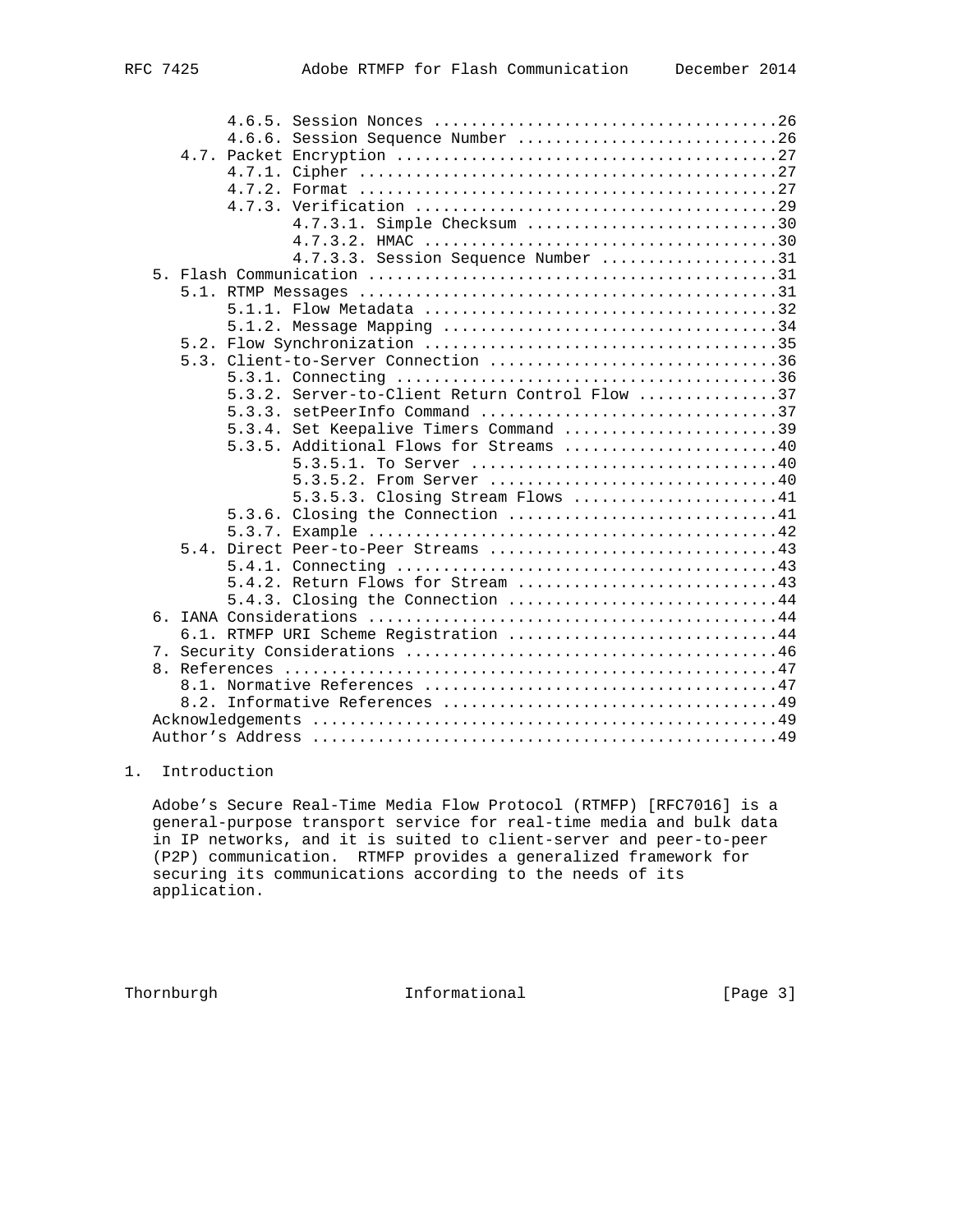The Flash platform comprises the Flash runtime (including Flash Player) from Adobe Systems Incorporated, communication servers such as Adobe Media Server, and interoperable clients and servers provided by other parties.

 Real-time streaming network communication for the Flash platform of video, audio, and data typically uses Adobe's Real-Time Messaging Protocol (RTMP) [RTMP] messages. RTMP messages were originally designed to be transported over RTMP Chunk Stream in TCP [RTMP]; however, other transports (such as the one described in this memo) are possible.

 This memo specifies the syntax and semantics for transporting RTMP messages over RTMFP, and it extends Flash communication semantics to include direct P2P communication. This memo further specifies a concrete Cryptography Profile for RTMFP tailored to the application and cryptographic needs of Flash platform client-server and P2P communications.

 These protocols and profiles were developed by Adobe Systems Incorporated and are not the product of an IETF activity.

2. Terminology

 The key words "MUST", "MUST NOT", "REQUIRED", "SHALL", "SHALL NOT", "SHOULD", "SHOULD NOT", "RECOMMENDED", "NOT RECOMMENDED", "MAY", and "OPTIONAL" in this document are to be interpreted as described in [RFC2119].

 "HMAC" means the Keyed-Hash Message Authentication Code (HMAC) algorithm [RFC2104].

 "HMAC-SHA256" means HMAC using the SHA-256 Secure Hash Algorithm [SHA256] [RFC6234].

 "HMAC-SHA256(K, M)" means the calculation of the HMAC-SHA256 of message M using key K.

3. Common Syntax Elements

 Definitions of types and structures in this specification use traditional text diagrams paired with procedural descriptions using a C-like syntax. The C-like procedural descriptions SHALL be construed as definitive.

Thornburgh 10 Informational 11 [Page 4]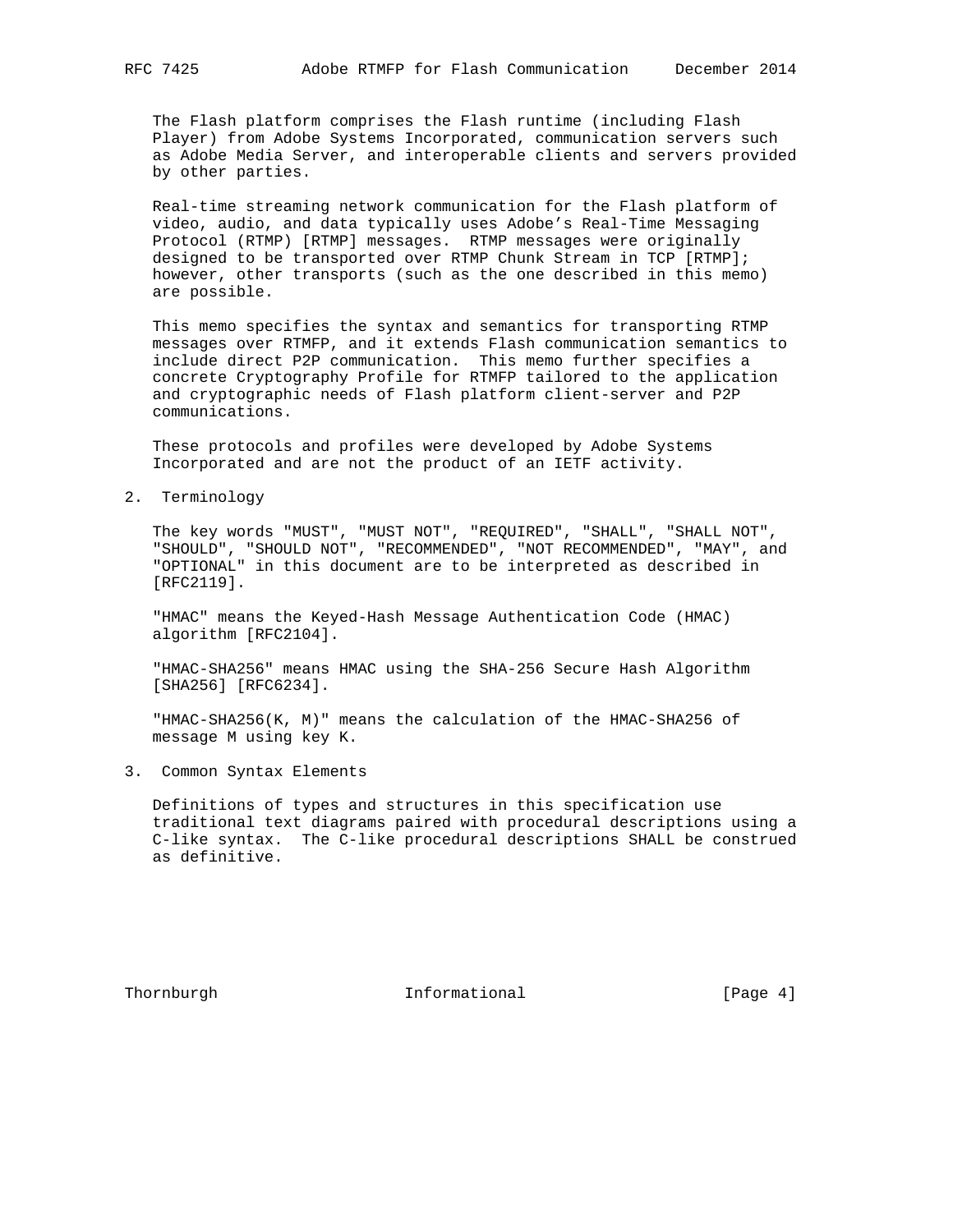Structures are packed to take only as many bytes as explicitly indicated. There is no 32-bit alignment constraint, and fields are not padded for alignment unless explicitly indicated or described. Text diagrams may include a bit ruler across the top; this is a convenience for counting bits in individual fields and does not necessarily imply field alignment on a multiple of the ruler width.

 Unless specified otherwise, reserved fields SHOULD be set to 0 by a sender and MUST be ignored by a receiver.

 The procedural syntax of this specification defines correct and error-free encoded inputs to a parser. The procedural syntax does not describe a fully featured parser, including error detection and handling. Implementations MUST include means to identify error circumstances, including truncations causing elementary or composed types not to fit inside containing structures, fields, or elements. Unless specified otherwise, an error circumstance SHALL abort the parsing and processing of an element and its enclosing elements.

 This memo uses the elementary and composed types described in Section 2.1 of RFC 7016. The definitions of that section are incorporated by reference as though fully set forth here.

4. Cryptography Profile

 RTMFP defines a general security framework but delegates specifics, such as packet encryption ciphers and key agreement algorithms, to an application-defined Cryptography Profile.

 This section defines the RTMFP Cryptography Profile for Flash platform communication.

## 4.1. Default Session Key

 RTMFP uses a Default Session Key and associated default cipher configuration during session startup handshaking, where session specific keys and ciphers are negotiated.

 The default cipher is the Advanced Encryption Standard [AES] with 128-bit keys operating in Cipher Block Chaining [CBC] mode, as described in Section 4.7.1. The Default Session Key is the 16 bytes of the string "Adobe Systems 02" encoded in UTF-8 [RFC3629]:

Hex: 41 64 6F 62 65 20 53 79 73 74 65 6D 73 20 30 32

 The Default Session Key uses checksum mode for packet verification and does not use session sequence numbers (Section 4.7.3).

Thornburgh 10 Informational 11 (Page 5)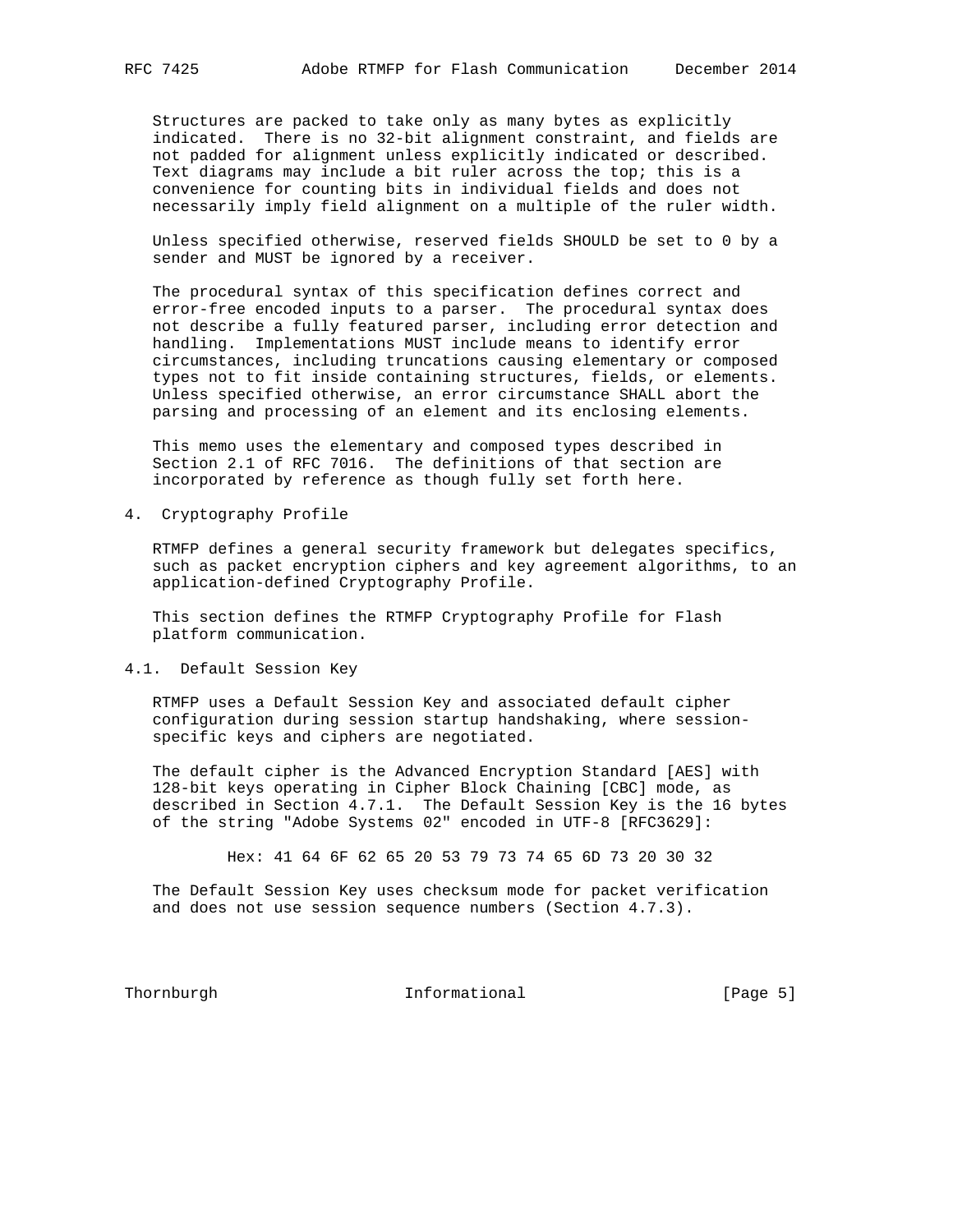## 4.2. Diffie-Hellman Groups

 Implementations conforming to this profile MUST support Diffie- Hellman [DH] modular exponentiation (MODP) group 2 (1024 bits) as defined in [RFC7296], and SHOULD support Diffie-Hellman MODP group 5 (1536 bits) and group 14 (2048 bits) as defined in [RFC3526]. Implementations MAY support additional groups.

#### 4.3. Certificates

 This section defines the certificate format for this Cryptography Profile, and the mapping to the abstract properties and semantics for RTMFP endpoint identities.

# 4.3.1. Format

 A certificate in this profile is encoded as a sequence of zero or more RTMFP Options and Markers (Section 2.1.3 of RFC 7016). The first marker (if any) in the certificate separates the canonical section of the certificate from the remainder. Some options are ignored if they occur outside of the canonical section (that is, after the first marker).

Thornburgh 1nformational [Page 6]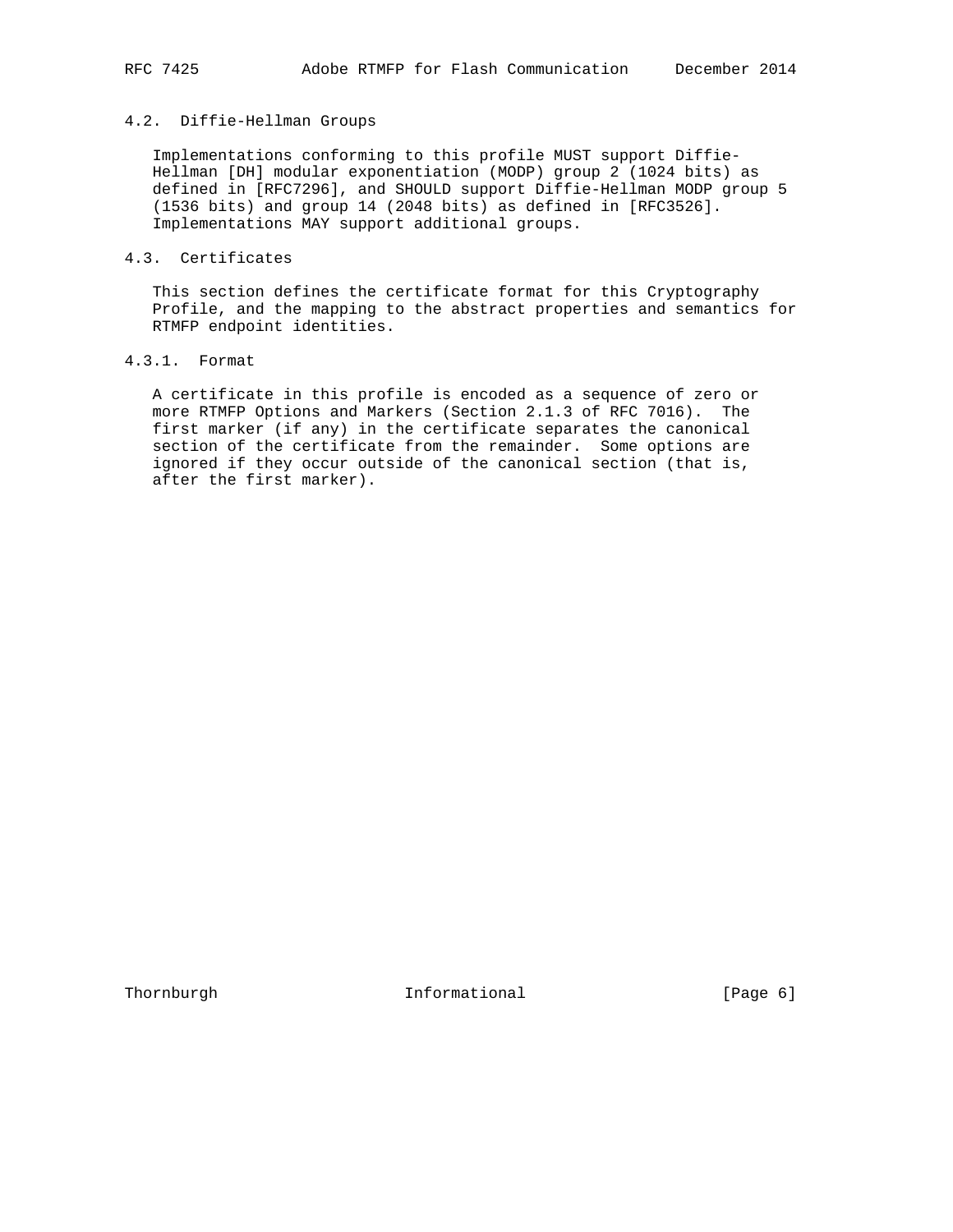```
 +˜˜˜/˜˜˜/˜˜˜+ +˜˜˜/˜˜˜/˜˜˜+˜˜˜˜˜+˜˜˜/˜˜˜/˜˜˜+ +˜˜˜/˜˜˜/˜˜˜+
 | L \ T \ V |...| L \ T \ V | 0 | L \ T \ V |...| L \ T \ V |
 +˜˜˜/˜˜˜/˜˜˜+ +˜˜˜/˜˜˜/˜˜˜+˜˜˜˜˜+˜˜˜/˜˜˜/˜˜˜+ +˜˜˜/˜˜˜/˜˜˜+
\wedge \wedge \wedge \wedge \wedge \wedge \wedge \wedge \wedge \wedge \wedge \wedge \wedge \wedge \wedge \wedge \wedge \wedge \wedge \wedge \wedge \wedge \wedge \wedge \wedge \wedge \wedge \wedge \wedge \wedge \wedge \wedge \wedge \wedge \wedge \wedge \wedge | Zero or more non-empty | | | Zero or more Options |
 | Options | | +------ or Markers -------+
       | | |
    +--- Canonical Section ---+ +---- First Marker
                                              (if present)
    struct certificate_t
 {
        canonicalStart = remainder();
       canonicalEnd = remainder();
        markerFound = false;
       while(remainder() > 0)
       \{ option_t option :variable*8;
            if(0 == option.length) markerFound = true;
             else if(!markerFound)
                 canonicalEnd = remainder();
        };
        canonicalSectionLength = canonicalStart - canonicalEnd;
    } :variable*8;
```
## 4.3.2. Fingerprint

 A certificate's fingerprint is the SHA-256 hash [SHA256] of the canonical section of the certificate (that is, the hash of the first canonicalSectionLength bytes of the certificate).

The certificate's fingerprint is also called the "peer ID".

```
4.3.3. Options
```
 This section lists options that can appear in a certificate. The following option type codes are defined:

- 0x00: Hostname (must be in canonical section) (Section 4.3.3.1)
- 0x0a: Accepts Ancillary Data (must be in canonical section) (Section 4.3.3.2)
- 0x0e: Extra Randomness (Section 4.3.3.3)

| Thornburgh | Informational | [Page 7] |
|------------|---------------|----------|
|------------|---------------|----------|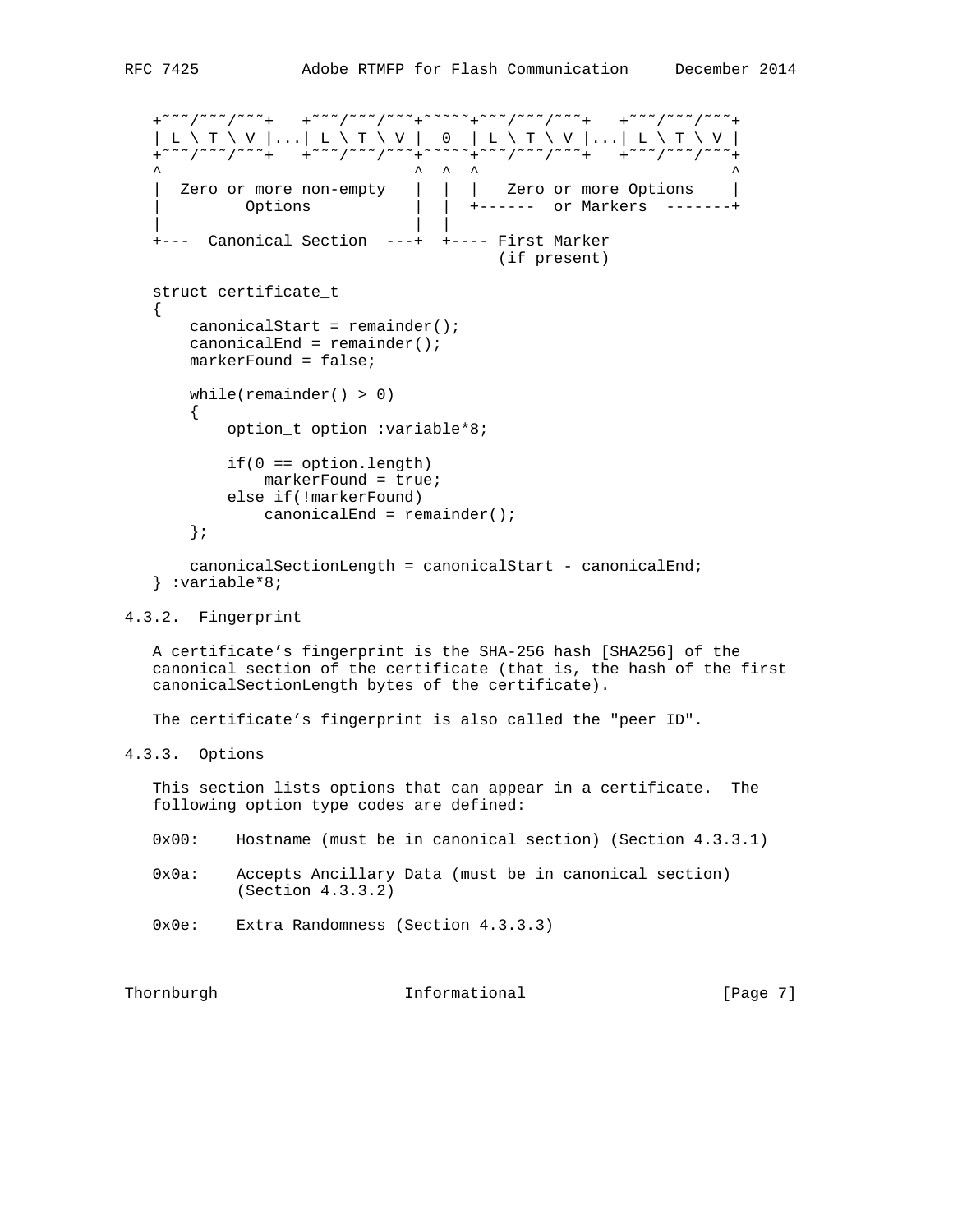- 0x15: Supported Ephemeral Diffie-Hellman Group (must be in canonical section) (Section 4.3.3.4)
- 0x1d: Static Diffie-Hellman Public Key (must be in canonical section) (Section 4.3.3.5)

 An implementation MUST ignore a certificate option type that is not understood.

4.3.3.1. Hostname

 This option gives an optional hostname for the endpoint. This option MUST be ignored if is not in the canonical section. This option MUST NOT occur more than once in a certificate.

+------------/-+-----------/-+<sup>~~~~~~</sup>~~~~~~~~~~~~~~~~~~~~~~<sub>+</sub>  $\vert$  length  $\setminus$   $\vert$  0x00  $\setminus$   $\vert$  hostname  $\vert$ +------------/-+-----------/-+<sup>~~~~~~</sup>~~~~~~~~~~~~~~~~~~~~~~~~~

 struct hostnameCertOptionValue\_t { uint8\_t hostname[remainder()]; } :remainder()\*8;

4.3.3.2. Accepts Ancillary Data

 This option indicates that the endpoint will accept an Endpoint Discriminator encoding an Ancillary Data option (Section 4.4.2.2). This option MUST be ignored if it is not in the canonical section.

 +-------------/-+-------------/-+ | length \ | 0x0a \ | +-------------/-+-------------/-+

4.3.3.3. Extra Randomness

 This option can be used to add extra entropy or randomness to a certificate that doesn't have any other cryptographic pseudorandom members (such as a public key). This option is typically used so that endpoints using ephemeral Diffie-Hellman keying can have a unique certificate fingerprint.

Thornburgh 10 Informational 11 [Page 8]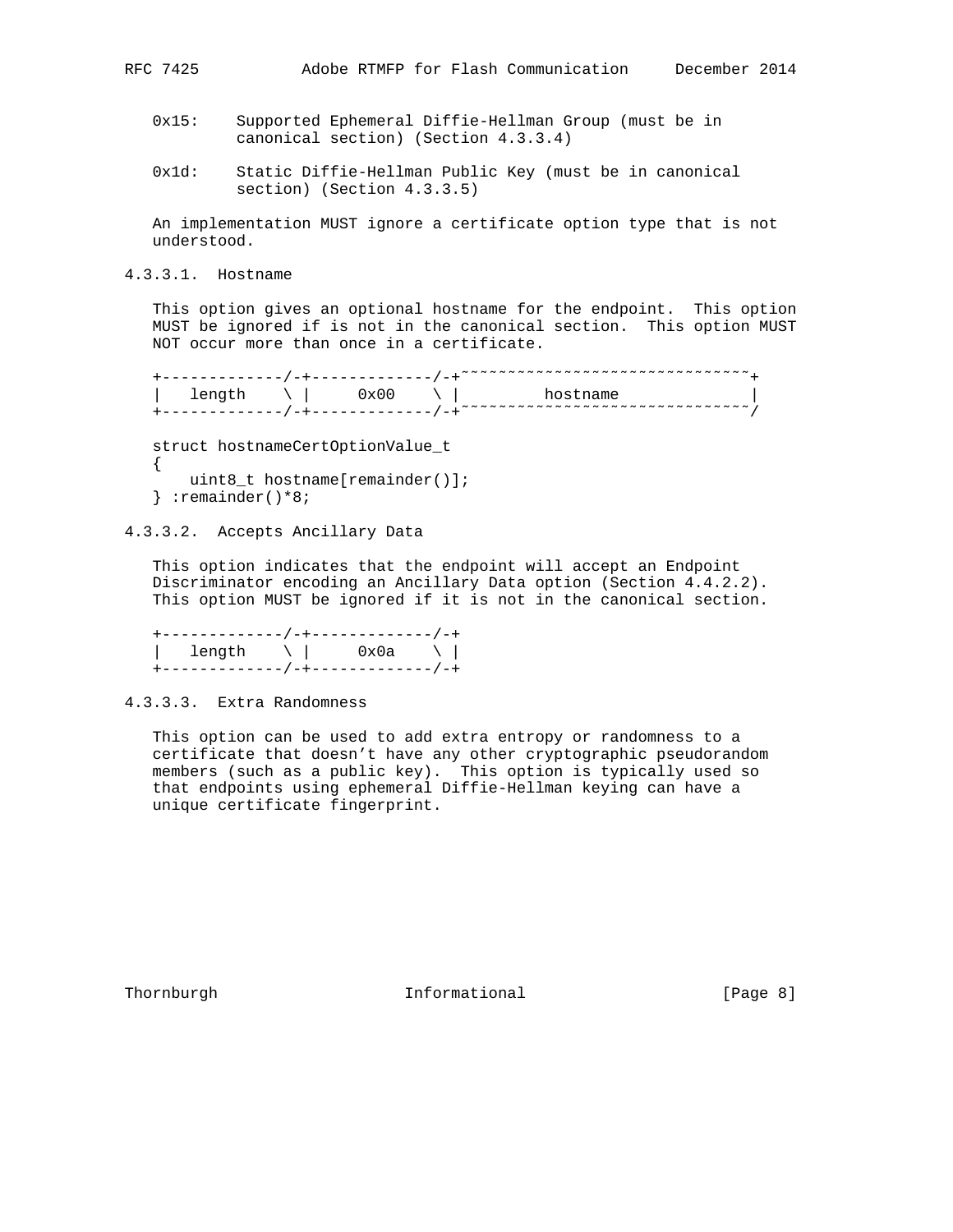+-------------/-+-------------/-+˜˜˜˜˜˜˜˜˜˜˜˜˜˜˜˜˜˜˜˜˜˜˜˜˜˜˜˜˜˜˜+  $\vert$  length  $\setminus$   $\vert$  0x0e  $\setminus$   $\vert$  extra randomness  $\vert$ +------------/-+-----------/-+<sup>~~~~~~</sup>~~~~~~~~~~~~~~~~~~~~~~~~~

```
 struct extraRandomnessCertOptionValue_t
\left\{ \right. uint_t extraRandomness[remainder()];
 } :remainder()*8;
```
#### 4.3.3.4. Supported Ephemeral Diffie-Hellman Group

 This option specifies a Diffie-Hellman group ID that is supported for ephemeral keying. This option MUST be ignored if it is not in the canonical section. This option may occur more than once in the certificate; each instance indicates an additional group that is supported for key agreement.

 +-------------/-+-------------/-+-------------/-+ | length  $\setminus$  | 0x15  $\setminus$  | group ID  $\setminus$  | +-------------/-+-------------/-+-------------/-+

 struct ephemeralDHGroupCertOptionValue\_t { vlu\_t groupID :variable\*8; } :variable\*8;

 The presence of this option means that the certificate uses ephemeral Diffie-Hellman public keys only. The certificate MUST NOT contain a Static Diffie-Hellman public key (Section 4.3.3.5).

```
4.3.3.5. Static Diffie-Hellman Public Key
```
 This option specifies a Diffie-Hellman group ID and static public key in that group. This option MUST be ignored if it is not in the canonical section. This option MAY occur more than once in the certificate; however, this option SHOULD NOT occur more than once for each group ID. The behavior for specifying more than one public key per group ID is not defined.

Thornburgh 10 Informational 11 Page 9]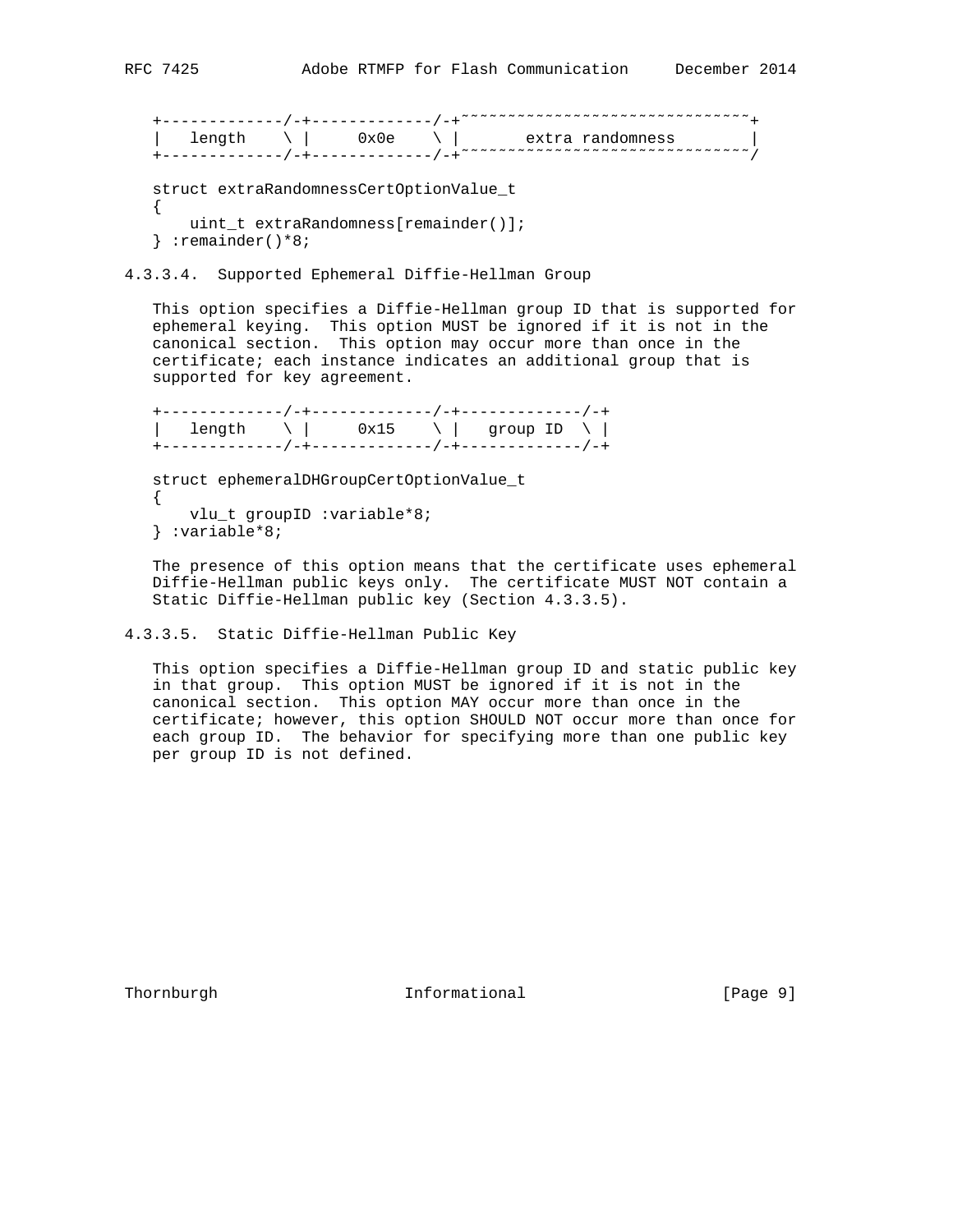+-------------/-+-------------/-+-------------/-+ | length  $\setminus$  | 0x1d  $\setminus$  | group ID  $\setminus$  | +-------------/-+-------------/-+-------------/-+ +------------------------------------------------------------------+ | Diffie-Hellman Public Key | +------------------------------------------------------------------/

 struct staticDHPublicKeyCertOptionValue\_t { vlu\_t groupID :variable\*8;

 uintn\_t publicKey :remainder()\*8; // network byte order } :remainder()\*8;

 The presence of this option means that the certificate uses static Diffie-Hellman public keys only. The certificate MUST NOT contain any Supported Ephemeral Diffie-Hellman Group options (Section 4.3.3.4).

## 4.3.4. Authenticity

 This profile does not use a public key infrastructure, nor are there signing keys present in certificates. Therefore, any properly encoded certificate is considered authentic according to Section 3.2 of RFC 7016.

 A certificate containing a static public key can only be used successfully for session communication if the holder of the certificate actually holds the private key associated with the public key. Authenticity of an identity and its peer ID (Section 4.3.2) having a certificate containing a static public key is implied by successful encrypted communication with the associated endpoint (Section 4.6).

 See Section 7 for further discussion of security issues related to identities.

## 4.3.5. Signing and Verifying Messages

 RTMFP Initiator Initial Keying and Responder Initial Keying messages have a field for the sender's digital signature of the keying parameters (Sections 2.3.7 and 2.3.8 of RFC 7016). In this profile, the signature field of those messages is encoded as a sequence of zero or more RTMFP Options.

Thornburgh 10 Informational [Page 10]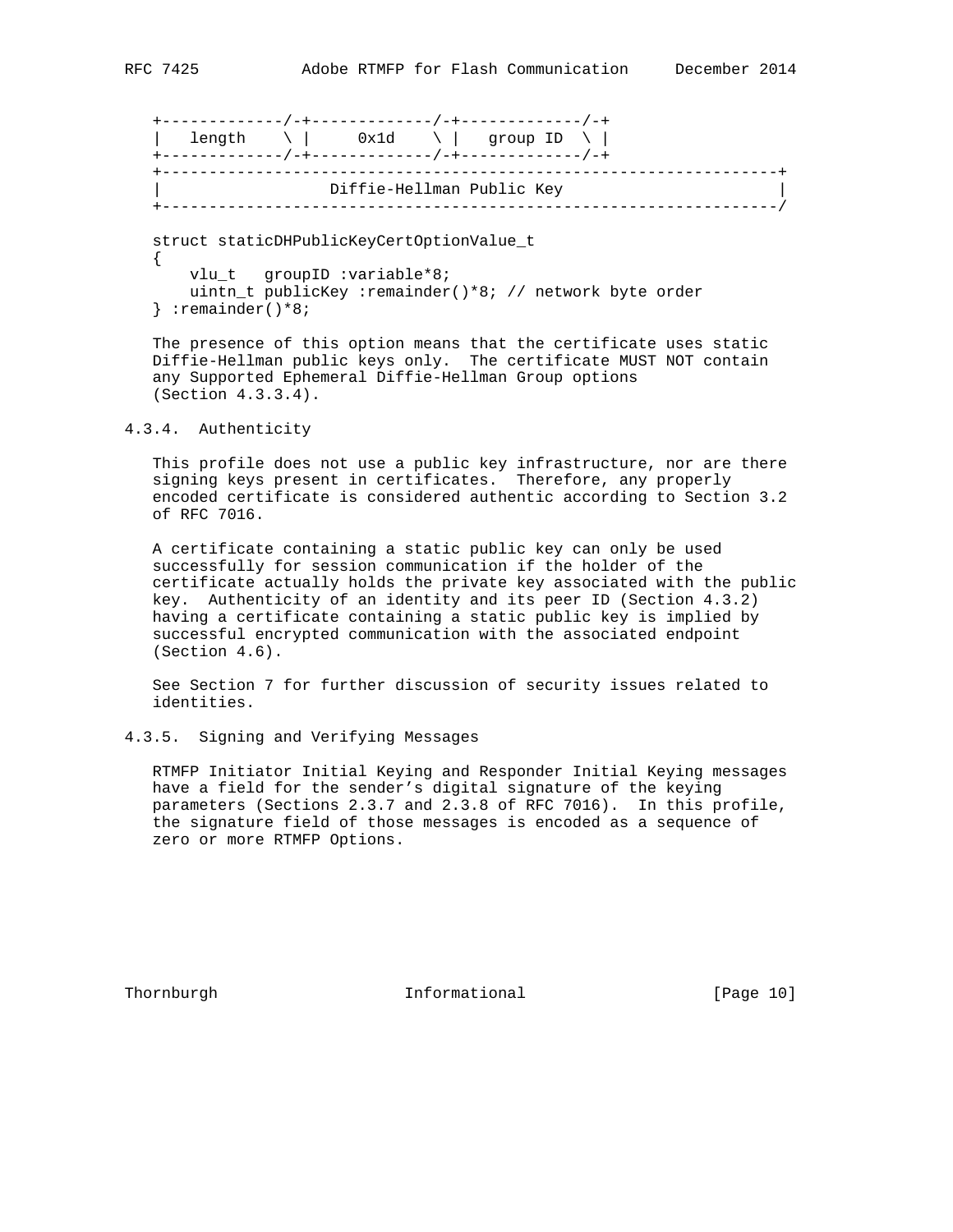$\left\{ \right.$ while(remainder()  $> 0$ ) option t option :variable\*8; } :remainder()\*8;

 If a signer has no signature options to send, it MAY encode a signature as a UTF-8 capital "X" (hex 58) or as empty. A verifier MUST interpret a malformed signature field or a signature field consisting only of a UTF-8 capital "X" as though it was empty.

 If a verifier does not require a signature, it SHALL consider any signature field (including an empty or malformed one) to be valid. A verifier MAY require a signature comprising one or more non-empty options that are valid according to their respective types.

 This profile does not use a public key infrastructure, nor are there signing keys present in certificates. Section 4.3.5.1.1 defines a simple ID/password credential system.

4.3.5.1. Options

 This section lists options that can appear in an RTMFP Initial Keying signature field. The following option type code is defined:

0x1d: Simple Password (Section 4.3.5.1.1)

 Future or derived profiles may define additional signature field options and semantics; therefore, a verifier SHOULD ignore option types that are not understood.

4.3.5.1.1. Simple Password

 This option encodes a password identifier (such as a user name, or an application-specific or implementation-specific selector) and an HMAC over the signed parameters using the identified password as the HMAC key. This option can occur more than once (for example, to allow interoperation between a current and a previous version of an implementation using implementation-specific passwords).

Thornburgh 10 Informational [Page 11]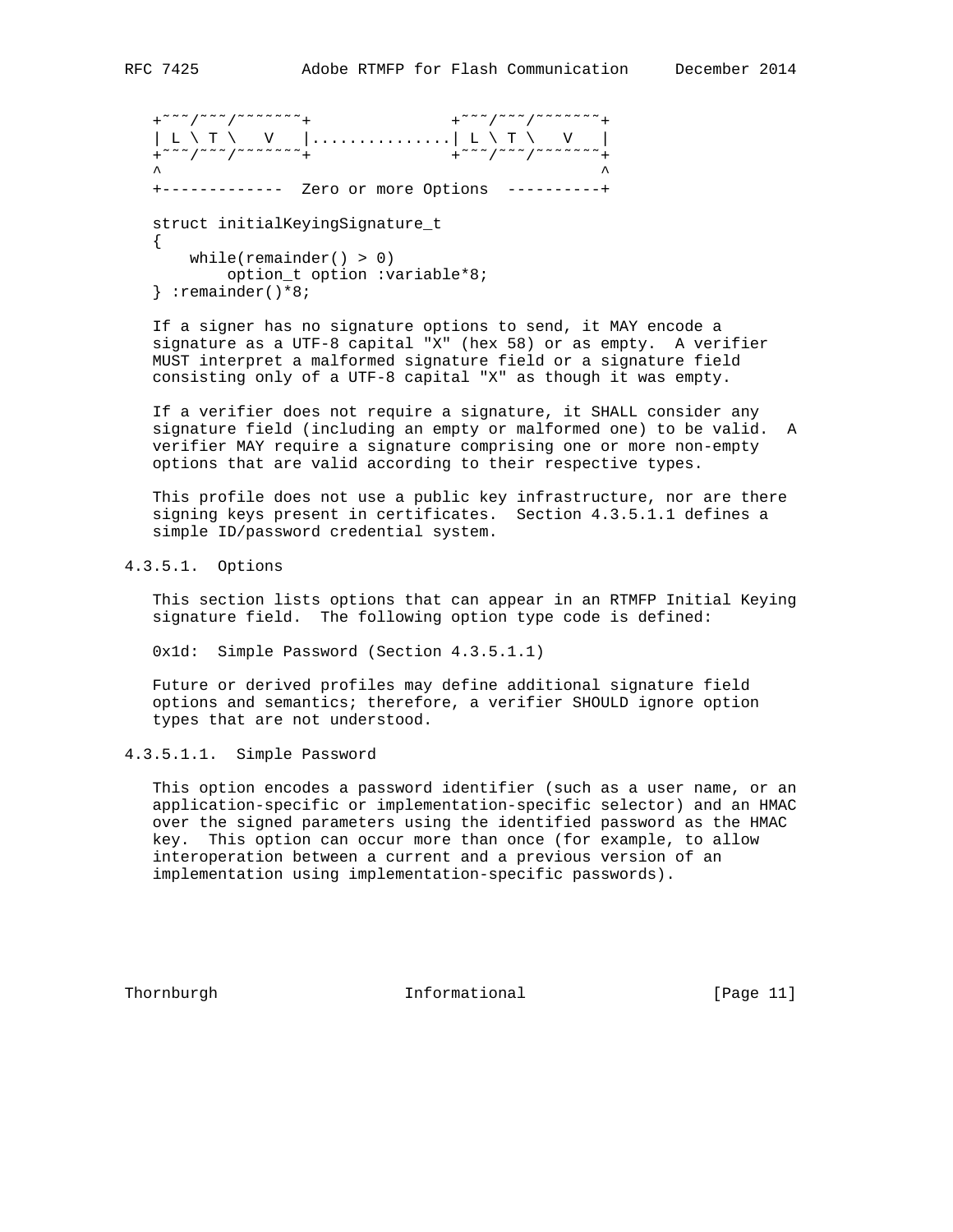To support the versioning use case, a verifier SHOULD ignore a Simple Password option encoding an unrecognized password identifier. A verifier SHOULD treat the entire signature as invalid if any Simple Password option encodes a recognized password identifier with an invalid password HMAC.

 0 1 2 3 4 5 6 7|0 1 2 3 4 5 6 7|0 1 2 3 4 5 6 7|0 1 2 3 4 5 6 7 +-------------/-+-------------/-+  $\vert$  length  $\setminus$  | 0x1d  $\setminus$  | +-------------/-+-------------/-+ +-+-+-+-+-+-+-+-+-+-+-+-+-+-+-+-+-+-+-+-+-+-+-+-+-+-+-+-+-+-+-+-+ | | + - - - - - - - + - - - - - - - + - - - - - - - + - - - - - - - + | | + - - - - - - - + - - - - - - - + - - - - - - - + - - - - - - - + | | + - - - - - - - + - - - - - - - + - - - - - - - + - - - - - - - + | hmacSHA256 | + - - - - - - - + - - - - - - - + - - - - - - - + - - - - - - - + | | + - - - - - - - + - - - - - - - + - - - - - - - + - - - - - - - + | | + - - - - - - - + - - - - - - - + - - - - - - - + - - - - - - - + | | + - - - - - - - + - - - - - - - + - - - - - - - + - - - - - - - + | | +-+-+-+-+-+-+-+-+-+-+-+-+-+-+-+-+-+-+-+-+-+-+-+-+-+-+-+-+-+-+-+-+ +˜˜˜˜˜˜˜˜˜˜˜˜˜˜˜˜˜˜˜˜˜˜˜˜˜˜˜˜˜˜˜˜˜˜˜˜˜˜˜˜˜˜˜˜˜˜˜˜˜˜˜˜˜˜˜˜˜˜˜˜˜˜˜+ | passwordID | +˜˜˜˜˜˜˜˜˜˜˜˜˜˜˜˜˜˜˜˜˜˜˜˜˜˜˜˜˜˜˜˜˜˜˜˜˜˜˜˜˜˜˜˜˜˜˜˜˜˜˜˜˜˜˜˜˜˜˜˜˜˜˜/

 struct simplePasswordSignatureOptionValue\_t { uint8 t hmacSHA256[32]; uint8\_t passwordID[remainder()];

} :remainder()\*8;

 hmacSHA256: HMAC-SHA256(K, M), where K is the password associated with passwordID, and M is the signed parameters.

 passwordID: The identifier (such as a user name) for the password used as the HMAC key.

Thornburgh 10 Informational 10 Informational [Page 12]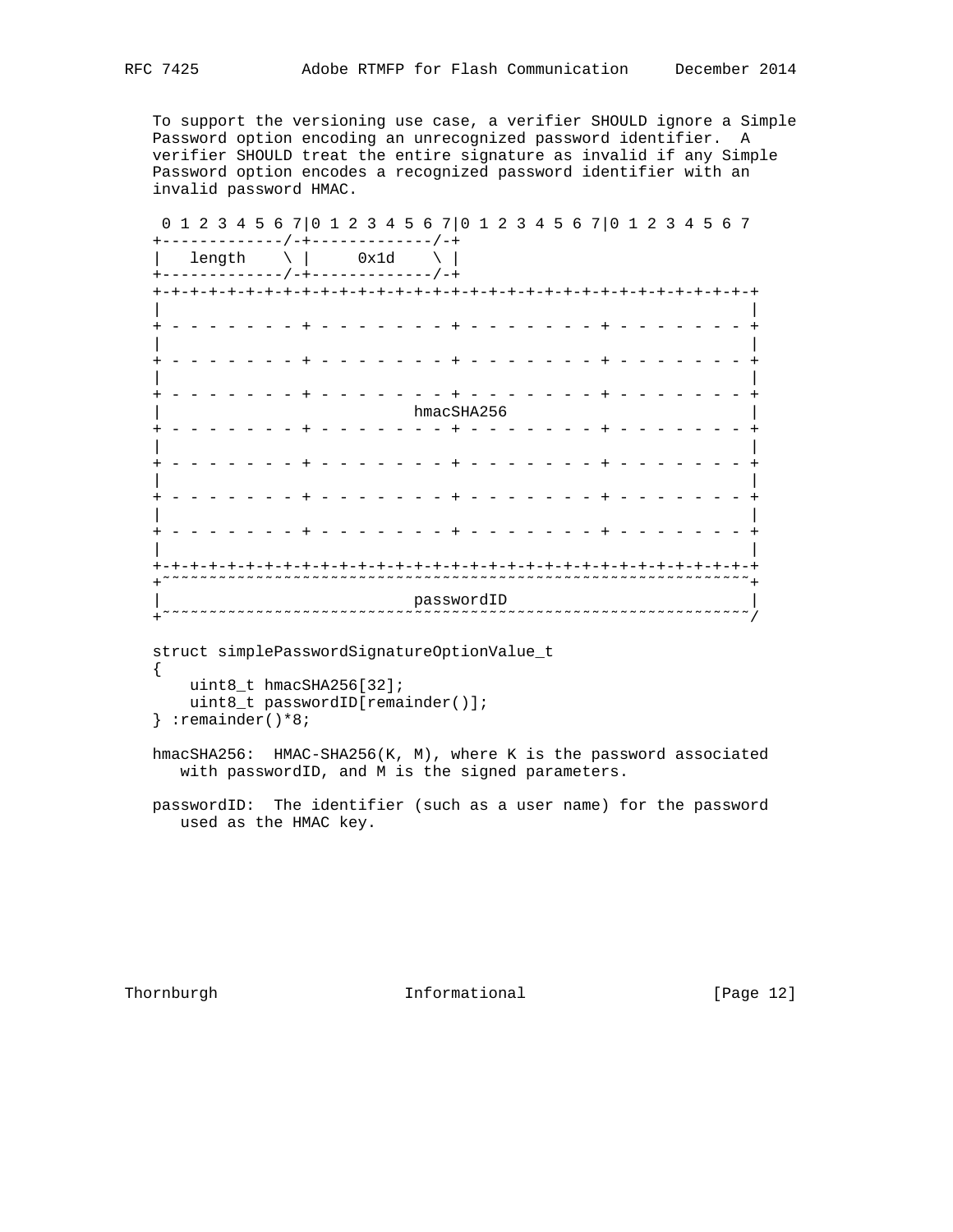## 4.3.6. Glare Resolution

 Glare occurs when two endpoints initiate a session each to the other concurrently.

 Compare the near end's certificate to the far end's with a binary lexicographic comparison, one byte at a time, up to the length of the shorter certificate. At the first corresponding byte from each certificate that is different, the certificate having the differing byte (treated as an unsigned 8-bit integer) with the lower value is ordered before the other certificate. If the certificates are not the same length and they are identical up to the length of the shorter certificate, then the shorter certificate is ordered before the longer.

 The near end prevails as the Initiator in case of glare if its certificate is ordered before, or is identical to, the certificate of the far end. Otherwise, the near end's certificate is ordered after the far end's certificate, and the near end assumes the role of Responder.

#### 4.3.7. Session Override

 A new incoming session overrides an existing session only if the certificate for the new session is identical to the certificate for the existing session.

4.4. Endpoint Discriminators

 This section describes the Endpoint Discriminator (EPD) (Section 3.2 of RFC 7016) format and semantics for this Cryptography Profile, and the mapping to RTMFP's abstract certificate and identity selection semantics.

Thornburgh 10 Informational [Page 13]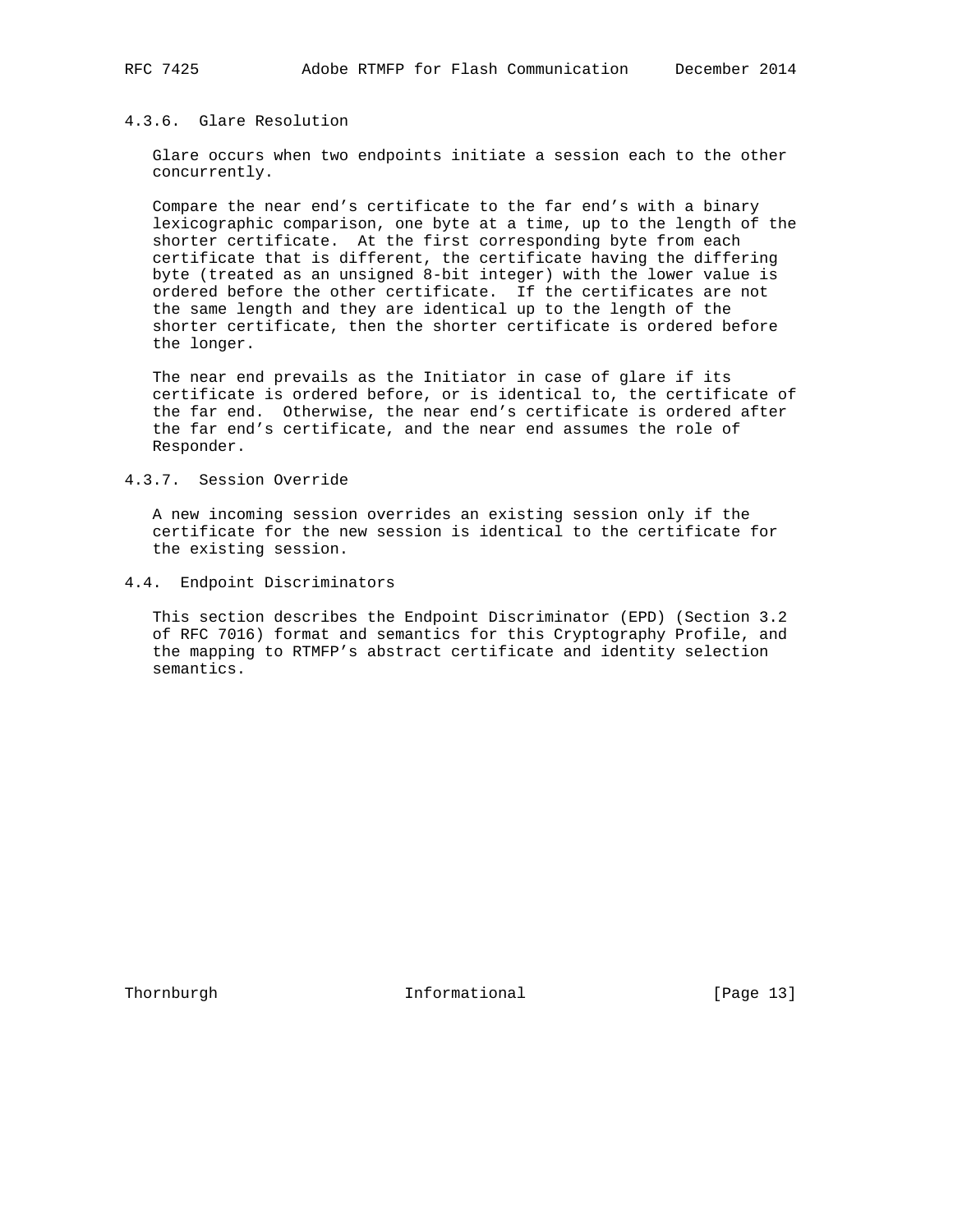# 4.4.1. Format

 An EPD in this profile is encoded as a sequence of zero or more RTMFP Options.

+~~~/~~~/~~~~~~+ +~~~/~~~/~~~~~~+ | L \ T \ V |...............| L \ T \ V | +~~~/~~~/~~~~~~+ +~~~/~~~/~~~~~~+  $\lambda$   $\lambda$  +------------- Zero or more Options ----------+ struct endpointDiscriminator\_t { while(remainder() > 0) option\_t option :variable\*8; } :remainder()\*8;

4.4.2. Options

 This section lists options that can appear in an EPD. The following option type codes are defined:

0x00: Required Hostname (Section 4.4.2.1)

0x0a: Ancillary Data (Section 4.4.2.2)

0x0f: Fingerprint (Section 4.4.2.3)

 The use of these options for selecting certificates is described in Section 4.4.3.

 An implementation MUST ignore EPD option types that are not understood.

Thornburgh 10 Informational [Page 14]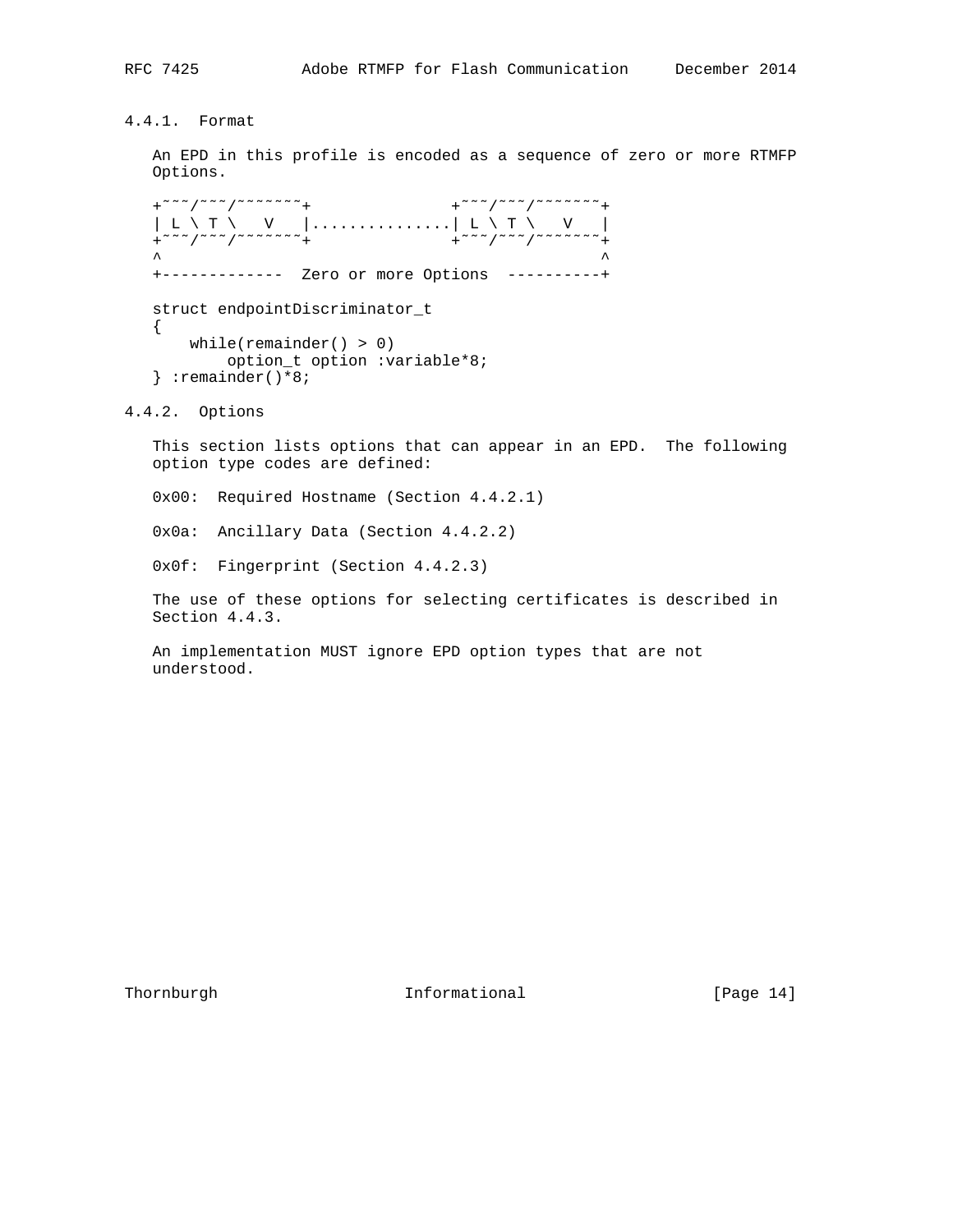# 4.4.2.1. Required Hostname

 This option indicates the hostname to match against the certificate's Hostname option (Section 4.3.3.1).

+------------/-+-----------/-+<sup>~</sup>~~~~~~~~~~~~~~~~~~~~~~~~~~~<sub>+</sub>  $\vert$  length  $\setminus$   $\vert$  0x00  $\setminus$   $\vert$  hostname  $\vert$ +------------/-+------------/-+<sup>~~~~~</sup>~~~~~~~~~~~~~~~~~~~~~~~~~~~ struct hostnameEPDOptionValue\_t { uint8\_t hostname[remainder()]; } :remainder()\*8;

This option MUST NOT occur more than once in an EPD.

4.4.2.2. Ancillary Data

 In this profile, this option indicates the server Uniform Resource Identifier (URI) [RFC3986] encoded in UTF-8 to which a client is connecting on this session, for example, "rtmfp://server.example.com/app/instance".

```
 +-------------/-+-------------/-+˜˜˜˜˜˜˜˜˜˜˜˜˜˜˜˜˜˜˜˜˜˜˜˜˜˜˜˜˜˜˜+
\vert length \setminus \vert 0x0a \setminus ancillary data \vert+------------/-+------------/-+<sup>~~~~~</sup>~~~~~~~~~~~~~~~~~~~~~~~~~~~
    struct ancillaryDataEPDOptionValue_t
   \left\{ \right.
```

```
 uint8_t ancillaryData[remainder()];
 } :remainder()*8;
```
This option MUST NOT occur more than once in an EPD.

Thornburgh 10 Informational [Page 15]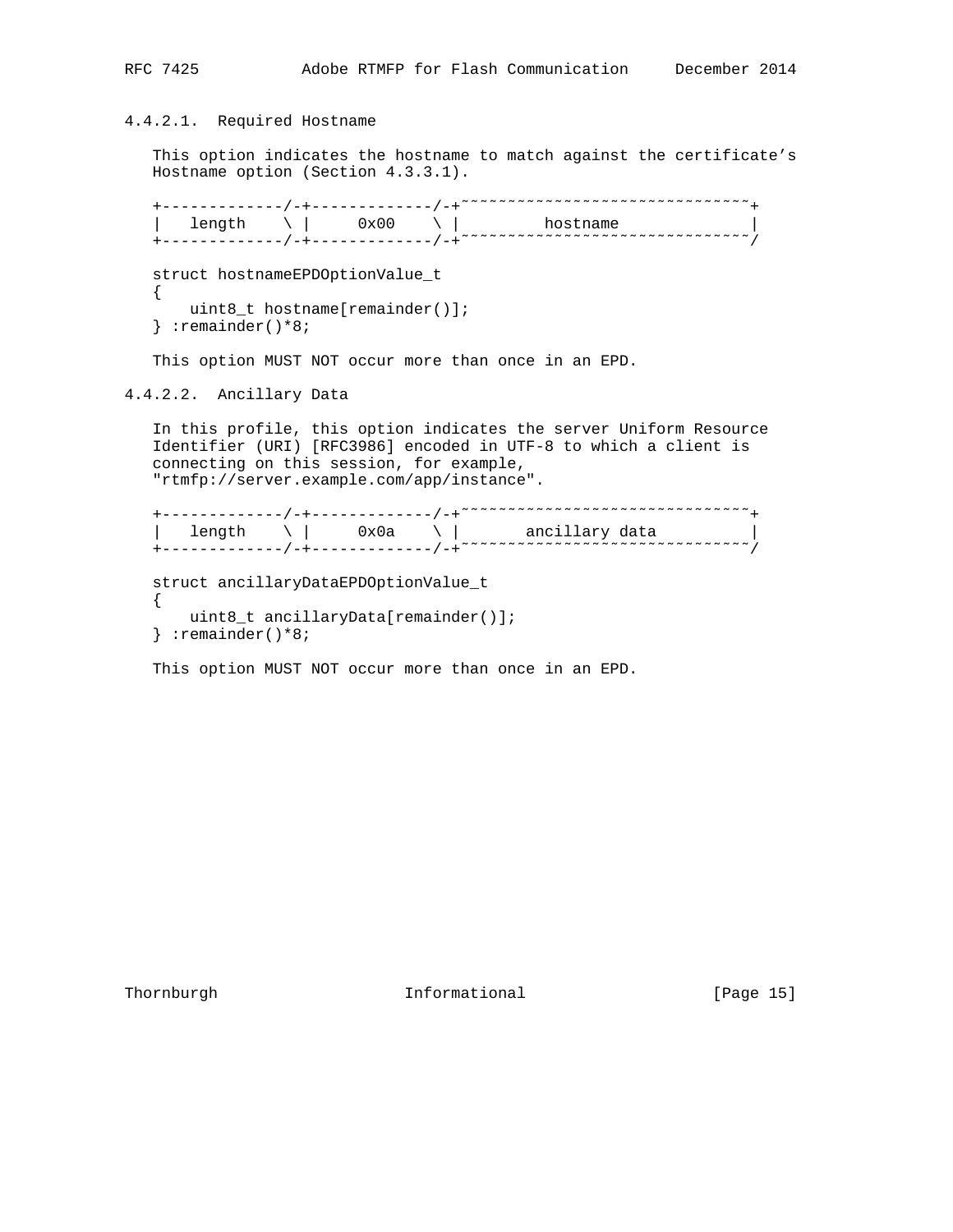# 4.4.2.3. Fingerprint

 This option indicates the 256-bit (32-byte) fingerprint (Section 4.3.2) of a certificate.

 0 1 2 3 4 5 6 7|0 1 2 3 4 5 6 7|0 1 2 3 4 5 6 7|0 1 2 3 4 5 6 7 +-------------/-+-------------/-+

| length  $\setminus$  | 0x0f  $\setminus$  | +-------------/-+-------------/-+ +-+-+-+-+-+-+-+-+-+-+-+-+-+-+-+-+-+-+-+-+-+-+-+-+-+-+-+-+-+-+-+-+ | | + - - - - - - - + - - - - - - - + - - - - - - - + - - - - - - - + | | + - - - - - - - + - - - - - - - + - - - - - - - + - - - - - - - + | | + - - - - - - - + - - - - - - - + - - - - - - - + - - - - - - - + | fingerprint | fingerprint | fingerprint | final state | final state | final state | final state | final state | final state | final state | final state | final state | final state | final state | final state | final stat + - - - - - - - + - - - - - - - + - - - - - - - + - - - - - - - + | | + - - - - - - - + - - - - - - - + - - - - - - - + - - - - - - - + | | + - - - - - - - + - - - - - - - + - - - - - - - + - - - - - - - + | | + - - - - - - - + - - - - - - - + - - - - - - - + - - - - - - - + | | +-+-+-+-+-+-+-+-+-+-+-+-+-+-+-+-+-+-+-+-+-+-+-+-+-+-+-+-+-+-+-+-+

```
 struct fingerprintEPDOptionValue_t
```
 { uint8\_t fingerprint[32]; } :256;

This option MUST NOT occur more than once in an EPD.

## 4.4.3. Certificate Selection

 This section describes the REQUIRED method of determining whether an EPD selects a certificate.

 An EPD MUST contain at least one of Fingerprint, Required Hostname, or Ancillary Data options to select any certificate.

 A Fingerprint EPD option selects or rejects a certificate no matter what other options are present.

 Without a Fingerprint option, a Required Hostname EPD option, if present, REQUIRES an identical Hostname option in the certificate.

Thornburgh 10 Informational [Page 16]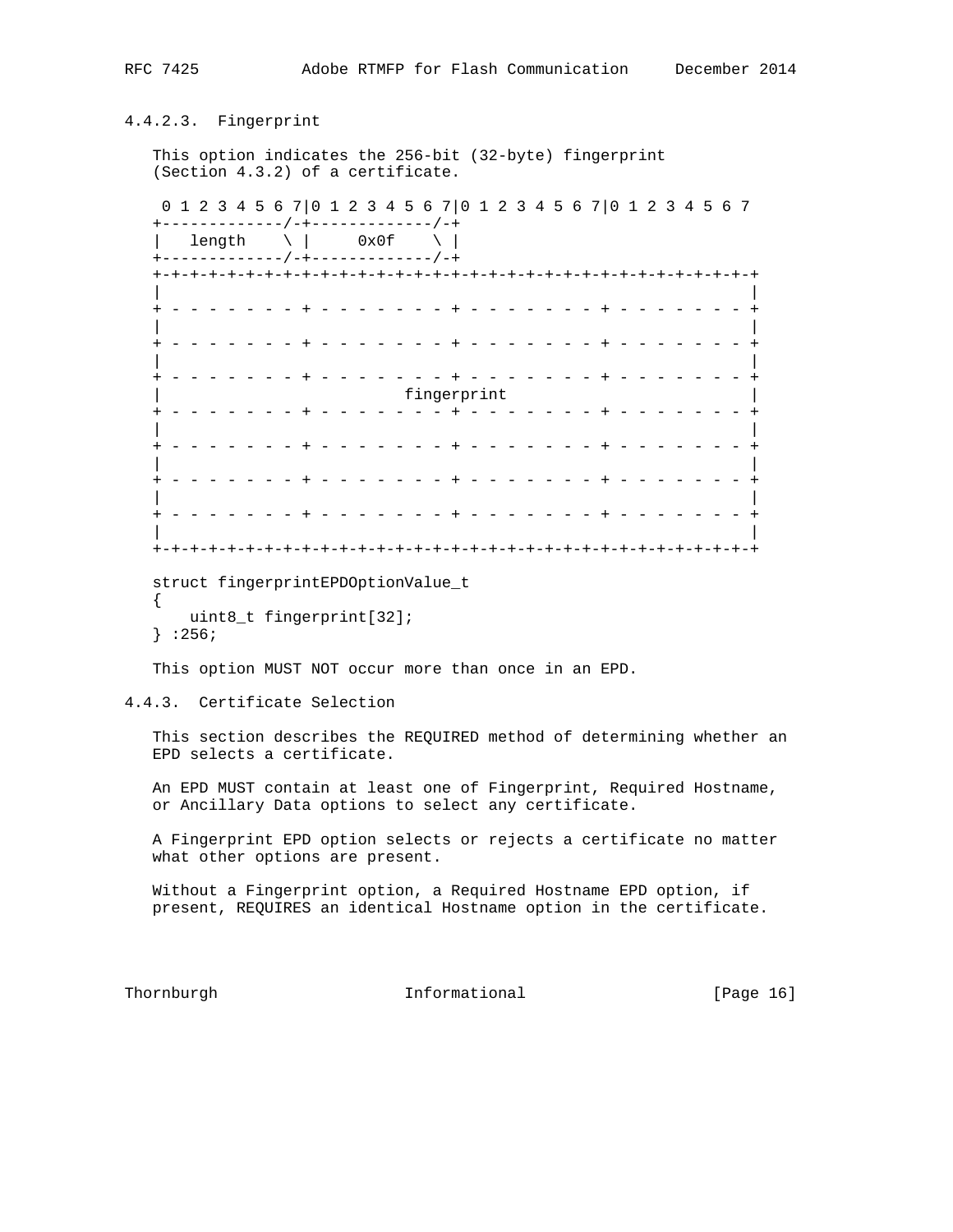Without a Fingerprint option, an Ancillary Data EPD option, if present, REQUIRES that the certificate has an Accepts Ancillary Data option.

 if EPD contains a Fingerprint option: if certificate.fingerprint == option.fingerprint: certificate is selected. stop. else: certificate is not selected. stop. else: if EPD contains a Required Hostname option: if certificate contains a Hostname option: if certificate.hostname != option.hostname: certificate is not selected. stop. else: certificate is not selected. stop. if EPD contains an Ancillary Data option: if certificate doesn't have an Accepts Ancillary Data option: certificate is not selected. stop. else if EPD does not contain a Required Hostname option: certificate is not selected. stop. certificate is selected. stop.

Figure 1: Algorithm to Test Whether an EPD Selects a Certificate

## 4.4.4. Canonical Endpoint Discriminator

 In this profile, a Canonical Endpoint Discriminator (Section 3.2 of RFC 7016) contains only a Fingerprint option (Section 4.4.2.3) and no other options. The option length and type code MUST be encoded as 1-byte VLUs, even though VLU encoding allows those fields to be encoded in an arbitrary number of bytes. That is, the Canonical Endpoint Discriminator MUST be exactly 34 bytes long, with a length field of 0x21 encoded as one byte, a type code of 0x0f encoded as one byte, and 32 bytes of fingerprint.

Thornburgh **Informational** [Page 17]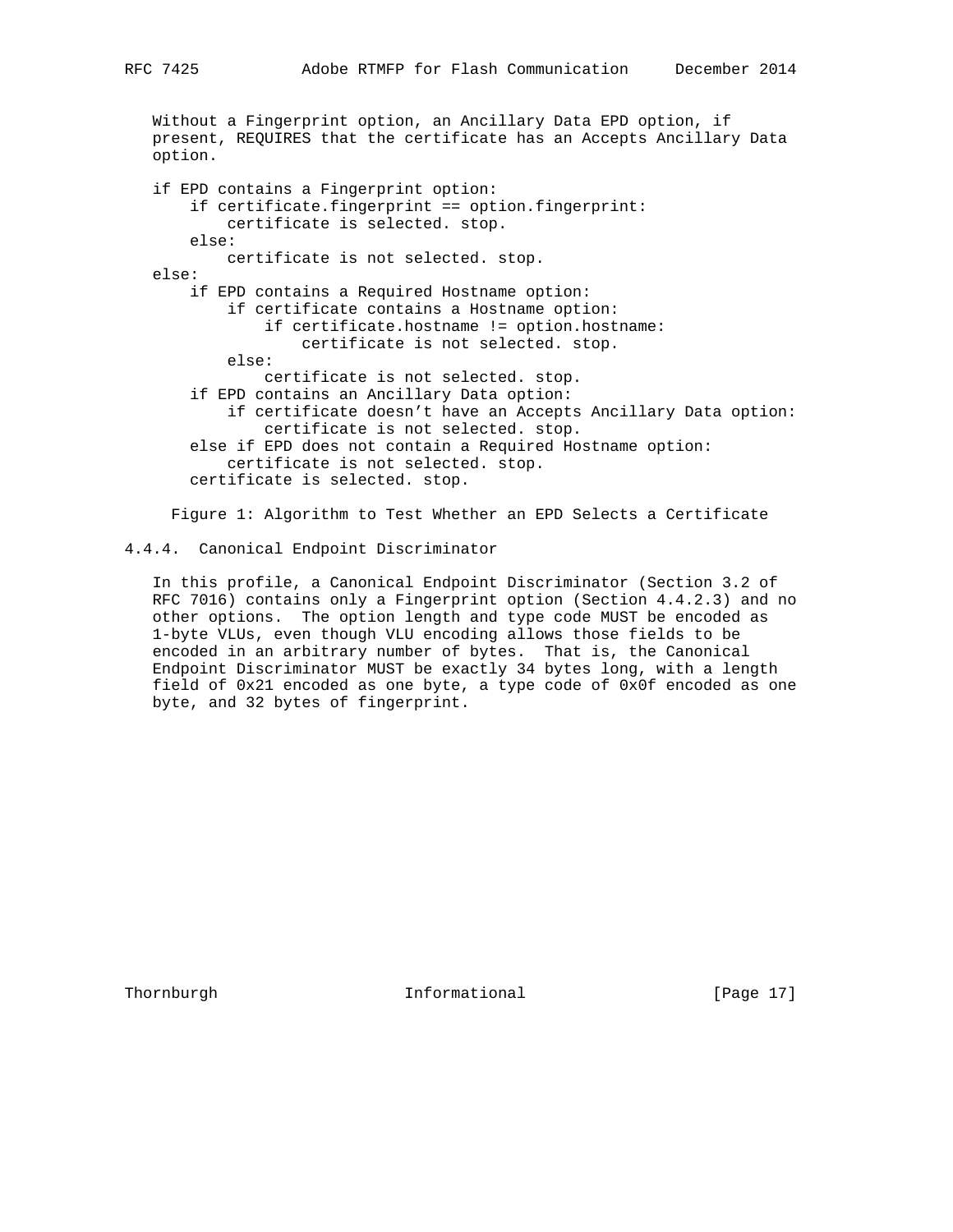0 1 2 3 4 5 6 7|0 1 2 3 4 5 6 7|0 1 2 3 4 5 6 7|0 1 2 3 4 5 6 7 +-+-+-+-+-+-+-+-+-+-+-+-+-+-+-+-+ | 0x21 | 0x0f | +-+-+-+-+-+-+-+-+-+-+-+-+-+-+-+-+-+-+-+-+-+-+-+-+-+-+-+-+-+-+-+-+ | | + - - - - - - - + - - - - - - - + - - - - - - - + - - - - - - - + | | + - - - - - - - + - - - - - - - + - - - - - - - + - - - - - - - + | | + - - - - - - - + - - - - - - - + - - - - - - - + - - - - - - - + fingerprint + - - - - - - - + - - - - - - - + - - - - - - - + - - - - - - - + | | + - - - - - - - + - - - - - - - + - - - - - - - + - - - - - - - + | | + - - - - - - - + - - - - - - - + - - - - - - - + - - - - - - - + | | + - - - - - - - + - - - - - - - + - - - - - - - + - - - - - - - + | | +-+-+-+-+-+-+-+-+-+-+-+-+-+-+-+-+-+-+-+-+-+-+-+-+-+-+-+-+-+-+-+-+ struct canonicalEndpointDiscriminator\_t { uint $8_t$  length =  $0x21$ ; uint $8_t$  type =  $0x0f$ ; uint8\_t fingerprint[32]; } :272;

4.5. Session Keying Components

 This section describes the format of the Session Key Initiator Component of the Initiator Initial Keying RTMFP chunk and the Session Key Responder Component of the Responder Initial Keying RTMFP chunk (Sections 2.3.7 and 2.3.8 of RFC 7016). The Initiator and Responder Session Keying Components have the same format.

Thornburgh 10 Informational [Page 18]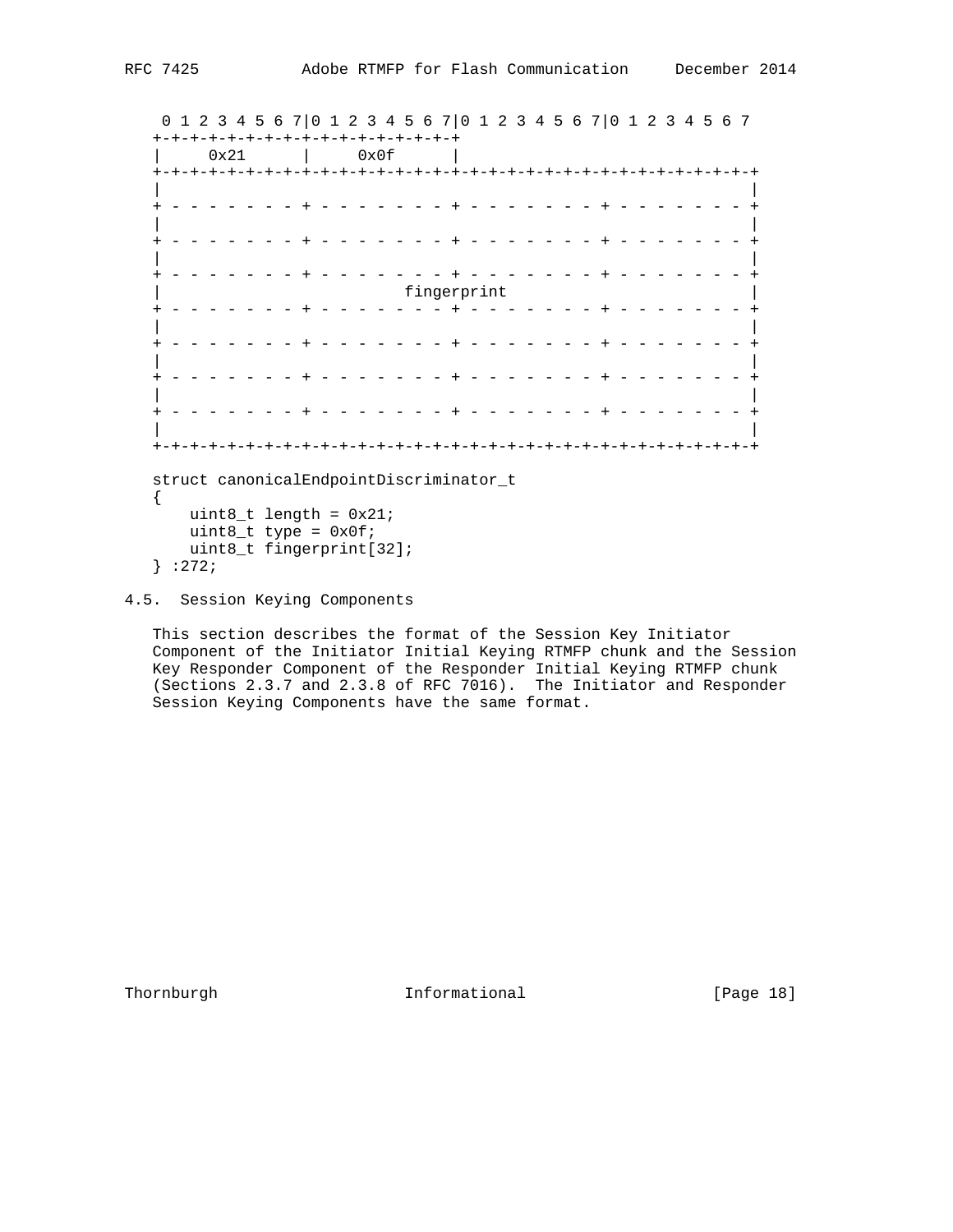4.5.1. Format

 A Session Keying Component in this profile is encoded as a sequence of zero or more RTMFP Options.

+~~~/~~~/~~~~~~+ +~~~/~~~/~~~~~~+ | L \ T \ V |...............| L \ T \ V | +~~~/~~~/~~~~~~+ +~~~/~~~/~~~~~~+  $\lambda$   $\lambda$  +------------- Zero or more Options ----------+ struct sessionKeyingComponent\_t { while(remainder() > 0) option\_t option :variable\*8; } :remainder()\*8;

4.5.2. Options

 This section lists options that can appear in a Session Keying Component. The following option type codes are defined:

0x0d: Ephemeral Diffie-Hellman Public Key (Section 4.5.2.1)

0x0e: Extra Randomness (Section 4.5.2.2)

0x1d: Diffie-Hellman Group Select (Section 4.5.2.3)

0x1a: HMAC Negotiation (Section 4.5.2.4)

0x1e: Session Sequence Number Negotiation (Section 4.5.2.5)

 An implementation MUST ignore a session keying component option type that is not understood.

Thornburgh **Informational** [Page 19]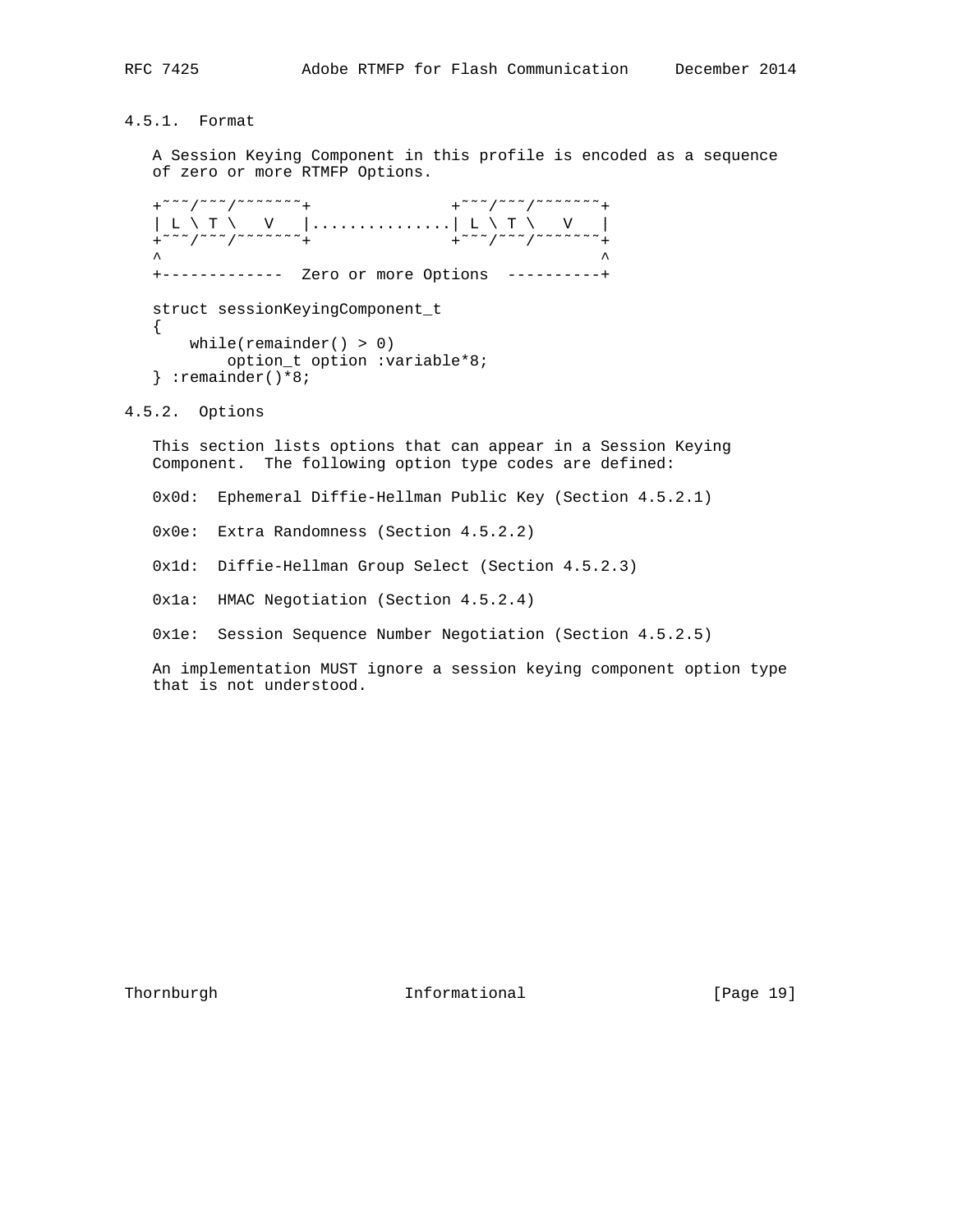# 4.5.2.1. Ephemeral Diffie-Hellman Public Key

 This option specifies a Diffie-Hellman group ID and public key in that group. This option MUST NOT be sent if the sender's certificate has a static Diffie-Hellman public key. This option MUST be sent if the sender's certificate does not have a static Diffie-Hellman public key. This option MUST NOT be sent more than once.

```
 +-------------/-+-------------/-+-------------/-+
| length \setminus | 0x0d \setminus | group ID \setminus |
 +-------------/-+-------------/-+-------------/-+
     +------------------------------------------------------------------+
                    | Diffie-Hellman Public Key |
 +------------------------------------------------------------------/
```

```
 struct ephemeralDHPublicKeyKeyingOptionValue_t
 {
    vlu_t groupID :variable*8;
    uintn_t publicKey :remainder()*8; // network byte order
 } :remainder()*8;
```
## 4.5.2.2. Extra Randomness

 This option can be used to add extra entropy or randomness to a keying component, particularly when the sender uses a static public key. When used for that purpose, the extra randomness SHOULD be cryptographically strong pseudorandom bytes not less than 16 bytes (for cryptographically significant entropy) and not more than 64 bytes (the length of a SHA-256 input block) in length. The extra randomness serves as a salt when computing the session keys (Section 4.6).

```
+------------/-+-----------/-+<sup>~</sup>~~~~~~~~~~~~~~~~~~~~~~~~~~~~
\vert length \setminus \vert 0x0e \setminus \vert extra randomness \vert+------------/-+------------/-+<sup>~~~~~</sup>~~~~~~~~~~~~~~~~~~~~~~~~~~~
```

```
 struct extraRandomnessKeyingOptionValue_t
 {
    uint_t extraRandomness[remainder()];
 } :remainder()*8;
```
Thornburgh 101 Informational 111 [Page 20]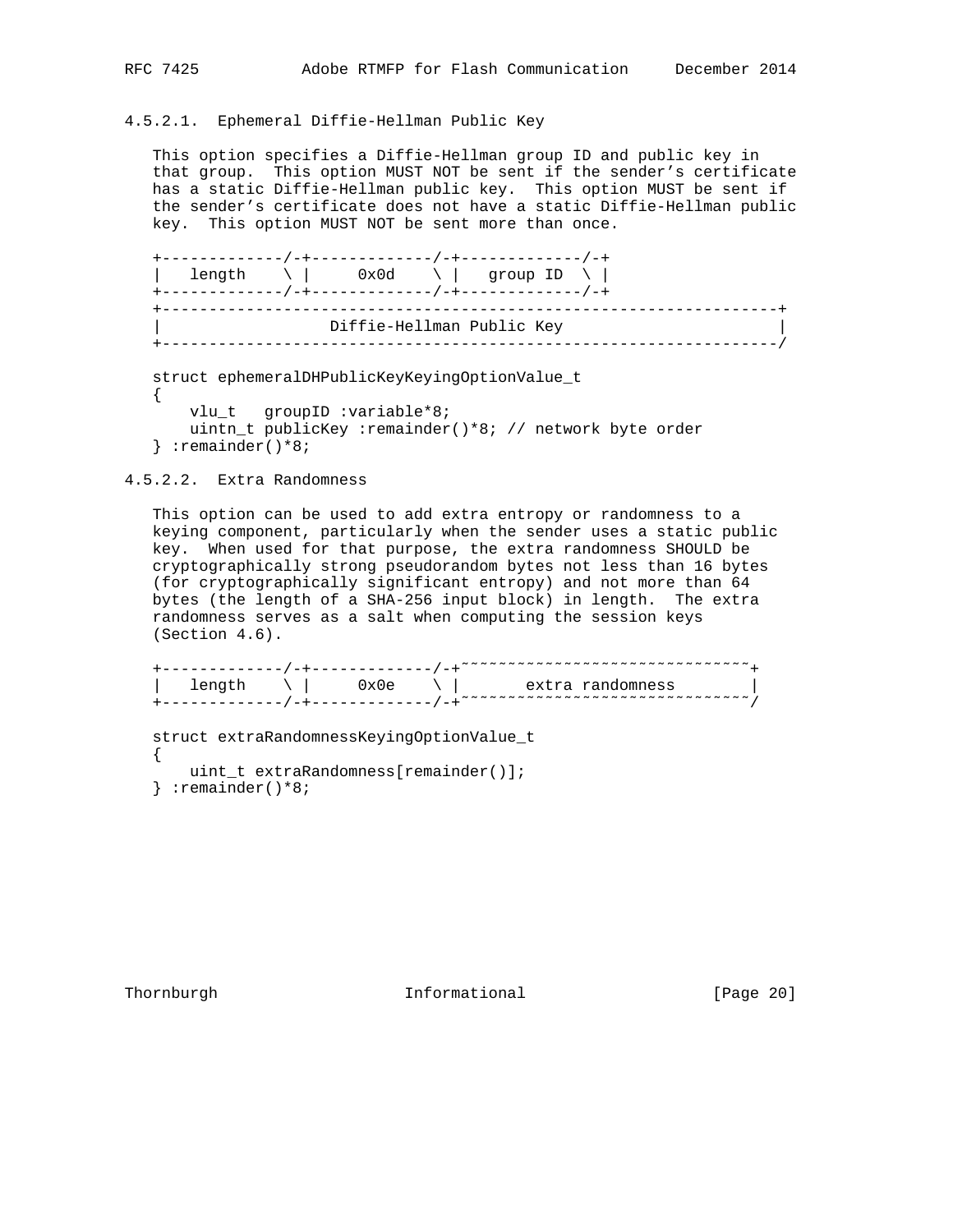# 4.5.2.3. Diffie-Hellman Group Select

 This option is sent by the Initiator to specify which Diffie-Hellman group to use for key agreement. The Initiator MUST send this option when it advertises a static Diffie-Hellman public key in its certificate and MUST NOT send this option if it sends an ephemeral Diffie-Hellman public key. This option MUST NOT be sent more than once.

 +-------------/-+-------------/-+-------------/-+ | length  $\setminus$  | 0x1d  $\setminus$  | group ID  $\setminus$  | +-------------/-+-------------/-+-------------/-+

```
 struct staticDHGroupSelectKeyingOptionValue_t
\{vlu t groupID :variable*8;
 } :variable*8;
```
4.5.2.4. HMAC Negotiation

 This option is used to negotiate sending and receiving of an HMAC field for packet verification.

|        |      |     | $\begin{bmatrix} 0 & 1 & 2 & 3 & 4 & 5 & 6 & 7 \end{bmatrix}$ |            |
|--------|------|-----|---------------------------------------------------------------|------------|
|        |      |     |                                                               |            |
|        |      |     | S S R                                                         |            |
| length | 0x1a | rsv | $\lfloor N \rfloor$ $\bigcirc$ $\lfloor E \rfloor$            | hmacLength |
|        |      |     | D R                                                           |            |
|        |      |     |                                                               |            |

 struct hmacNegotiationKeyingOptionValue\_t {

|                   | uintn t reserved :5;                | // rsv |
|-------------------|-------------------------------------|--------|
|                   | bool t willSendAlways $:1$ ; // SND |        |
|                   | bool t willSendOnRequest :1; // SOR |        |
|                   | bool t request $:1;$                | // REO |
|                   | vlu t hmacLength: variable*8;       |        |
| $\}$ :variable*8; |                                     |        |

 willSendAlways: If set, the sender will send an HMAC on packets in this session.

 willSendOnRequest: If set, the sender will send an HMAC on packets in this session if the other end sets the request flag in its HMAC Negotiation.

Thornburgh **Informational** [Page 21]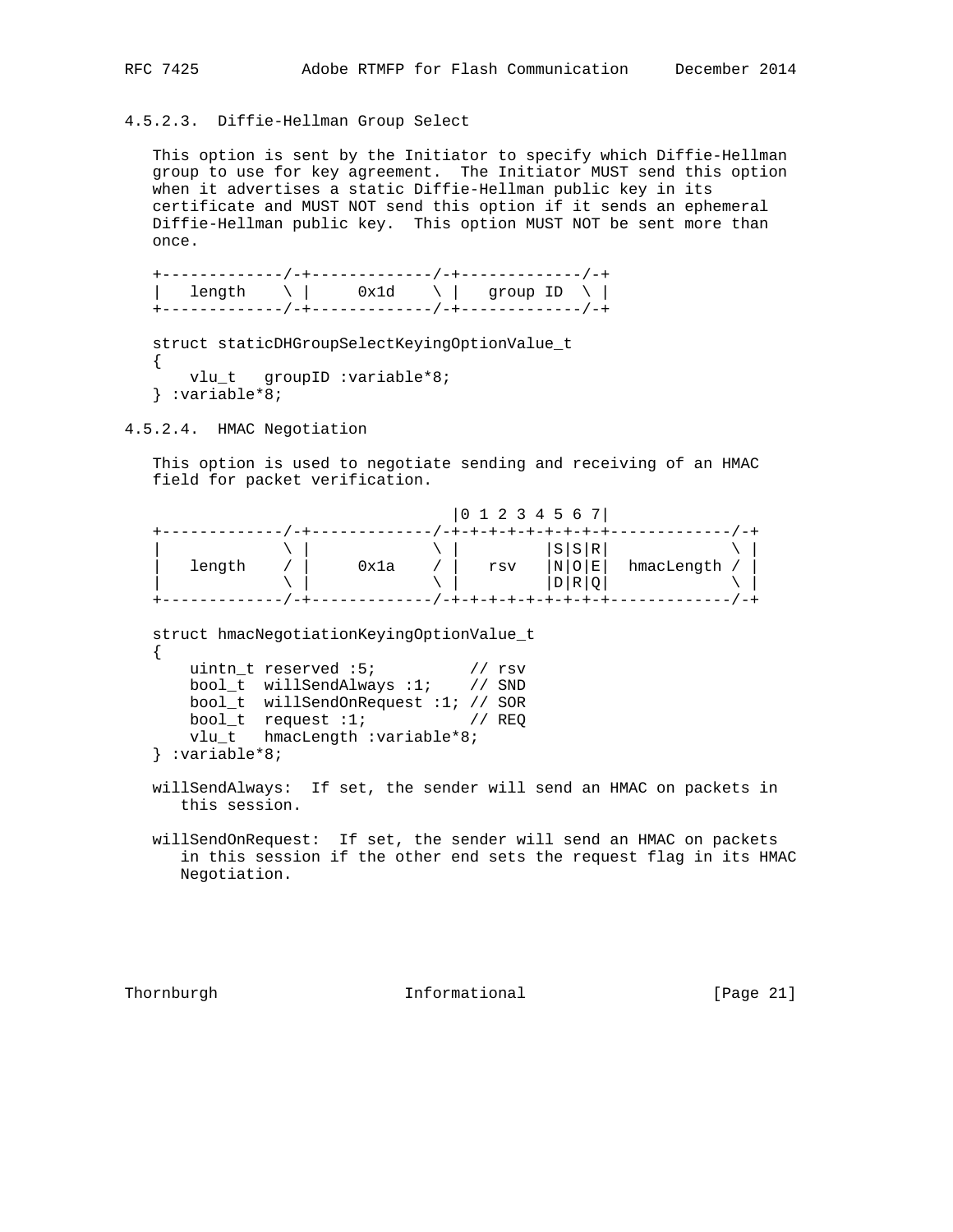request: If set, the sender would very much like the receiver to send an HMAC on its packets. If the other end doesn't send an HMAC on its packets, the session can fail.

 hmacLength: If the sender negotiates to send an HMAC on its packets, the HMAC field will be this many bytes long. This value MUST be between 4 and 32 inclusive, or 0 if and only if willSendAlways and willSendOnRequest are clear.

 The handshake operational semantics for this option are described in Section 4.6.4.

4.5.2.5. Session Sequence Number Negotiation

 This option is used to negotiate sending and receiving of the Session Sequence Number field for packet verification.

 |0 1 2 3 4 5 6 7| +-------------/-+-------------/-+-+-+-+-+-+-+-+-+ | \ | \ | |S|S|R| | length / | 0x1e / | rsv |N|O|E| | \ | \ | |D|R|Q| +-------------/-+-------------/-+-+-+-+-+-+-+-+-+

struct sseqNegotiationKeyingOptionValue\_t

|  |          | uintn t reserved :5;                | // rsv |
|--|----------|-------------------------------------|--------|
|  |          | bool t willSendAlways: 1; // SND    |        |
|  |          | bool_t willSendOnRequest :1; // SOR |        |
|  |          | bool $t$ request :1;                | // REO |
|  | $\}$ :8; |                                     |        |

- willSendAlways: If set, the sender will send a session sequence number in packets in this session.
- willSendOnRequest: If set, the sender will send a session sequence number in packets in this session if the other end sets the request flag in its Session Sequence Number Negotiation.
- request: If set, the sender would very much like the receiver to send a session sequence number in its packets. If the other end doesn't send a session sequence number in its packets, the session can fail.

 The handshake operational semantics for this option are described in Section 4.6.6.

Thornburgh **Informational Informational** [Page 22]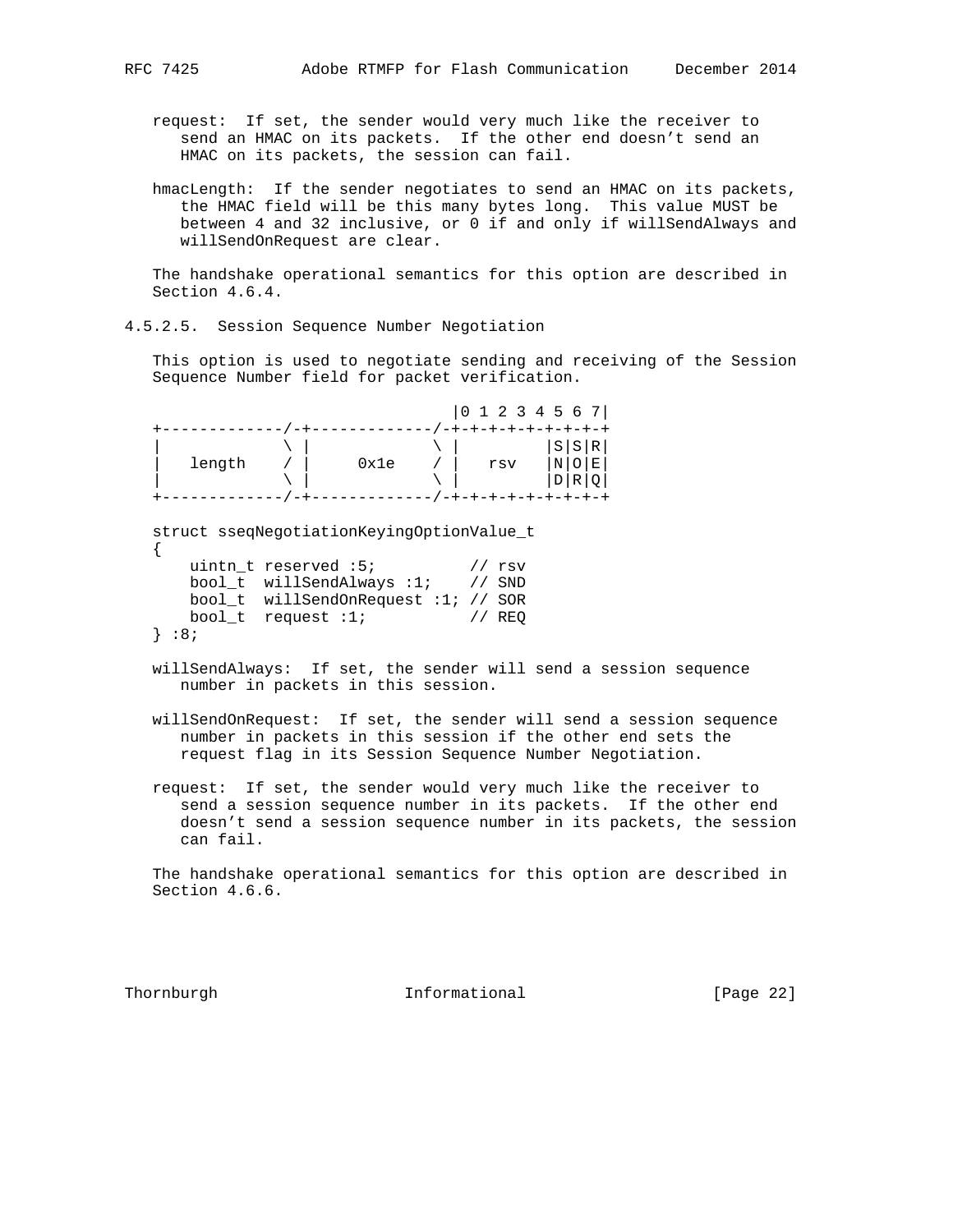## 4.6. Session Key Computation

 This section describes how to compute the cryptographic keys and other settings for packet encryption and verification.

 The Session Key Near Component (SKNC) means the keying component sent by the near end of the session; that is, it is the Session Key Initiator Component at the Initiator and the Session Key Responder Component at the Responder.

 The Session Key Far Component (SKFC) means the keying component sent by the far end of the session; that is, it is the Session Key Responder Component at the Initiator and the Session Key Initiator Component at the Responder.

4.6.1. Public Key Selection

 This section enumerates the public key selection methods for all possible combinations of static or ephemeral public key modes for each endpoint according to their certificate options (Section 4.3.3).

4.6.1.1. Initiator and Responder Ephemeral

 The Initiator and Responder list one or more Supported Ephemeral Diffie-Hellman Group options (Section 4.3.3.4) in their certificates. The Initiator sends exactly one Ephemeral Diffie-Hellman Public Key option (Section 4.5.2.1) in its Session Key Initiator Component, which selects one group from among those supported by the Responder and Initiator. Responder sends exactly one Ephemeral Diffie-Hellman Public Key option in its Session Key Responder Component, in the same group as indicated by the Initiator.

4.6.1.2. Initiator Ephemeral and Responder Static

 The Responder lists one or more Static Diffie-Hellman Public Key options (Section 4.3.3.5) in its certificate. The Initiator lists one or more Supported Ephemeral Diffie-Hellman Group options in its certificate. The Initiator sends exactly one Ephemeral Diffie- Hellman Public Key option in its Session Key Initiator Component, which selects one group from among those supported by the Responder and Initiator and the corresponding public key for the Responder. Responder uses its public key from the indicated group, and sends only an Extra Randomness option (Section 4.5.2.2) in its Session Key Responder Component to salt the session keys.

Thornburgh 10 Informational [Page 23]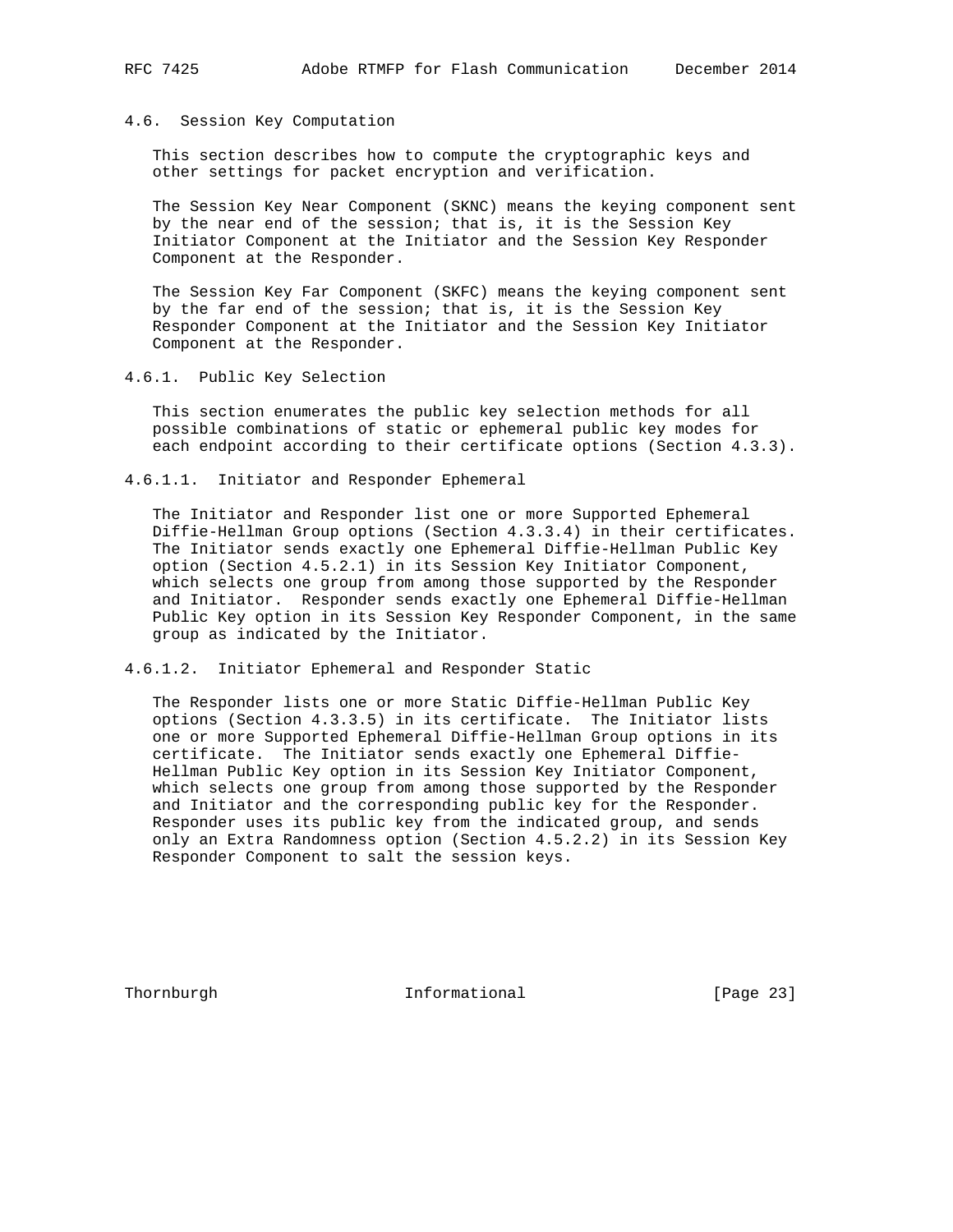#### 4.6.1.3. Initiator Static and Responder Ephemeral

 The Responder lists one or more Supported Ephemeral Diffie-Hellman Group options in its certificate. The Initiator lists one or more Static Diffie-Hellman Public Key options in its certificate. The Initiator sends exactly one Diffie-Hellman Group Select option (Section 4.5.2.3) in its Session Key Initiator Component, which selects one group from among those supported by the Responder and Initiator and the corresponding public key for the Initiator, plus an Extra Randomness option to salt the session keys. The Responder sends an Ephemeral Diffie-Hellman Public Key option in its Session Key Responder Component in the same group as indicated by the Initiator.

4.6.1.4. Initiator and Responder Static

 The Initiator and Responder each list one or more Static Diffie- Hellman Public Key options in their certificates. The Initiator sends exactly one Diffie-Hellman Group Select option in its Session Key Initiator Component, which selects one group and corresponding public keys from among those supported by the Responder and Initiator, and an Extra Randomness option to salt the session keys. The Responder sends an Extra Randomness option in its Session Key Responder Component to add its own salt to the session keys.

4.6.2. Diffie-Hellman Shared Secret

 To be acceptable, a Diffie-Hellman public key MUST have all of the following properties:

- o Be at least 16777216 (2^24);
- o Be at most the group's prime modulus minus 16777216;
- o Have at least 16 "1" bits;
- o Have at least 16 "0" bits, not including leading zeros.

 An endpoint MUST NOT complete to an S\_OPEN session with a far endpoint using a public key that is not acceptable according to these criteria.

 Once the group and corresponding public key of the far end is determined, the far end's public key and the near end's private key are combined according to Diffie-Hellman [DH] to compute the Diffie- Hellman Shared Secret, an integer.

Thornburgh **Informational Informational** [Page 24]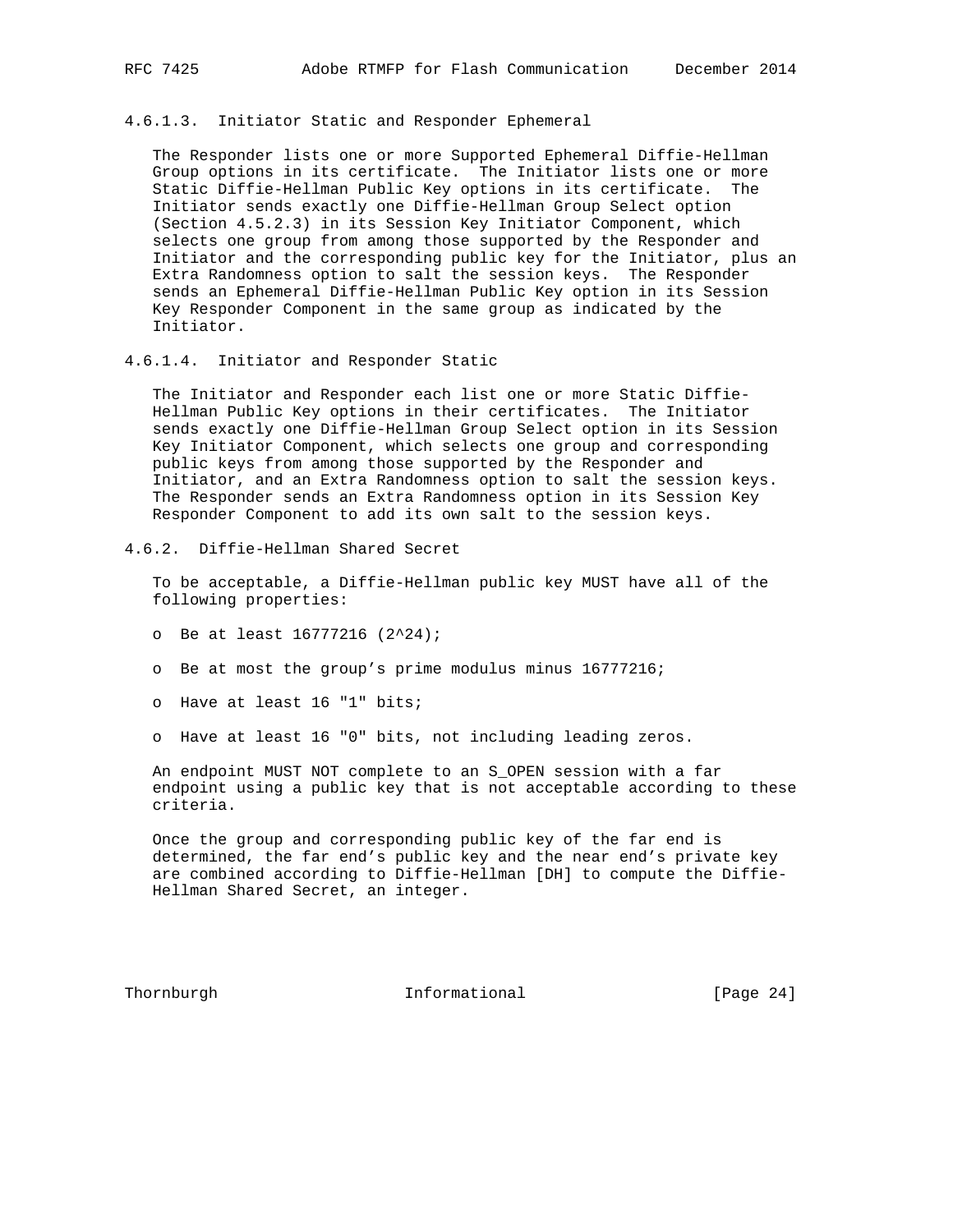In the following sections, DH\_SECRET means the Diffie-Hellman Shared Secret encoded as a byte-aligned unsigned integer in network byte order with no leading zero bytes. For example, if the shared secret is 4886718345, DH SECRET would be the five bytes:

## Hex: 01 23 45 67 89

4.6.3. Packet Encrypt/Decrypt Keys

 Packets are encrypted using a symmetric cipher, such as the Advanced Encryption Standard [AES]. Distinct keys are used for sending and receiving packets. Each end's sending (encrypt) key is the other end's receiving (decrypt) key.

 The raw keys computed in this section for encryption and decryption are transformed in a manner specific to the cipher with which they are to be used. In this profile, AES-128 is the only currently defined cipher. For this cipher, the first 128 bits (16 bytes) of the 256-bit output of the calculation are taken to be the AES-128 key.

Set ENCRYPT\_KEY = HMAC-SHA256(DH\_SECRET, HMAC-SHA256(SKFC, SKNC));

Set DECRYPT\_KEY = HMAC-SHA256(DH\_SECRET, HMAC-SHA256(SKNC, SKFC));

 The full 256 bits of ENCRYPT\_KEY and DECRYPT\_KEY are used in the computations in the following sections.

4.6.4. Packet HMAC Send/Receive Keys

 Packets can be verified that they were not corrupted or modified by appending an HMAC to the packet. Whether to use an HMAC or a simple checksum is determined during the initial keying phase using the HMAC Negotiation option (Section 4.5.2.4). Distinct HMAC keys are used for sending and receiving packets. Each end's sending key is the other end's receiving key, and vice versa.

Set HMAC\_SEND\_KEY = HMAC\_SHA256(DH\_SECRET, ENCRYPT\_KEY);

Set HMAC\_RECV\_KEY = HMAC\_SHA256(DH\_SECRET, DECRYPT\_KEY);

 If an endpoint sets the willSendAlways flag in its HMAC Negotiation option, then it MUST send an HMAC on packets it sends with this session key.

Thornburgh **Informational Informational** [Page 25]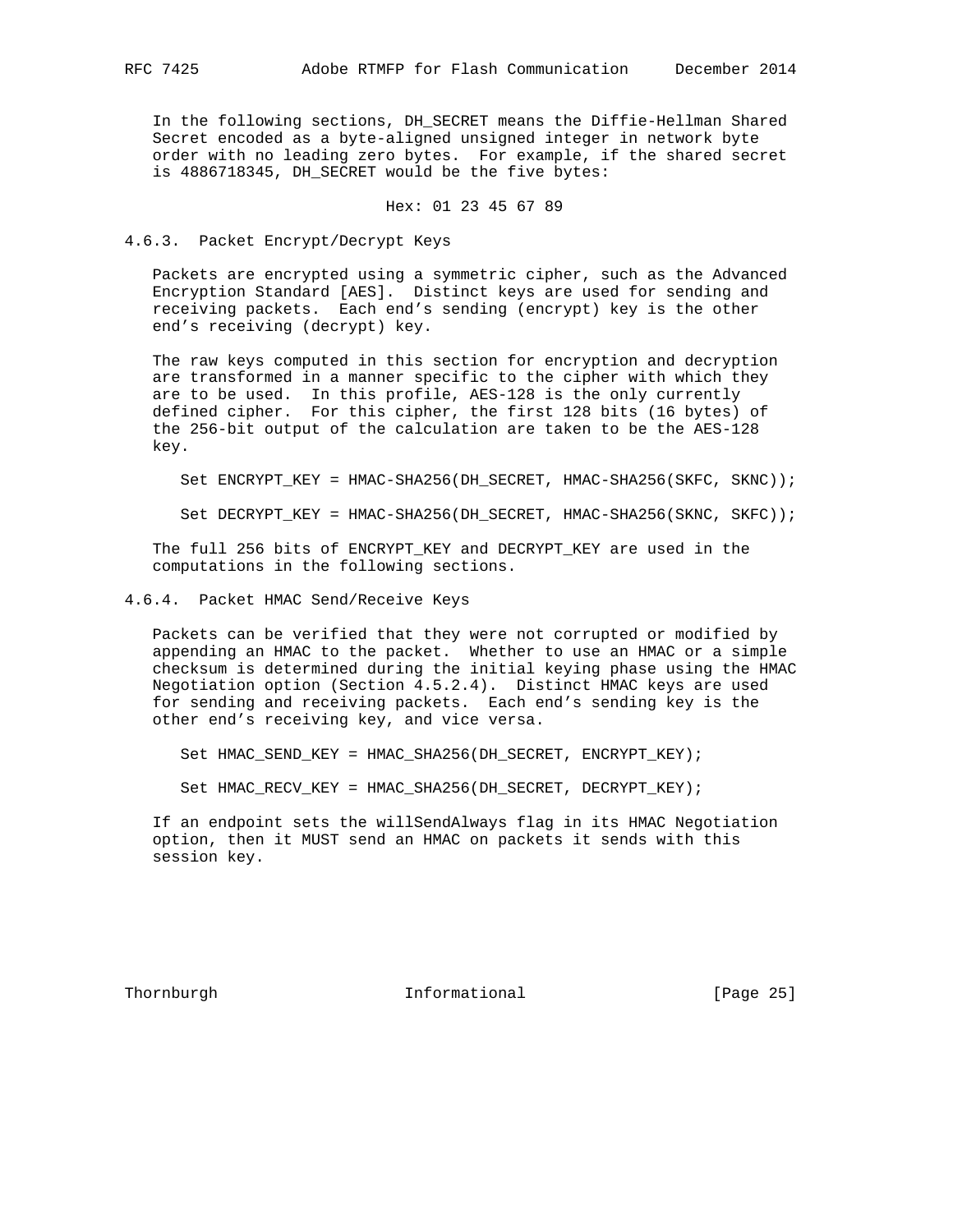If an endpoint's willSendAlways flag is clear but its willSendOnRequest flag is set, then it MUST send an HMAC on packets it sends with this session key if and only if the other endpoint's request flag is set.

 If a sending endpoint's willSendAlways and willSendOnRequest flags are clear, then the receiving endpoint SHOULD reject that keying component if the receiving endpoint is configured to require the sending endpoint to send HMAC.

 If HMAC is negotiated to be used, the corresponding hmacLength MUST be between 4 and 32 inclusive.

 If HMAC is negotiated not to be used, a simple checksum is used for packet verification.

 The Default Session Key uses the simple checksum and does not use HMAC.

4.6.5. Session Nonces

 Session nonces are per-session, cryptographically strong secret values known only to the two endpoints of the session. They can be used for application-layer cryptographic challenges (such as signing or password verification). These nonces are a convenience being pre shared and pre-agreed-upon in a secure manner during the initial keying handshake.

Each end's near nonce is the other end's far nonce, and vice versa.

Set NEAR NONCE = HMAC SHA256(DH SECRET, SKNC);

Set FAR\_NONCE = HMAC\_SHA256(DH\_SECRET, SKFC);

4.6.6. Session Sequence Number

 Duplicate packets can be detected and rejected by using an optional session sequence number inside the encrypted packets. The session sequence number is a monotonically increasing unbounded integer and does not wrap. Session sequence numbers SHOULD start at zero and SHOULD increment by one for each packet sent using that session key. Implementations MUST handle session sequence numbers with no less than 64 bits of range.

 If an endpoint's willSendAlways flag in its Session Sequence Number Negotiation option (Section 4.5.2.5) is set, then it MUST send a session sequence number in packets it sends with this session key.

Thornburgh **Informational Informational** [Page 26]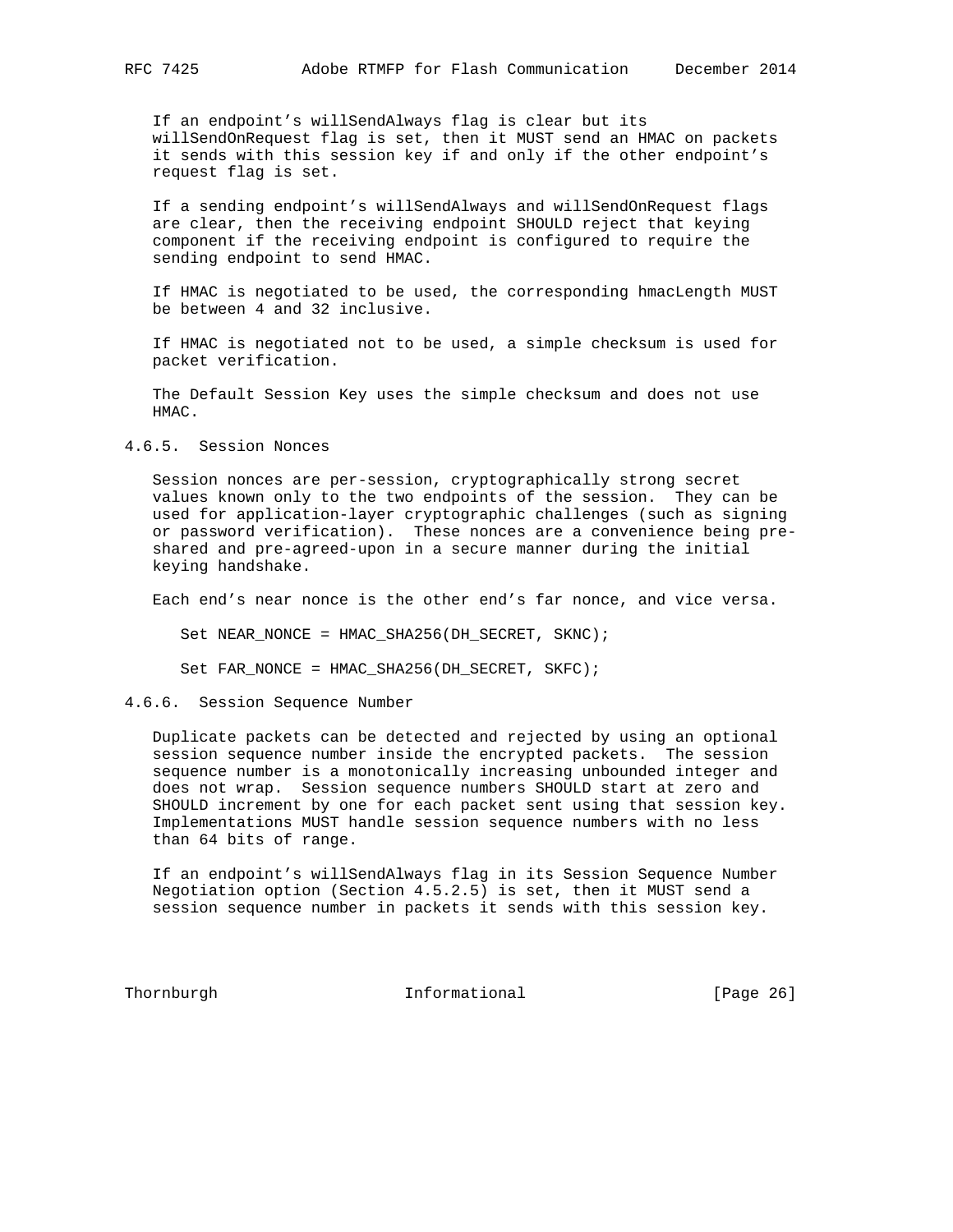If an endpoint's willSendAlways flag is clear but its willSendOnRequest flag is set, then it MUST send a session sequence number on packets it sends with this session key if and only if the other endpoint's request flag is set.

 If a sending endpoint's willSendAlways and willSendOnRequest flags are clear, then the receiving endpoint SHOULD reject that keying component if the receiving endpoint is configured to require the sending endpoint to send session sequence numbers.

The Default Session Key does not use session sequence numbers.

4.7. Packet Encryption

 This section describes the concrete syntax and operational semantics of RTMFP packet encryption for this Cryptography Profile.

4.7.1. Cipher

 This profile defines AES-128 [AES] in CBC [CBC] mode as the only cipher. Extensions to this profile can specify and negotiate additional ciphers and modes by defining certificate and keying component options and associated semantics.

 For AES-128-CBC, the initialization vector (IV) for each packet is 16 zero bytes. The IV is not included in the packet.

4.7.2. Format

 The Encrypted Packet is the encryptedPacket field of an RTMFP Multiplex packet (Section 2.2.2 of RFC 7016); that is, the portion of the Multiplex packet following the scrambled session ID. The Encrypted Packet has the following format:

Thornburgh **Informational** [Page 27]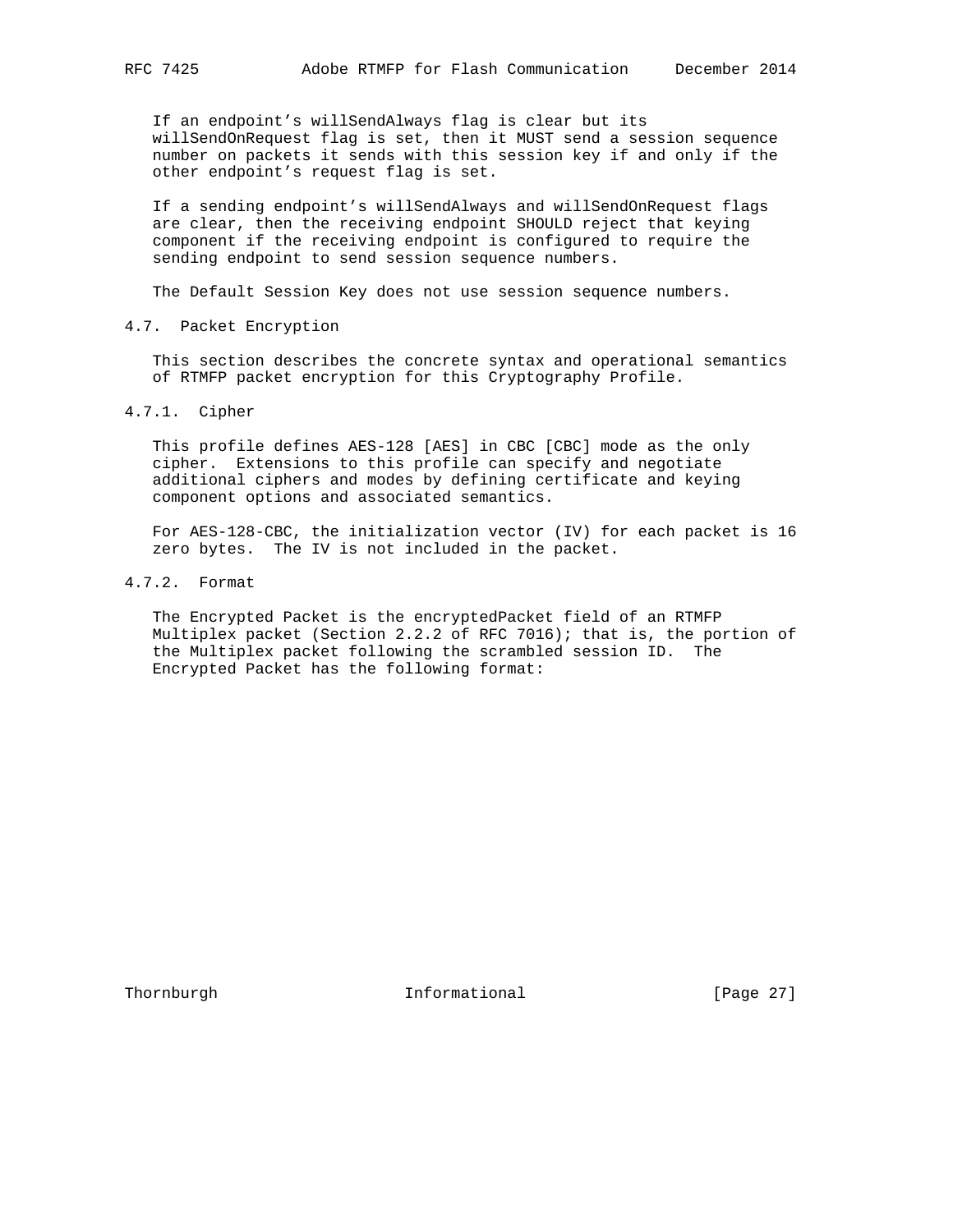```
 +----------------+ +----------------+˜˜˜˜˜˜˜˜˜˜˜˜˜˜˜˜˜˜˜˜˜˜˜+
 | CBC Block 1 | ... | CBC Block N | truncatedHMAC |
 +----------------+ +----------------+˜˜˜˜˜˜˜˜˜˜˜˜˜˜˜˜˜˜˜˜˜˜˜+
\wedge \wedge \wedge \wedge \wedge \wedge \wedge \wedge \wedge \wedge \wedge \wedge \wedge \wedge \wedge \wedge \wedge \wedge \wedge \wedge \wedge \wedge \wedge \wedge \wedge \wedge \wedge \wedge \wedge \wedge \wedge \wedge \wedge \wedge \wedge \wedge \wedgeZero or more AES-128 chained | hmacLength bytes long |
    +-------- cipher blocks -----------+--- (may be zero) ---+
    struct flashProfileEncryptedPacket_t
    {
        if(HMAC is being used)
            hmacLength = negotiated length;
        else
           hmacLength = 0;
        struct
        {
           iv[16 bytes] = \{ 0 \};
            blockCount = 0;
            while((remainder() > hmacLength) && (remainder() >= 16))
\{ uint8_t cbcBlock[16];
            blockCount++;<br>}
 }
        } chainedCipherBlocks :variable*16*8;
        if(HMAC is being used)
        {
            if(remainder() == hmacLength)
                uint8_t truncatedHMAC[hmacLength];
            else
               packetVerificationFailed();
        }
        else if(remainder() > 0)
           packetVerificationFailed();
    } :encryptedPacket.length*8;
    cbcBlock: The next AES-128-CBC block.
    chainedCipherBlocks: The concatenation of every cipher block in the
       packet (over which the HMAC is computed).
    truncatedHMAC: If HMAC was negotiated to be used (Section 4.5.2.4),
       this field is set to the first negotiated hmacLength bytes of the
       HMAC of the chainedCipherBlocks.
    The plaintext data before encryption or after decryption has the
    following format:
```
Thornburgh **Informational** [Page 28]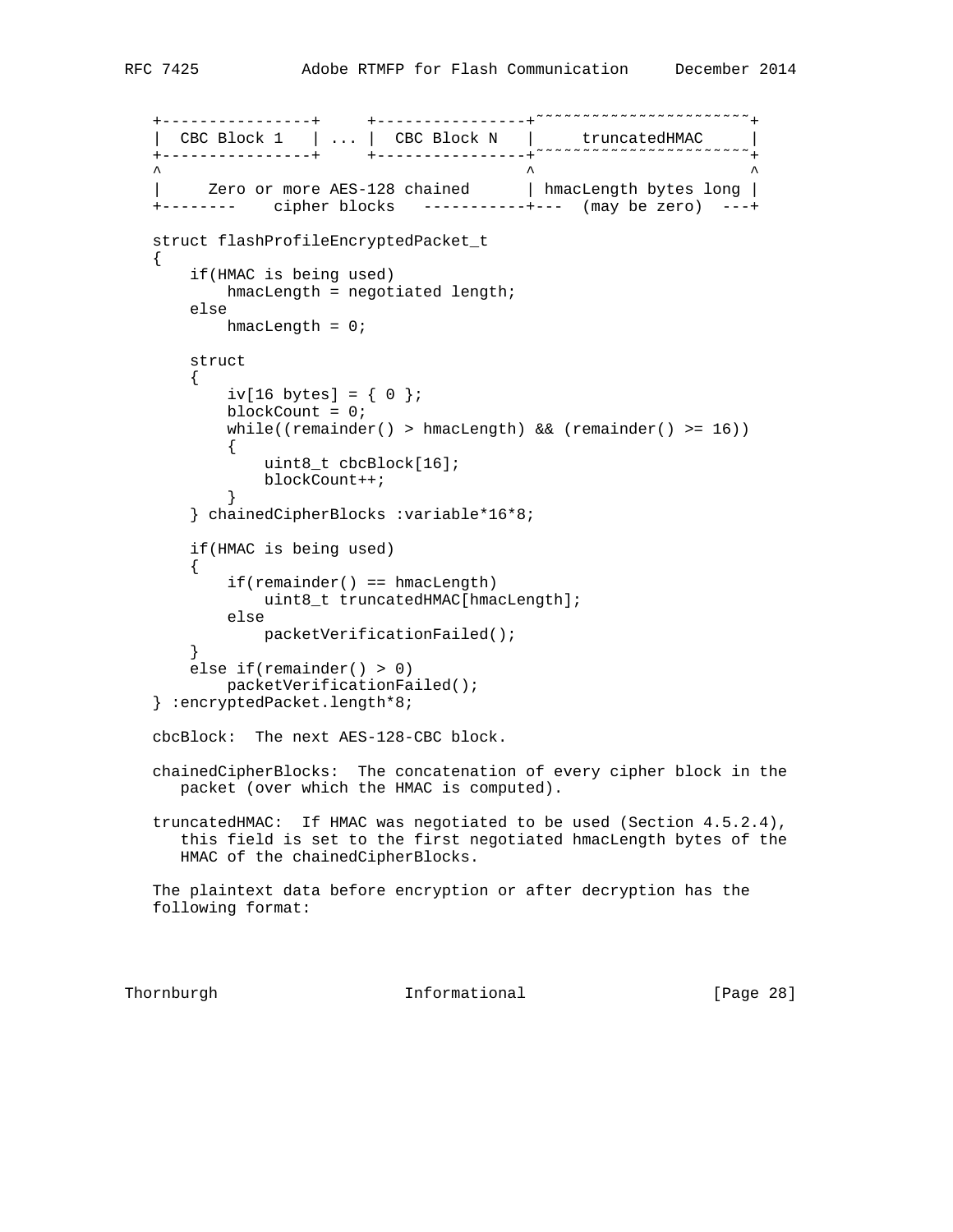0 1 2 3 4 5 6 7|0 1 2 3 4 5 6 7|0 1 2 3 4 5 6 7|0 1 2 3 4 5 6 7 +˜˜˜˜˜˜˜˜˜˜˜˜˜/˜+ | SSEQ (opt.) \ | +˜˜˜˜˜˜˜˜˜˜˜˜˜/˜+ +˜+˜+˜+˜+˜+˜+˜+˜+˜+˜+˜+˜+˜+˜+˜+˜+ | Checksum (opt.) | +˜+˜+˜+˜+˜+˜+˜+˜+˜+˜+˜+˜+˜+˜+˜+˜+ +˜˜˜˜˜˜˜˜˜˜˜˜˜˜˜˜˜˜˜˜˜˜˜˜˜˜˜˜˜˜˜˜˜˜˜˜˜˜˜˜˜˜˜˜˜˜˜˜˜˜˜˜˜˜˜˜˜˜˜˜˜˜˜+ | Plain RTMFP Packet | +˜˜˜˜˜˜˜˜˜˜˜˜˜˜˜˜˜˜˜˜˜˜˜˜˜˜˜˜˜˜˜˜˜˜˜˜˜˜˜˜˜˜˜˜˜˜˜˜˜˜˜˜˜˜˜˜˜˜˜˜˜˜˜/ struct flashProfilePlainPacket\_t

 { if(session sequence numbers being used) vlu\_t sessionSequenceNumber :variable\*8; // SSEQ if(HMAC not being used) uint16\_t checksum; packet\_t plainRTMFPPacket :variable\*8; } :chainedCipherBlocks.blockCount\*16\*8;

- sessionSequenceNumber: If session sequence numbers were negotiated to be used (Section 4.6.6), this field is present and is the VLU session sequence number of this packet.
- checksum: If HMAC was not negotiated to be used, this field is present and is the simple checksum (Section 4.7.3.1) of the remaining bytes of this structure.
- plainRTMFPPacket: The (plain, unencrypted) RTMFP Packet (Section 2.2.4 of RFC 7016) plus any necessary padding.

 When assembling this structure and prior to calculating the checksum (if present), if the structure's total length is not an integer multiple of 16 bytes (the AES cipher block size), pad the end of plainRTMFPPacket with as many bytes having a value of 0xff as are needed to bring the structure's total length to an integer multiple of 16 bytes. The receiver's RTMFP Packet parser (Section 2.2.4 of RFC 7016) will consume this padding.

#### 4.7.3. Verification

 In RTMFP, the Cryptography Profile is responsible for packet verification. In this profile, packets are verified with an HMAC or a simple checksum, depending on the configuration of the endpoints, and optionally verified against replay or duplication using session sequence numbers. The simple checksum is inside the encrypted packet, so it becomes essentially a 16-bit cryptographic checksum.

Thornburgh Informational [Page 29]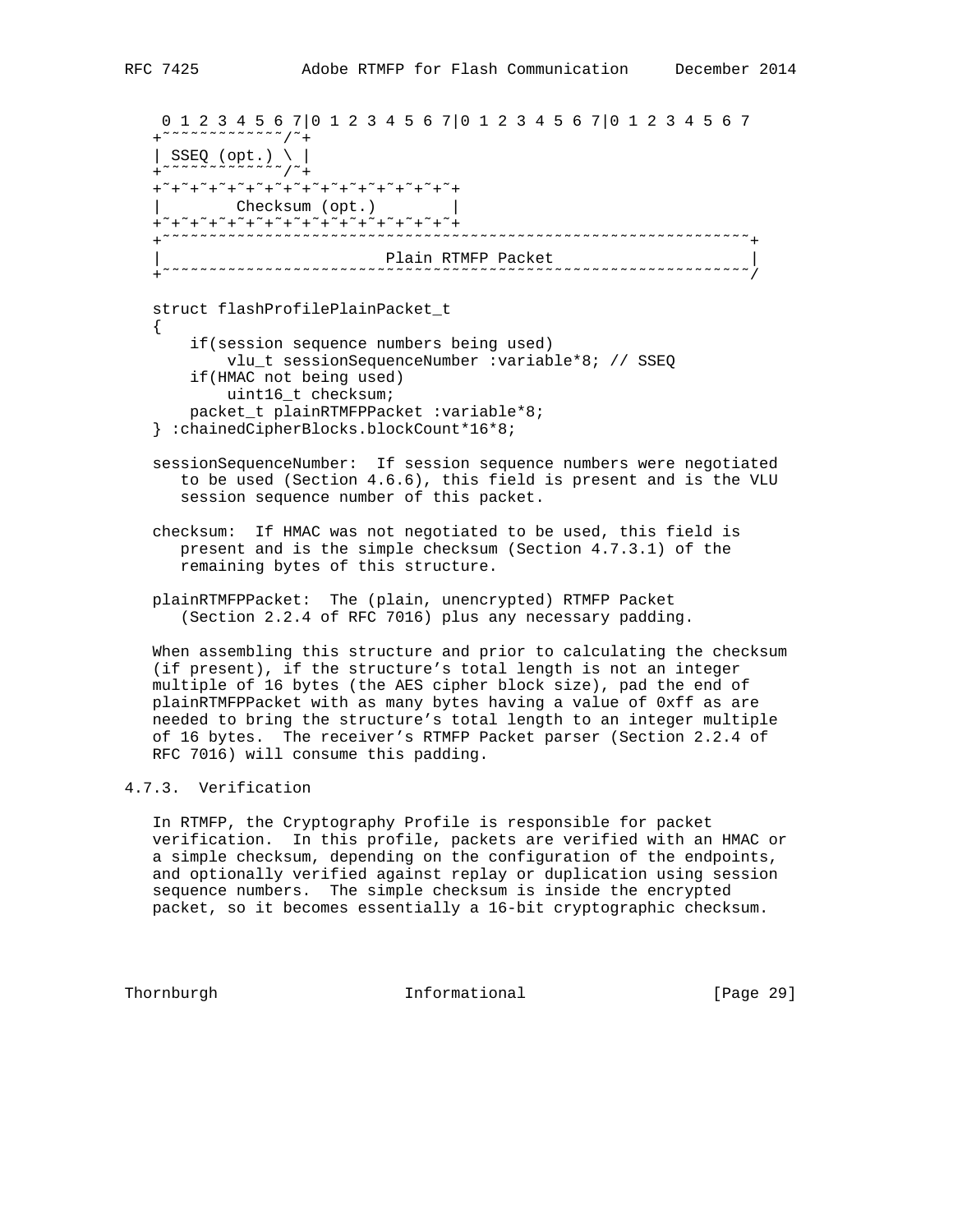# 4.7.3.1. Simple Checksum

 The simple checksum is the 16-bit ones' complement of the 16-bit ones' complement sum of all 16-bit (2 bytes in network byte order) words to be checked. If there are an odd number of bytes to be checked, then for purposes of this checksum, treat the last byte as the lower 8 bits of a 16-bit word whose upper 8 bits are 0. This is also known as the "Internet Checksum" [RFC1071].

 When present, the checksum is calculated over all bytes of the plaintext packet starting after the checksum field through the end of the plain packet. It cannot be calculated until the plain packet is padded, if necessary, to bring its length to an integer multiple of 16 bytes (the AES cipher block size). The session sequence number field, if present, and the checksum field itself are not included in the checksum.

 On receiving a packet being verified with a checksum: calculate the checksum over all the bytes of the plaintext packet following the checksum field and compare the checksum to the value in the checksum field. If they match, the packet is verified; if they do not match, the packet is corrupt and MUST be discarded as though it was never received.

## 4.7.3.2. HMAC

 When present, the HMAC field is the last hmacLength bytes of the packet and is calculated over all of the encrypted cipher blocks of the packet preceding the HMAC field. The value of the HMAC field is the first hmacLength bytes of the HMAC-SHA256 of the checked data, using the computed HMAC keys (Section 4.6.4) and negotiated hmacLength (Section 4.5.2.4). Note each endpoint independently specifies the length of the HMAC it will send via its hmacLength field.

 When an endpoint has negotiated to send an HMAC, it encrypts the data blocks, computes the HMAC over the encrypted data blocks using its HMAC\_SEND\_KEY, and appends the first hmacLength bytes of that hash after the final encrypted data block.

 When an endpoint has negotiated to receive an HMAC, the endpoint computes the HMAC over the encrypted data blocks using its HMAC\_RECV\_KEY and then compares the first receive hmacLength bytes of the computed HMAC to the HMAC field in the packet. If they are identical, the packet is verified; if they are not identical, the packet is corrupt and MUST be discarded as though it was never received.

Thornburgh 1nformational [Page 30]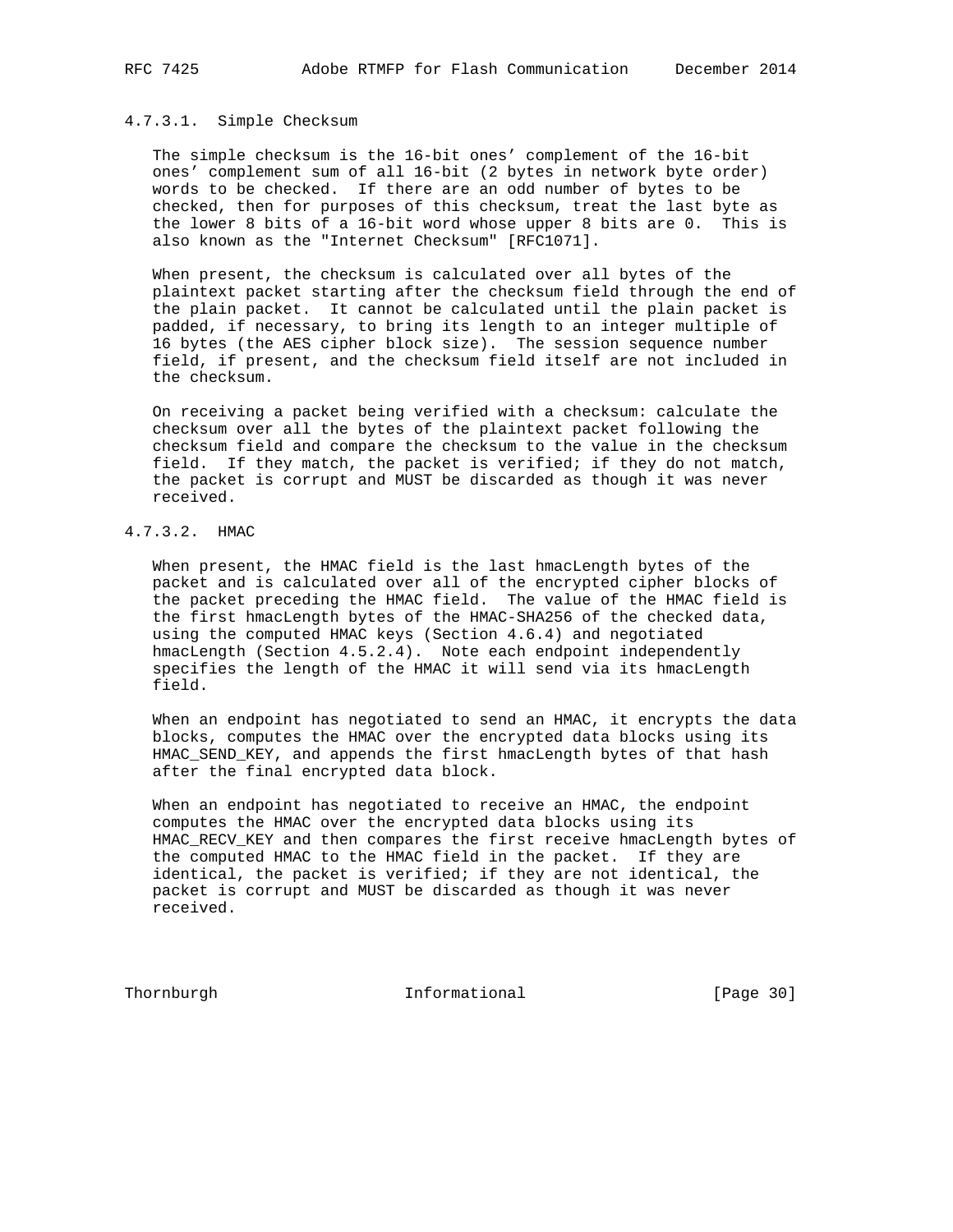HMAC and simple checksum verification are mutually exclusive.

4.7.3.3. Session Sequence Number

 Session sequence numbers are used to detect and reject a packet that was duplicated in the network or replayed by an attacker and to ensure the first chained cipher block of every packet is unique, in lieu of a full-block initialization vector. Sequence numbers start at zero, increase by one for each packet sent in the session, do not wrap, and do not repeat.

 When session sequence numbers are negotiated to be used, the receiver MUST allow for packets to be reordered in the network by up to at least 32 sequence numbers; note, however, that reordering by more than three packets can trigger loss detection and retransmission by negative acknowledgement, just as with TCP, and is therefore not likely to occur in the real Internet.

 [RFC4302], [RFC4303], and [RFC6479] describe Anti-Replay Window methods that can be employed to detect duplicate sequence numbers. Other methods are possible.

 Any packet received having a session sequence number that was already seen in that session, either directly or by being less than the lowest sequence number in the Anti-Replay Window, is a duplicate and MUST be discarded as though never received.

5. Flash Communication

 The Flash platform uses RTMP [RTMP] messages for media streaming and communication. This section describes how to transport RTMP messages over RTMFP flows and additional messages and semantics unique to this transport.

5.1. RTMP Messages

 An RTMP message comprises a virtual header and a payload. The virtual header comprises a Message Type, a Payload Length, a Timestamp, and a Stream ID. The format of the payload is dependent on the type of message.

 An RTMP message is mapped onto a lower transport layer, such as RTMP Chunk Stream [RTMP] or RTMFP. RTMP messages were initially designed along with, and for transport on, RTMP Chunk Stream. This design constrains the possible values of RTMP message header fields. In particular:

Thornburgh **Informational** [Page 31]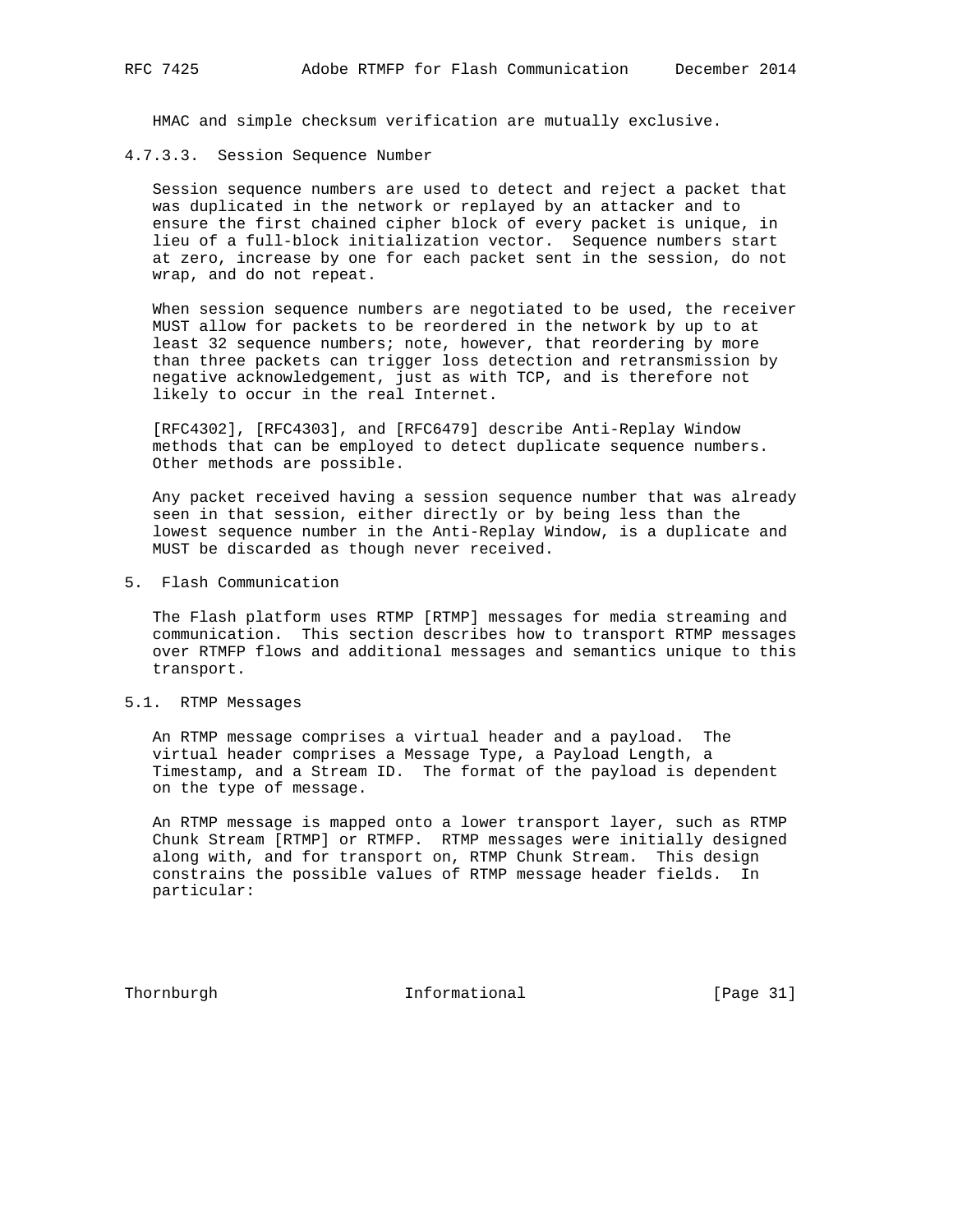Message Type is 8 bits wide, and is therefore constrained to values from 0 to 255 inclusive;

 Payload Length is 24 bits wide, so messages can be at most 16777215 bytes long;

 Timestamp is 32 bits wide, so timestamps range from 0 to 4294967295 and wrap around;

 Stream ID is 24 bits wide, and is therefore constrained to values from 0 to 16777215 inclusive.

 RTMP Chunk Stream Protocol Control messages (message types 1, 2, 3, 5, and 6) are not used when transporting RTMP messages in RTMFP flows. Messages of those types SHOULD NOT be sent and MUST be ignored.

# 5.1.1. Flow Metadata

 All messages in RTMFP are transported in flows. In this profile, an RTMFP flow for RTMP messages carries the messages for exactly one RTMP Stream ID. Multiple flows can carry messages for the same Stream ID; for example, the video and audio messages of a stream could be sent on separate flows, allowing the audio to be given higher transmission priority.

 The User Metadata for flows in this profile begins with a distinct signature to distinguish among different kinds of flows. The User Metadata for a flow used for RTMP messages begins with the two character signature "TC".

 The Stream ID is encoded in the flow's User Metadata so that it doesn't need to be sent with each message.

 The sender can have a priori knowledge about the kind of media it intends to send on a flow and its intended use and can give the receiver a hint as to whether messages should be delivered as soon as possible or in their original queuing order. For example, the sender might be sending real-time, delay-sensitive audio messages on a flow, and hint that the receiver should take delivery of the messages on that flow as soon as they arrive in the network, to reduce the end to-end latency of the audio.

 The receiver can choose to take delivery of messages on flows as soon as they arrive in the network or in the messages' original queuing order. A receiver that chooses to take delivery of messages as soon as they arrive in the network MUST be prepared for the messages to

Thornburgh 1nformational [Page 32]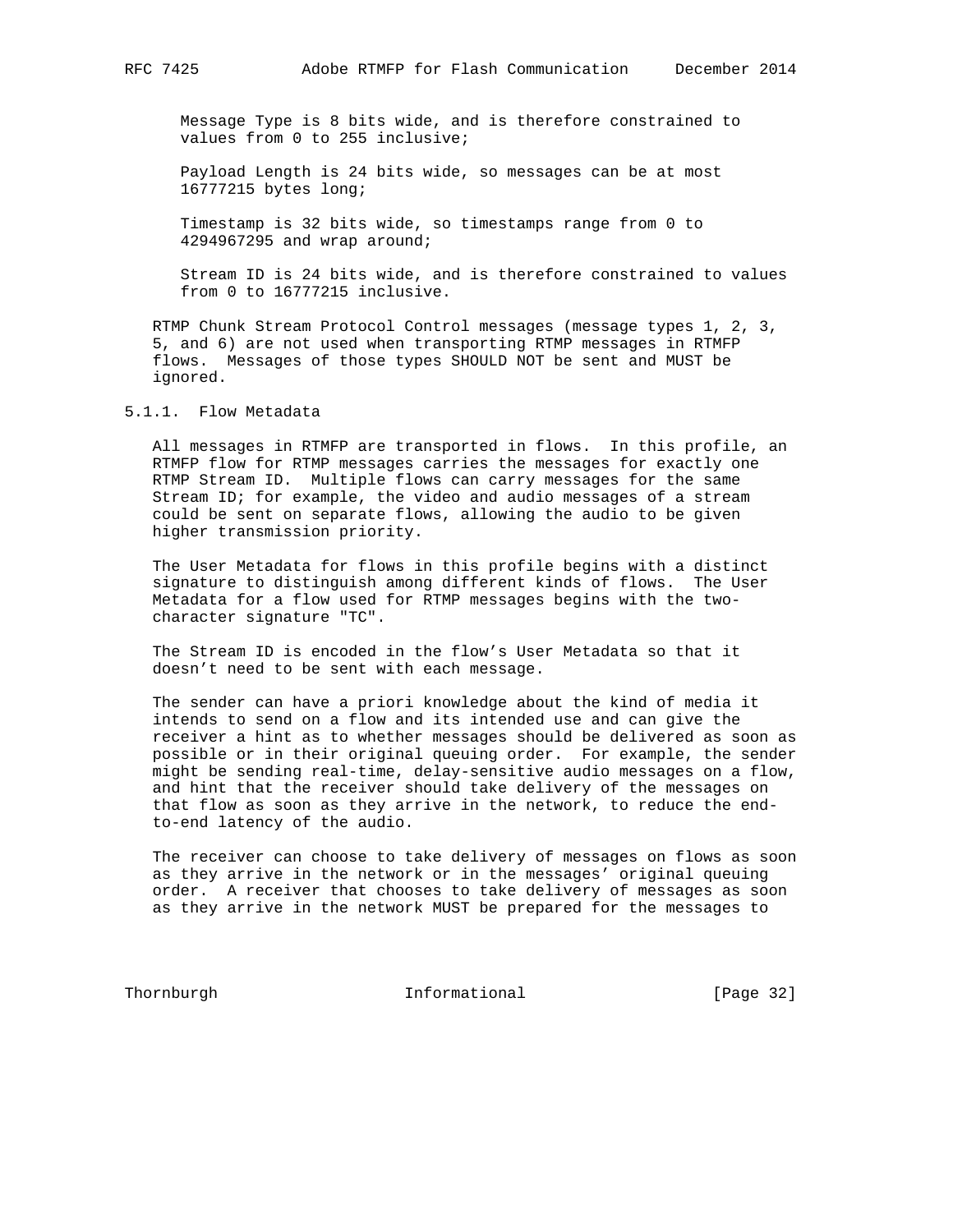arrive out-of-order. For example, a receiver may choose not to render a newly received audio message having a timestamp earlier than the most recently rendered audio timestamp.

 The sender can choose to abandon a message that it has queued in a flow before the message has been delivered to the receiver. For example, the sender may abandon a real-time, delay-sensitive audio message that has not been delivered within one second, to avoid spending transmission resources on stale media that is no longer relevant.

 Note: A gap will cause a delay at the receiver of at least one round trip time if the receiver is taking delivery of messages in original queuing order.

 0 1 2 3 4 5 6 7|0 1 2 3 4 5 6 7|0 1 2 3 4 5 6 7|0 1 2 3 4 5 6 7 +-+-+-+-+-+-+-+-+-+-+-+-+-+-+-+-+-+-+-+-+-+-+-+-+˜˜˜˜˜˜˜˜˜˜˜˜˜/˜+ | | | |S|r|R| \ | | 0x54 'T' | 0x43 'C' | rsv |I|s|X| streamID / |

 $|\hspace{.6cm} \rangle$  |  $|\hspace{.6cm} \rangle$  |  $|\hspace{.6cm} \rangle$  |  $|\hspace{.6cm} \rangle$  |  $|\hspace{.6cm} \rangle$  |  $|\hspace{.6cm} \rangle$  |  $|\hspace{.6cm} \rangle$  |  $|\hspace{.6cm} \rangle$  |  $|\hspace{.6cm} \rangle$  |  $|\hspace{.6cm} \rangle$  |  $|\hspace{.6cm} \rangle$  |  $|\hspace{.6cm} \rangle$  |  $|\hspace{.6cm} \rangle$  |  $|\hspace{.6cm} \rangle$  |  $|\hspace{.6cm} \rangle$ +-+-+-+-+-+-+-+-+-+-+-+-+-+-+-+-+-+-+-+-+-+-+-+-+˜˜˜˜˜˜˜˜˜˜˜˜˜/˜+

struct RTMPMetadata\_t

 { uint8\_t signature[2] ==  $\{ 'T', 'C' \}$ ; uintn\_t reserved1 :5; // rsv bool\_t streamIDPresent :1; // SID uintn\_t reserved2 :1; // rsv uintn\_t receiveIntent :1; // RXI // 0: original queuing order, 1: network arrival order if(streamIDPresent) vlu\_t streamID :variable\*8; } :variable\*8;

 signature: Metadata signature for RTMP message flows, being the two UTF-8 coded characters "TC".

 streamIDPresent: A boolean flag indicating whether the streamID field is present. In this profile, this flag MUST be set.

 receiveIntent: A hint by the sender as to the best order in which to take delivery of messages from the flow. A value of zero indicates a hint that the flow's messages should be received in the order they were originally queued by the sender (that is, in ascending sequence number order); a value of one indicates a hint that the flow's messages should be received in the order they arrive in the network, even if there are sequence number gaps or reordering. Network arrival order is typically hinted for live,

Thornburgh 1nformational [Page 33]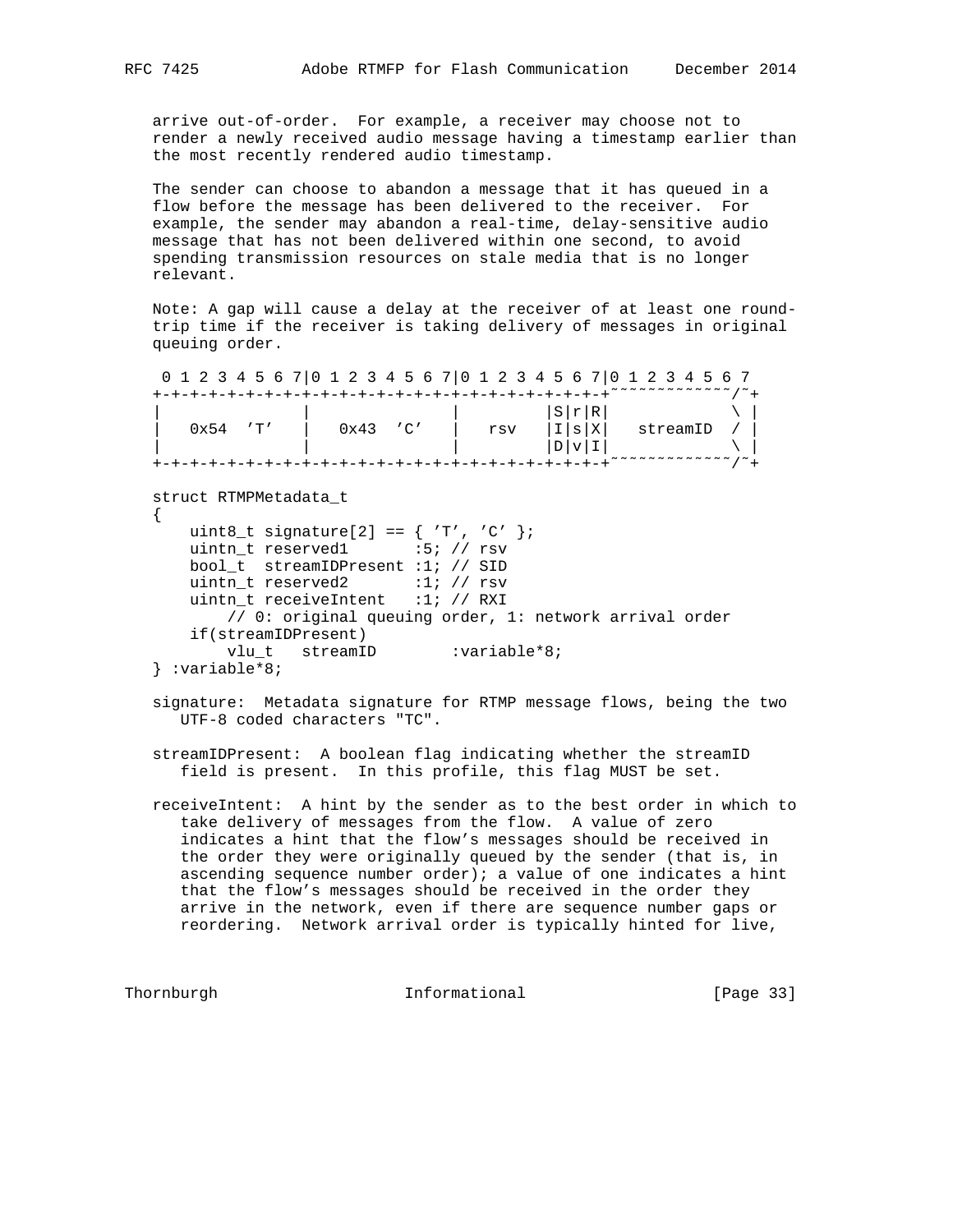delay-sensitive flows, such as for audio media. To take delivery of a message as soon as it arrives in the network: receive it from the receiving flow's RECV\_BUFFER as soon as it becomes complete (Section 3.6.3.3 of RFC 7016), and remove it from the RECV\_BUFFER. Section 3.6.3.3 of RFC 7016 describes how to take delivery of messages in original queuing order.

 streamID: If the streamIDPresent flag is set, this field is present and is the RTMP stream ID to which the messages in this flow belong. In this profile, this field MUST be present.

 A receiver SHOULD reject an RTMP message flow if its streamIDPresent flag is clear. This profile doesn't define a stream mapping for this case.

 Derived or composed profiles can define additional flow types and corresponding metadata signatures. A receiver SHOULD reject a flow having an unrecognized metadata signature.

5.1.2. Message Mapping

 This section describes the format of an RTMP message (Section 5.1) in an RTMFP flow.

 0 1 2 3 4 5 6 7|0 1 2 3 4 5 6 7|0 1 2 3 4 5 6 7|0 1 2 3 4 5 6 7 +-+-+-+-+-+-+-+-+ | messageType | +-+-+-+-+-+-+-+-+-+-+-+-+-+-+-+-+-+-+-+-+-+-+-+-+-+-+-+-+-+-+-+-+ timestamp +-+-+-+-+-+-+-+-+-+-+-+-+-+-+-+-+-+-+-+-+-+-+-+-+-+-+-+-+-+-+-+-+ | messagePayload | +˜˜˜˜˜˜˜˜˜˜˜˜˜˜˜˜˜˜˜˜˜˜˜˜˜˜˜˜˜˜˜˜˜˜˜˜˜˜˜˜˜˜˜˜˜˜˜˜˜˜˜˜˜˜˜˜˜˜˜˜˜˜˜/ struct RTMPMessage\_t  $\{$  \cdot \cdot \cdot \cdot \cdot \cdot \cdot \cdot \cdot \cdot \cdot \cdot \cdot \cdot \cdot \cdot \cdot \cdot \cdot \cdot \cdot \cdot \cdot \cdot \cdot \cdot \cdot \cdot \cdot \cdot \cdot \cdot \cdot \cdot \cdot \cdot uint8\_t messageType; uint32\_t timestamp; uint8\_t messagePayload[remainder()]; } :flowMessageLength\*8; messageType: The RTMP Message Type; timestamp: The RTMP Timestamp, in network byte order; messagePayload: The payload of the RTMP message; payload length: The RTMP message payload length is inferred from the length of the RTMFP message;

Thornburgh 1nformational [Page 34]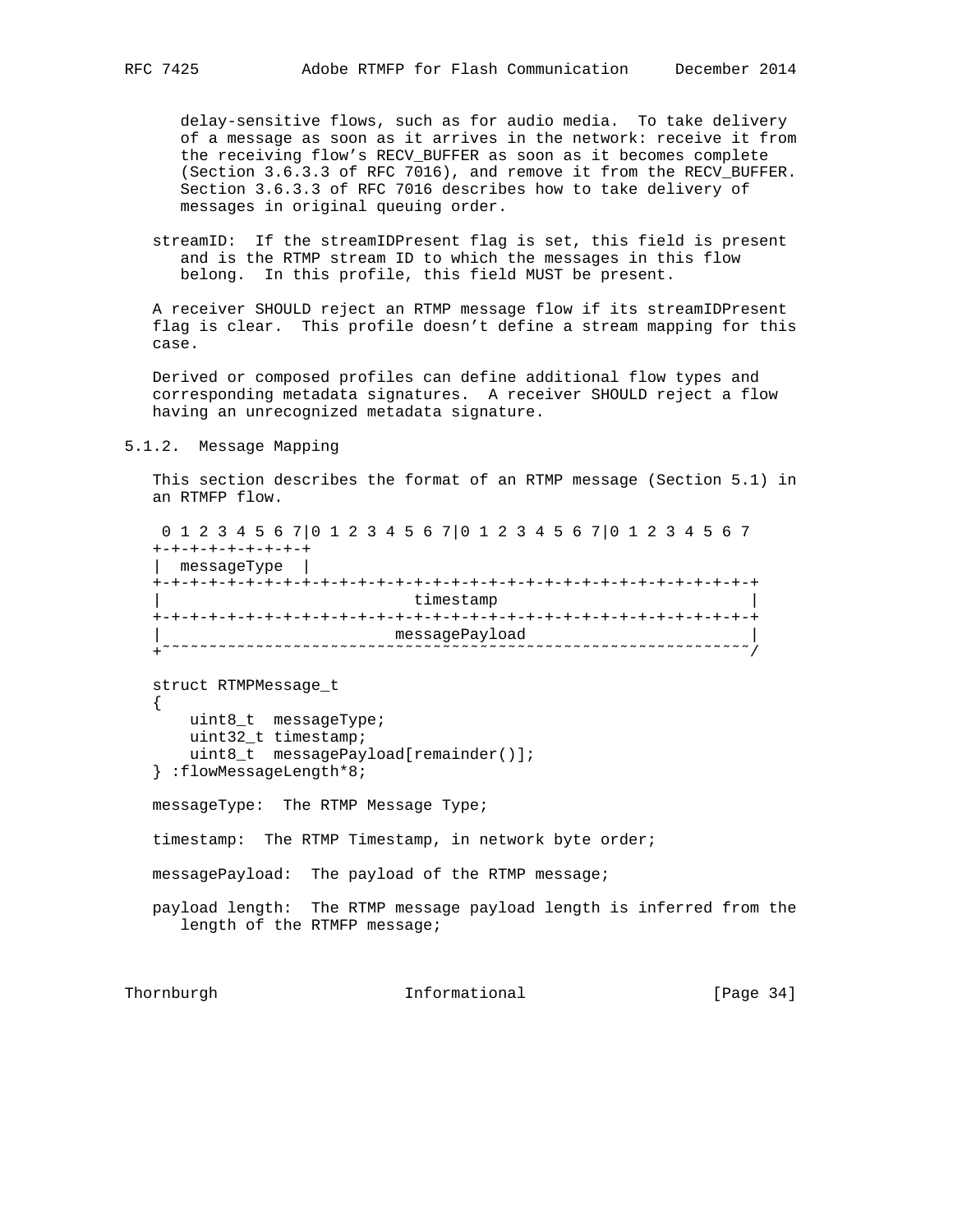Stream ID: The Stream ID for this message is taken from the metadata of the flow on which this message was received.

## 5.2. Flow Synchronization

 RTMFP flows are independent and have no inter-flow ordering guarantee. RTMP was designed for transport over a single, reliable, strictly ordered byte stream. Some RTMP message semantics take advantage of this ordering; for example, a Stream EOF User Control event must not be processed until after all media messages for the corresponding stream have been received. Flow Synchronization messages provide a barrier to align message delivery across flows when required by RTMP semantics.

 A Flow Synchronization message is coded as a User Control event message (Type 4) having Event Type 34. Message timestamps are ignored and MAY be set to 0.

 0 1 2 3 4 5 6 7|0 1 2 3 4 5 6 7|0 1 2 3 4 5 6 7|0 1 2 3 4 5 6 7 +-+-+-+-+-+-+-+-+  $\vert$  4 +-+-+-+-+-+-+-+-+-+-+-+-+-+-+-+-+-+-+-+-+-+-+-+-+-+-+-+-+-+-+-+-+ timestamp +-+-+-+-+-+-+-+-+-+-+-+-+-+-+-+-+-+-+-+-+-+-+-+-+-+-+-+-+-+-+-+-+ | eventType = 34 | +-+-+-+-+-+-+-+-+-+-+-+-+-+-+-+-+-+-+-+-+-+-+-+-+-+-+-+-+-+-+-+-+ syncID +-+-+-+-+-+-+-+-+-+-+-+-+-+-+-+-+-+-+-+-+-+-+-+-+-+-+-+-+-+-+-+-+ | count | count | count | count | count | count | count | count | count | count | count | count | count | count +-+-+-+-+-+-+-+-+-+-+-+-+-+-+-+-+-+-+-+-+-+-+-+-+-+-+-+-+-+-+-+-+ struct flowSyncUserControlMessagePayload\_t { uint16\_t eventType = 34; uint32\_t syncID; uint32\_t count; } :10\*8; eventType: The RTMP User Control Message Event Type. Flow Synchronization messages have type 34 (0x22); syncID: The identifier for this barrier; count: The number of flows being synchronized by syncID. This field MUST be at least 1 and SHOULD be at least 2.

Thornburgh **Informational** [Page 35]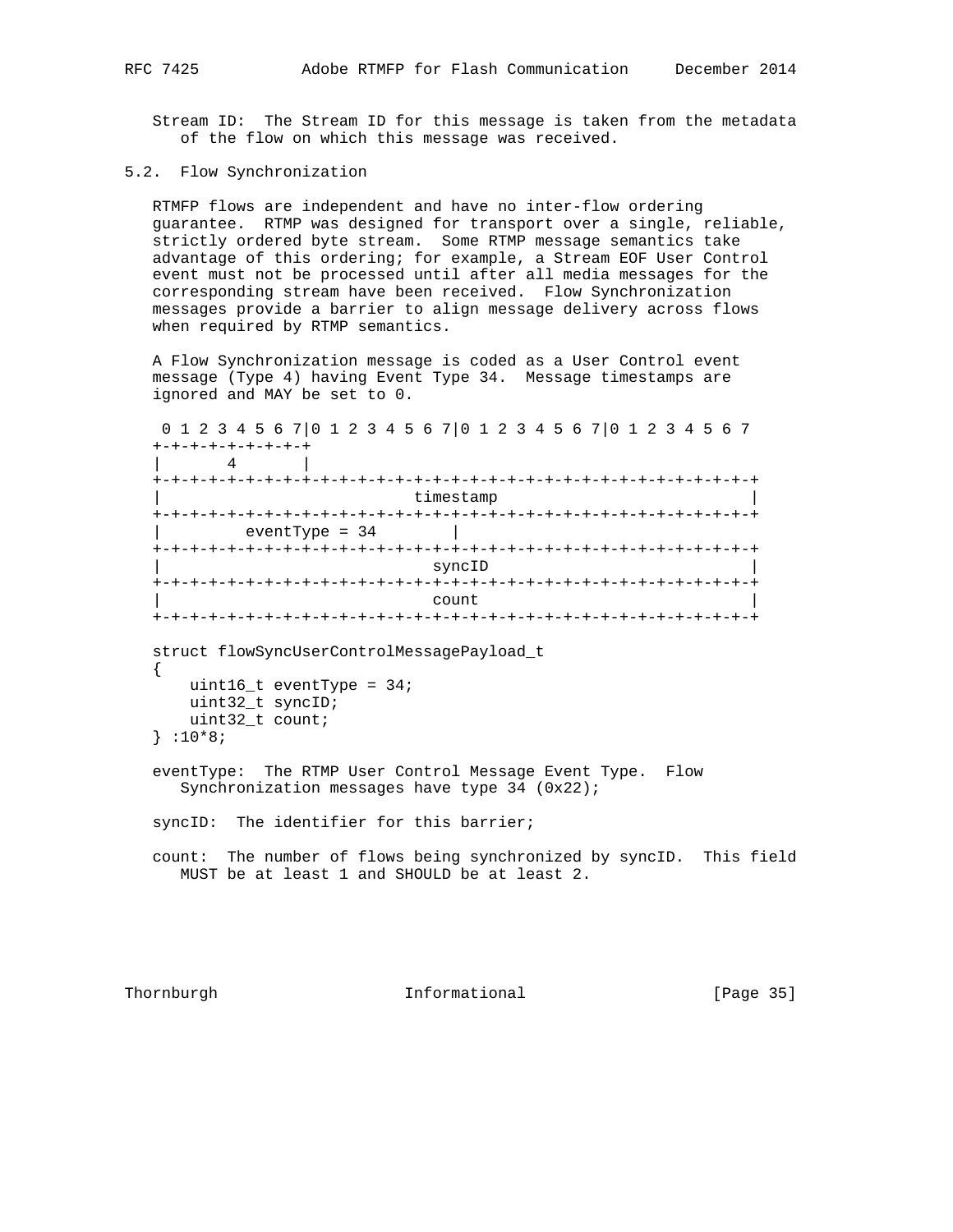On receipt of a Flow Synchronization message, a receiver SHOULD suspend receipt of further messages on that flow until count Flow Synchronization messages (including this one) with the same syncID have been received on flows in the same flow association tree.

 Example: Consider flows F1 and F2 in the same NetConnection carrying messages M, and let Sync(syncID,count) denote a Flow Synchronization message.

|  |  |  |           | F1: M1 M2 M4 Sync(8,2) $\Big $ Sync(13,2) M7 |            |
|--|--|--|-----------|----------------------------------------------|------------|
|  |  |  |           | F2: M3 Sync(8,2) M5 Sync(13,2) M6            |            |
|  |  |  | Barrier 8 |                                              | Barrier 13 |

Figure 2: Example Flow Synchronization Barriers

 Flow Synchronization messages form a delivery barrier to impart at least a partial message ordering across flows. In this example, message M5 comes after M1..4 and before M6..7; however, M3 could be delivered before or after any of M1, M2, or M4, and M6 could come before or after M7.

 Flow Synchronization can cause a priority inversion; therefore, it SHOULD NOT be used except when necessary to preserve RTMP ordering semantics.

5.3. Client-to-Server Connection

 The client connects to a server. The connection comprises one main control flow in each direction from client to server and from server to client for NetConnection messages, and zero or more flows in each direction for NetStream media messages. NetStream flows may come and go naturally over time according to media transport needs. An exception on a NetConnection control sending flow indicates the closure by the other end of the NetConnection and all associated NetStreams.

 The client MUST NOT use the same client certificate for more than one server connection; that is, a client's peer ID MUST NOT be reused.

# 5.3.1. Connecting

 The client desires a connection to a server having an RTMFP URI, for example, "rtmfp://server.example.com/app/instance". The client gathers one or more initial candidate addresses for the server named in the URI (for example, by using the Domain Name System (DNS)

Thornburgh **Informational** [Page 36]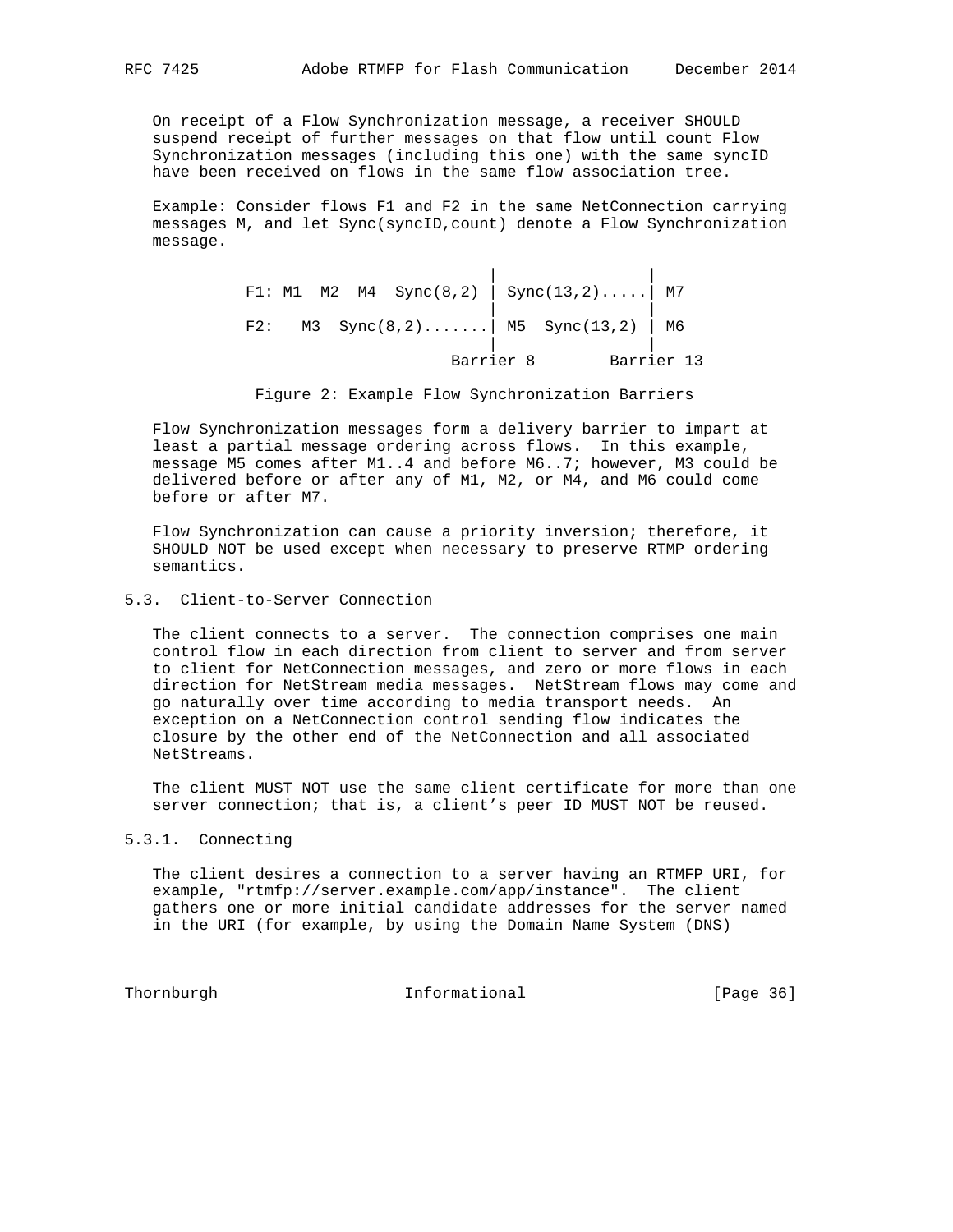[RFC1035]). The client creates an EPD having an Ancillary Data option (Section 4.4.2.2) encoding the URI. The client initiates an RTMFP session to the one or more candidate addresses using the EPD.

 When the session transitions to the S\_OPEN state, the client opens a new flow in that session for Stream ID 0 and Receive Intent 0 "original queuing order". This is the client's NetConnection main control flow. The client sends an RTMP "connect" command on the flow and waits for a response or exception.

## 5.3.2. Server-to-Client Return Control Flow

 The server, on accepting the client's NetConnection control flow, and receiving and accepting the "connect" command, opens one or more return flows to the client having Stream ID 0 and associated to the control flow from the client. Flows for Stream ID 0 are the server's NetConnection control flows. The server sends a "\_result" or "\_error" transaction response for the client's connect command.

 When the client receives the first return flow from the server for Stream ID 0 and associated to the client's NetConnection control flow, the client assumes that flow is the canonical return NetConnection control flow from the server, to which all new client to-server flows should be associated.

 On receipt of a "\_result" transaction response on Stream ID 0 for the client's connect command, the connection is up.

 The client MAY open additional return control flows to the server on Stream ID 0, associated to the server's canonical NetConnection control flow.

## 5.3.3. setPeerInfo Command

 The "setPeerInfo" command is sent by the client to the server over the NetConnection control flow to inform the server of candidate socket addresses through which the client might be reachable. This list SHOULD include all directly connected interface addresses and proxy addresses except as provided below. The list MAY be empty. The list need not include the address of the server, even if the server is to act as an introducer for the client. The list SHOULD NOT include link-local or loopback addresses.

 This command is sent as a regular RTMP NetConnection command; that is, as an RTMP Type 20 Command Message or an RTMP Type 17 Command Extended Message on Stream ID 0. A Type 20 Command Message SHOULD be used if the object encoding negotiated during the "connect" and

Thornburgh **Informational Informational** [Page 37]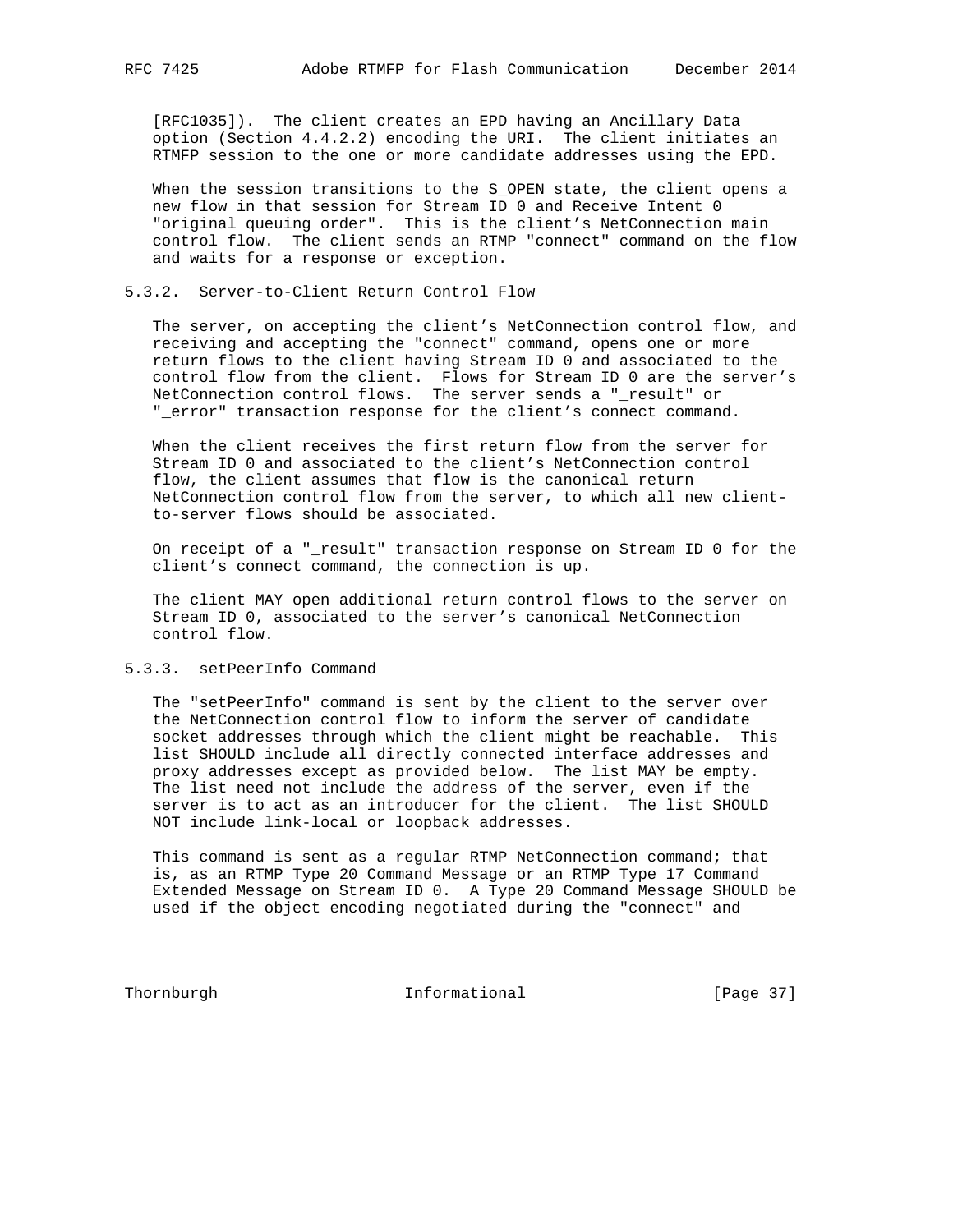"\_result" handshake is AMF0 [AMF0], and a Type 17 Command Extended Message SHOULD be used if the negotiated object encoding is AMF3 [AMF3].

 Note: A Type 20 Command Message payload is a sequence of AMF objects encoded in AMF0.

 Note: A Type 17 Command Extended Message payload begins with a format selector byte, followed by a sequence of objects in a format-specific encoding. At the time of writing, only format 0 is defined; therefore, the format selector byte MUST be 0. Format 0 is a sequence of AMF objects, each encoded in AMF0 by default; AMF3 encoding for an object can be selected by prefixing it with an "avmplus-object-marker" (0x11) as defined in [AMF0].

 To complete the RTMFP NetConnection handshake, an RTMFP client MUST send a setPeerInfo command to the server after receiving a successful response to the "connect" command.

 ( "setPeerInfo", // AMF String, command name 0.0, // AMF Number, transaction ID NULL, // AMF Null, no command object ... // zero or more AMF Strings, each an address  $\left( \right)$ 

 Each listed socket address includes an IPv4 or IPv6 address in presentation format and a UDP port number in decimal, separated by a colon. Since the IPv6 address presentation format uses colons, IPv6 addresses are enclosed in square brackets [RFC3986].

 $\overline{\phantom{a}}$  "setPeerInfo",  $0.0,$  NULL, "192.0.2.129:50001", "[2001:db8:1::2]:50002" )

Figure 3: Example setPeerInfo Command

 A server SHOULD assume that the client is behind a Network Address Translator (NAT) if and only if the observed far endpoint address of the session for the flow on which this command was received does not appear in the setPeerInfo address list.

Thornburgh 10 Informational [Page 38]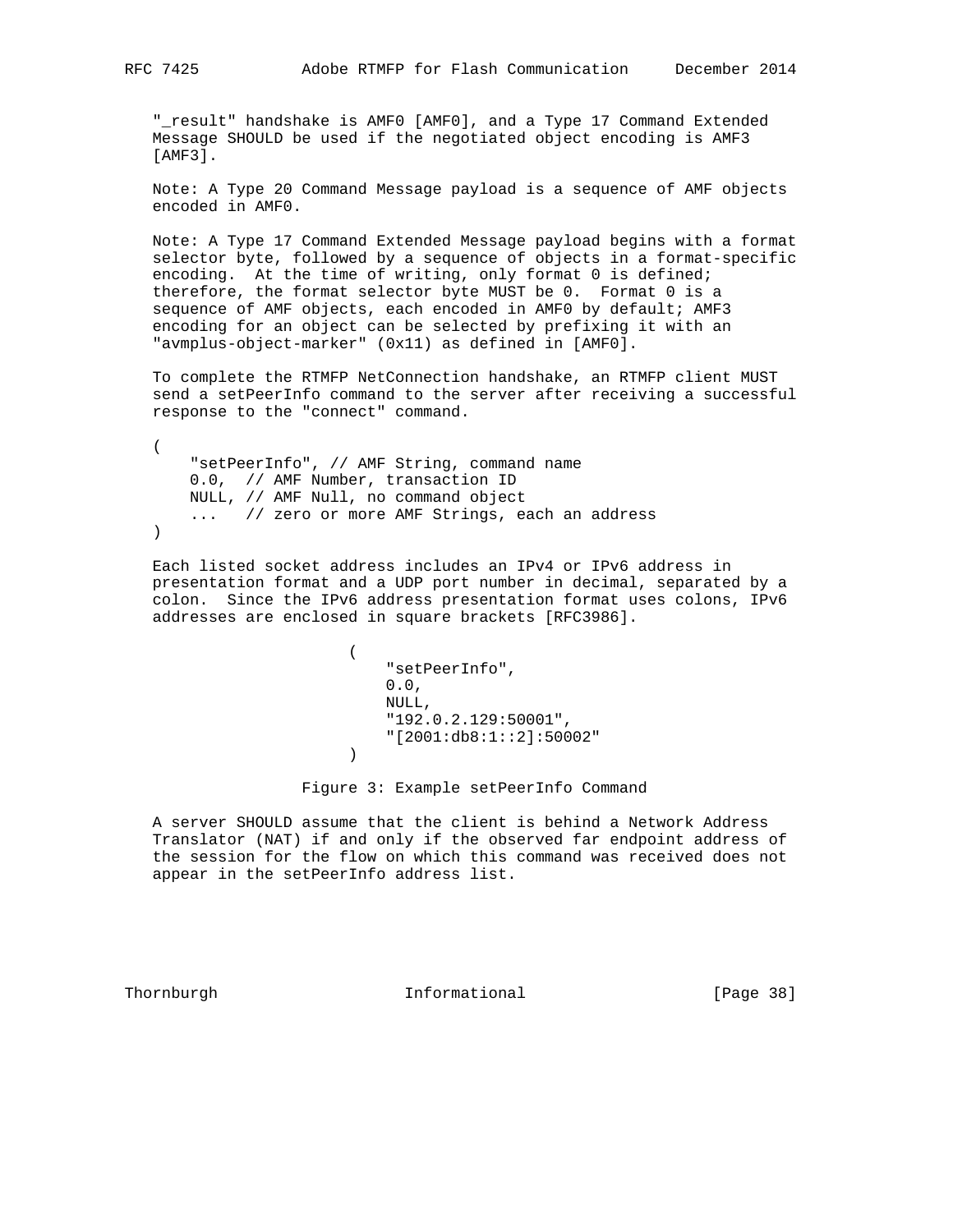#### 5.3.4. Set Keepalive Timers Command

 The server can advise the client to set or change the client's session keepalive timer periods for its connection to the server and for its P2P connections. The server MAY choose keepalive periods based on static configuration, application- or deployment-specific circumstances, whether the client appears to be behind a NAT, or for any other reason.

 The Set Keepalive Timers command is sent by the server to the client on Stream ID 0 as a User Control event message (Type 4) having Event Type 41. Message timestamps are ignored and MAY be set to 0.

```
 0 1 2 3 4 5 6 7|0 1 2 3 4 5 6 7|0 1 2 3 4 5 6 7|0 1 2 3 4 5 6 7
    +-+-+-+-+-+-+-+-+
     | 4 |
    +-+-+-+-+-+-+-+-+-+-+-+-+-+-+-+-+-+-+-+-+-+-+-+-+-+-+-+-+-+-+-+-+
                                        timestamp
    +-+-+-+-+-+-+-+-+-+-+-+-+-+-+-+-+-+-+-+-+-+-+-+-+-+-+-+-+-+-+-+-+
              eventType = 41
     +-+-+-+-+-+-+-+-+-+-+-+-+-+-+-+-+-+-+-+-+-+-+-+-+-+-+-+-+-+-+-+-+
                               serverKeepalivePeriodMsec
     +-+-+-+-+-+-+-+-+-+-+-+-+-+-+-+-+-+-+-+-+-+-+-+-+-+-+-+-+-+-+-+-+
                                 | peerKeepalivePeriodMsec |
    +-+-+-+-+-+-+-+-+-+-+-+-+-+-+-+-+-+-+-+-+-+-+-+-+-+-+-+-+-+-+-+-+
    struct setKeepaliveUserControlMessagePayload_t
\{ \cdot \cdot \cdot \cdot \cdot \cdot \cdot \cdot \cdot \cdot \cdot \cdot \cdot \cdot \cdot \cdot \cdot \cdot \cdot \cdot \cdot \cdot \cdot \cdot \cdot \cdot \cdot \cdot \cdot \cdot \cdot \cdot \cdot \cdot \cdot \cdot
```

```
 uint16_t eventType = 41;
    uint32_t serverKeepalivePeriodMsec;
    uint32_t peerKeepalivePeriodMsec;
 } :10*8;
```
 eventType: The RTMP User Control Message Event Type. Set Keepalive Timers messages have type 41 (0x29);

 serverKeepalivePeriodMsec: The keepalive period, in milliseconds, that the client is advised to set on its RTMFP session with the server;

 peerKeepalivePeriodMsec: The keepalive period, in milliseconds, that the client is advised to use on its RTMFP sessions with any peer that is not the server.

Thornburgh 1nformational [Page 39]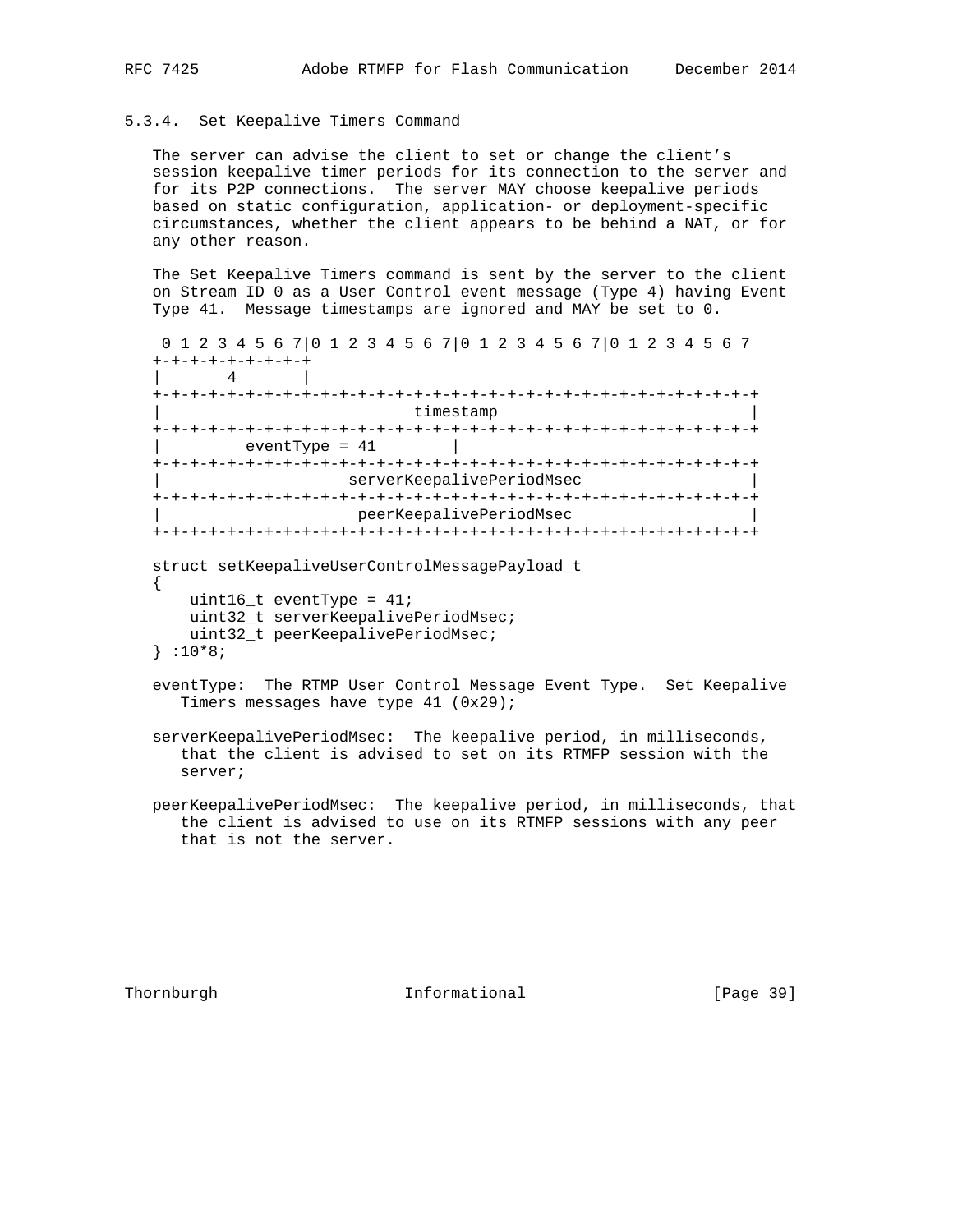The client MUST define minimum values for these keepalive periods, below which it will not set them, regardless of the values in this message. The minimum keepalive timer periods SHOULD be at least five seconds. The client MAY define maximum values for these keepalive periods, above which it will not set them.

 On receipt of this message from the server, a client SHOULD set its RTMFP server and peer keepalive timer periods to the indicated values subject to the client's minimum and maximum values. The server MAY send this message more than once, particularly if conditions that it uses to determine the timer periods change.

## 5.3.5. Additional Flows for Streams

 The client or server opens additional flows to the other side to carry messages for any stream. Additional flows are associated to the canonical NetConnection control flow from the other side.

Client Server Server Server Server Server Server Server Server Server Server Server Server Server Server Server ------>--C2S-Control-Flow------------------------->--+ | +--<------------------------S2C-Control-Flow---<--+ | | | <------------------------S2C-Stream-Flow-1--<--+ | : | | <------------------------S2C-Stream-Flow-M--<--+ | +-->--C2S-Stream-Flow-1------------------------> | : 100 minutes +-->--C2S-Stream-Flow-N------------------------>

Figure 4: Schematic Flow Association Tree for a NetConnection

#### 5.3.5.1. To Server

 Additional flows from the client to the server for stream messages are opened with the Stream ID for that stream and associated in return to the server's canonical NetConnection control flow.

 The client MAY create as many flows as desired for any Stream ID (including Stream ID 0) at any time.

5.3.5.2. From Server

 Additional flows from the server to the client for stream messages are opened with the Stream ID for that stream, and associated in return to the client's NetConnection control flow.

Thornburgh 1nformational [Page 40]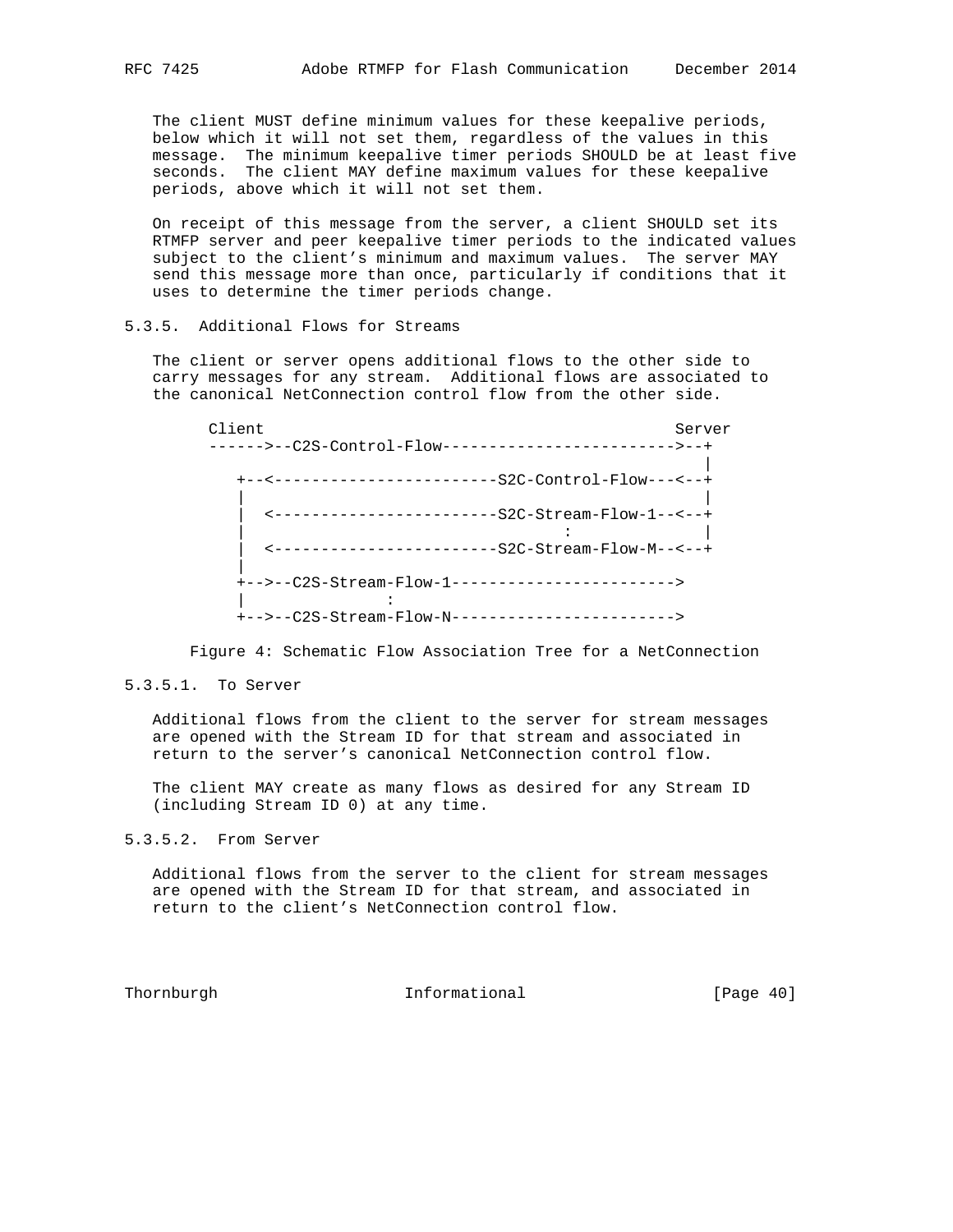The server MAY create as many flows as desired for any Stream ID (including Stream ID 0) at any time.

### 5.3.5.3. Closing Stream Flows

 Either end MAY close a sending flow that is not for Stream ID 0 at any time with no semantic meaning for the stream.

 At any time, either end MAY reject a receiving flow that is not one of the other end's NetConnection control flows. No flow exception codes are defined by this profile, so the receiving end SHOULD use exception code 0 when rejecting the flow. The sending end, on notification of any exception for a stream flow, SHOULD NOT open a new flow to take the rejected flow's place for transport of messages for that stream. If an end rejects any flow for a stream, it SHOULD reject all the flows for that stream, otherwise Flow Synchronization messages (Section 5.2) that were in flight could be discarded and some flows might become or remain stuck in a suspended state.

#### 5.3.6. Closing the Connection

 The client or server can signal an orderly close of the connection by closing its NetConnection control sending flows and all stream sending flows. The other end, on receiving a close/complete notification for the canonical NetConnection control receiving flow, closes its sending flows. When both ends observe all receiving flows have closed and completed, the connection has cleanly terminated.

 Either end can abruptly terminate the connection by rejecting the NetConnection control receiving flows or by closing the underlying RTMFP session. On notification of any exception on a NetConnection control sending flow, the end seeing the exception knows the other end has terminated abruptly, and can immediately close all sending and receiving flows for that connection.

Thornburgh **Informational** [Page 41]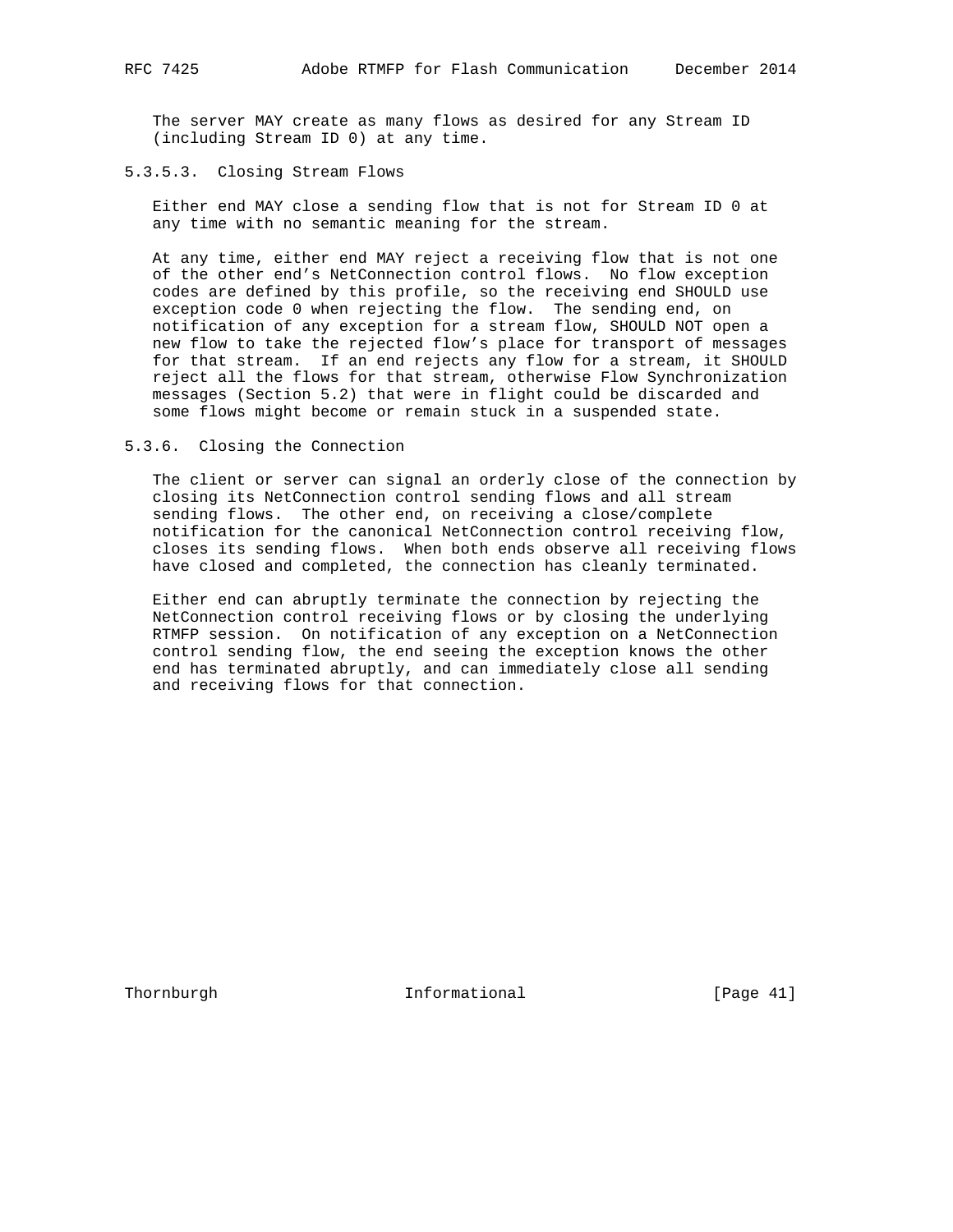# 5.3.7. Example





Thornburgh **Informational Informational** [Page 42]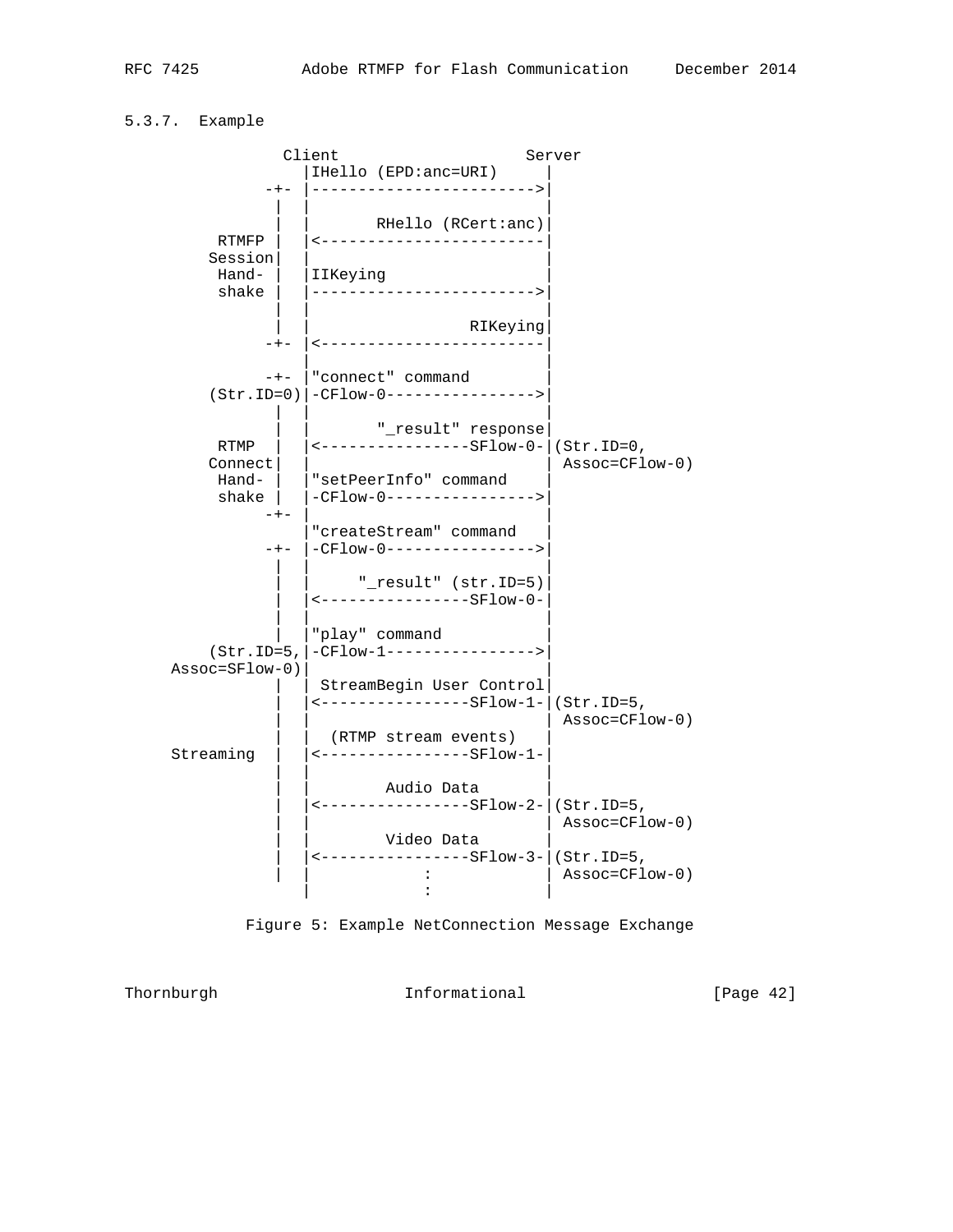#### 5.4. Direct Peer-to-Peer Streams

 Clients can connect directly to other clients for P2P streaming and data exchange. A client MAY have multiple separate P2P NetStreams with a peer in one RTMFP session, each a separate logical connection. P2P NetStreams are unidirectional, initiated by a subscriber (the side issuing the "play" command) to a publisher. The subscribing peer has a control flow to the publisher. The publisher has zero or more return flows to the subscriber associated to the subscriber's control flow, for the stream media and data.

## 5.4.1. Connecting

 A client desires to subscribe directly to a stream being published in P2P mode by a publishing peer. The client learns the peer ID of the publisher and the stream name through application-specific means.

 If the client does not already have an RTMFP session with that peer ID, it initiates a new session, creating an EPD containing a Fingerprint option (Section 4.4.2.3) for the publisher's peer ID and using the server session's DESTADDR as the initial candidate address for the session to the peer. The server acts as an Introducer (Section 3.5.1.6 of RFC 7016), using forward and redirect messages to help the client and the peer establish a session.

When an S\_OPEN session exists to the desired peer, the client creates a new independent flow to that peer. The flow MUST have a non-zero Stream ID. The client sends an RTMP "play" command over the flow, giving the name of the desired stream at the publisher. This flow is the subscriber's control flow.

#### 5.4.2. Return Flows for Stream

 The publisher, on accepting a new flow not indicating a return association with any of its sending flows and having a non-zero Stream ID, receives and processes the "play" command. If and when the request is acceptable to the publisher, it opens one or more return flows to the subscribing peer, associated to the subscriber's control flow and having the same Stream ID. The publisher sends a StreamBegin User Control message, appropriate RTMP status events, and the stream media over the one or more return flows.

 The subscriber uses the return association of the media flows to the subscriber control flow to determine the stream to which the media belongs.

Thornburgh 1nformational [Page 43]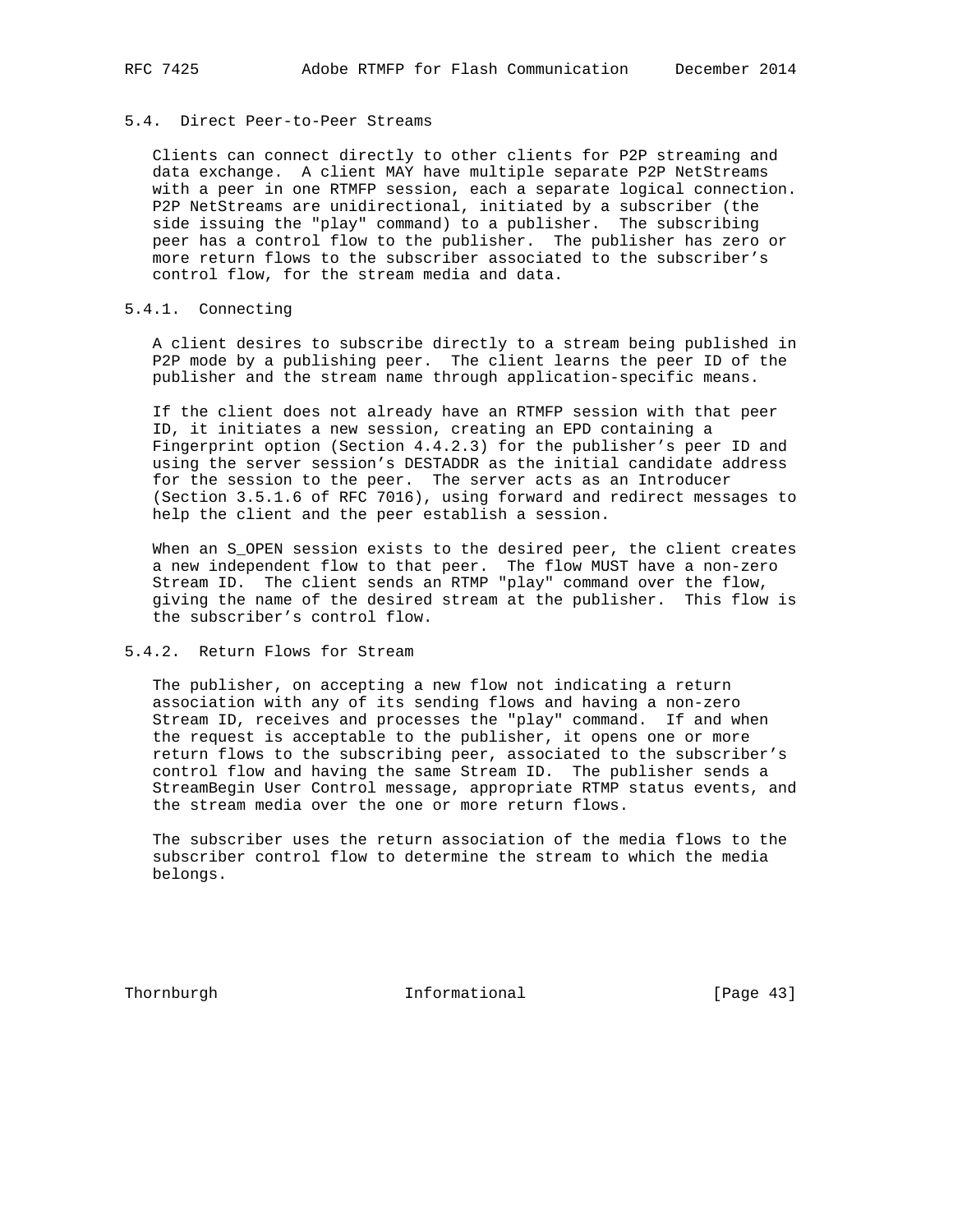The publisher MAY open any number of media flows for the stream and close them at any time. The opening and closing of media flows has no semantic meaning for the stream, except that the opening of at least one flow and the reception of at least one media message or a StreamBegin User Control message indicates that the publisher is publishing the requested stream to the subscriber.

Subscriber Publisher Publisher Publisher Publisher ------>--Subscriber-Control-Flow------------------>--+ | <------------------Publisher-Stream-Flow-1--<--+ : | <------------------Publisher-Stream-Flow-N--<--+

Figure 6: Schematic Flow Association Tree for a P2P Direct Connection

5.4.3. Closing the Connection

 Either end can close the stream by closing or rejecting the subscriber's control flow. The publisher SHOULD close and unpublish to the subscriber on receipt of a close/complete of the control flow. The subscriber SHOULD consider the stream closed on notification of any exception on the control flow.

6. IANA Considerations

 This memo specifies option type code values for Certificate fields (Section 4.3.3), Endpoint Discriminator fields (Section 4.4.2), and Session Keying Component fields (Section 4.5.2). It also specifies a flow metadata signature (Section 5.1.1). The type code values and signatures for this profile are assigned and maintained by Adobe, and therefore require no action from IANA.

#### 6.1. RTMFP URI Scheme Registration

 This memo describes use of an RTMFP URI scheme (Section 4.4.2.2, Section 5.3.1, Figure 5). Per this section, the "rtmfp" URI scheme has been registered by IANA.

 The syntax and semantics of this URI scheme are described using the Augmented Backus-Naur Form (ABNF) [RFC5234] rules from RFC 3986.

Thornburgh 1nformational [Page 44]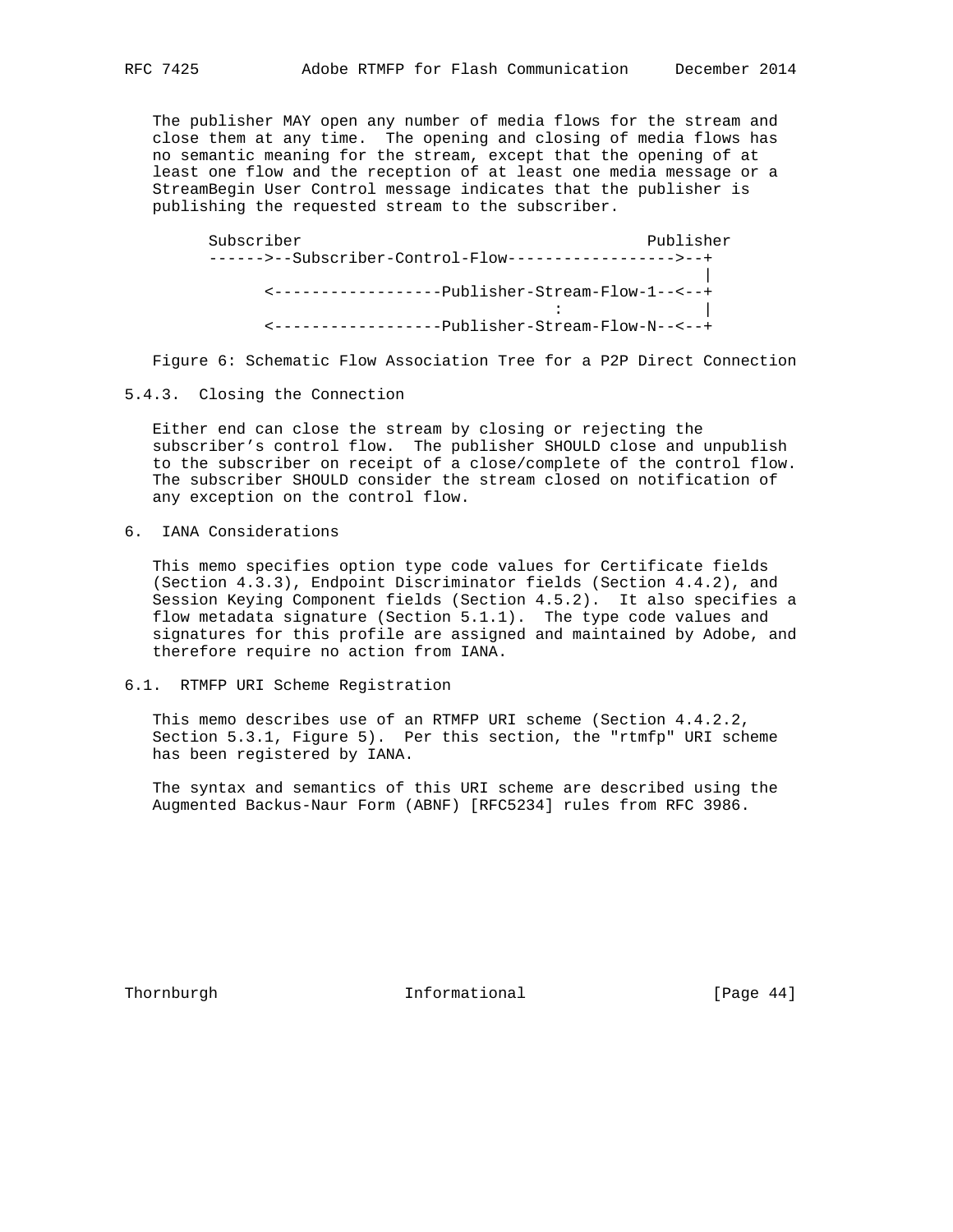URI scheme name: rtmfp

Status: provisional

URI scheme syntax:

 rtmfp-uri-scheme = "rtmfp:" / "rtmfp://" host [ ":" port ] path-abempty

 URI scheme semantics: The first form is used in the APIs of some implementations to indicate instantiation of an RTMFP client according to this memo, but without connecting to a server. Such an instantiation might be used for pure peer-to-peer communication.

 The second form provides location information for the server to which to connect and optional additional information to pass to the server. The only operation for this URI form is to connect to a server (initial candidate address(es) for which are named by host and port) according to Section 5.3. The UDP port for initial candidate addresses, if not specified, is 1935. If the host is a reg-name, the initial candidate address set SHOULD comprise all IPv4 and IPv6 addresses to which reg-name resolves. The semantics of path-abempty are specific to the server. Connections are made using RTMFP as specified by this memo.

- Encoding considerations: The path-abempty component represents textual data consisting of characters from the Universal Character Set. This component SHOULD be encoded according to Section 2.5 of RFC 3986.
- Applications/protocols that use this URI scheme name: The Flash runtime (including Flash Player) from Adobe Systems Incorporated, communication servers such as Adobe Media Server, and interoperable clients and servers provided by other parties, using RTMFP according to this memo.
- Interoperability considerations: This scheme requires use of RTMFP as defined by RFC 7016 in the manner described by this memo.
- Security considerations: See Security Considerations (Section 7) in this memo.
- Contact: Michael Thornburgh, Adobe Systems Incorporated, <mthornbu@adobe.com>.
- Author/Change controller: Michael Thornburgh, Adobe Systems Incorporated, <mthornbu@adobe.com>.

Thornburgh 1nformational [Page 45]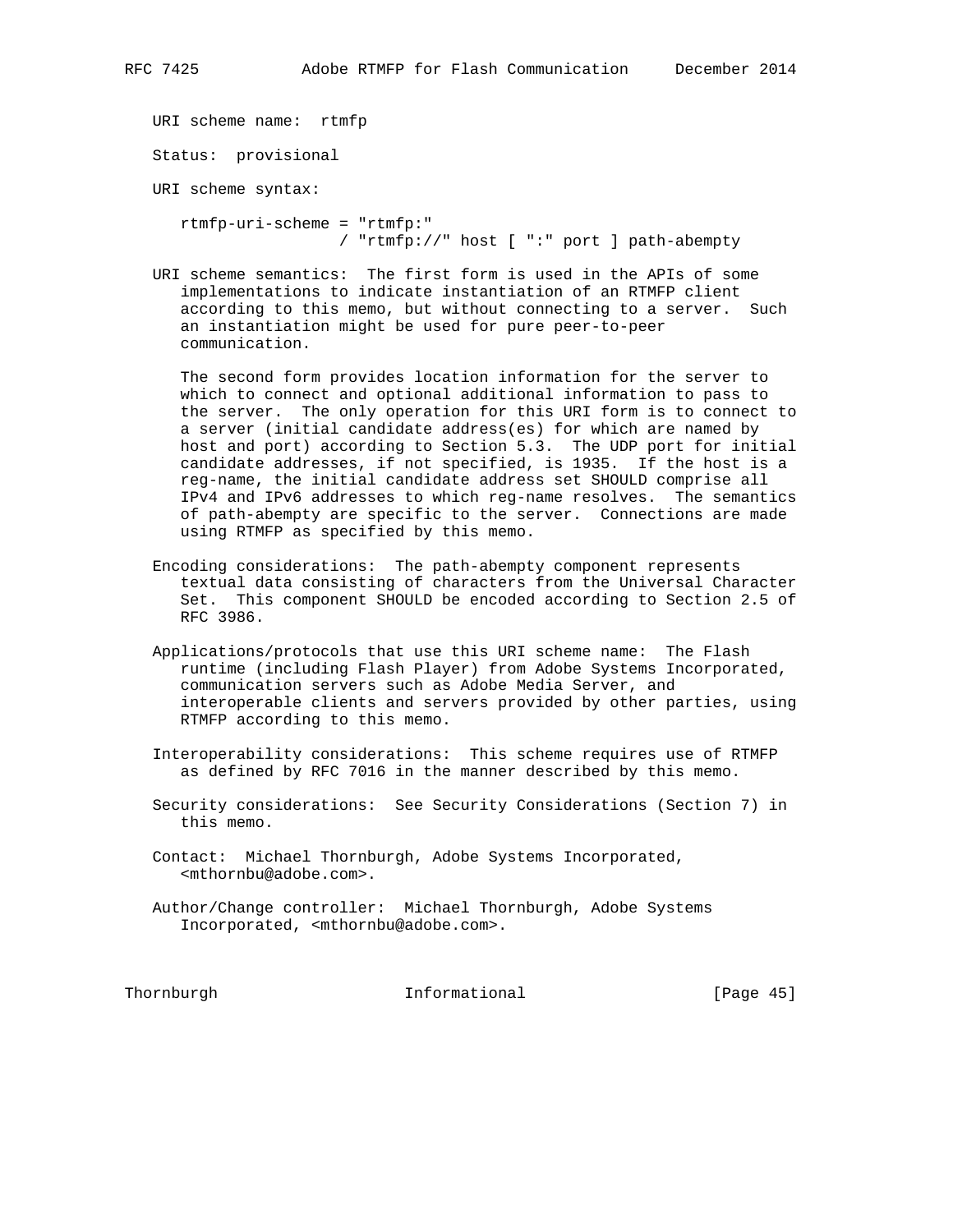References:

 Thornburgh, M., "Adobe's Secure Real-Time Media Flow Protocol", RFC 7016, November 2013.

This memo.

7. Security Considerations

Section 4 details the cryptographic aspects of this profile.

 This profile does not define or use a Public Key Infrastructure (PKI). Clients SHOULD use static Diffie-Hellman keys in their certificates (Section 4.3.3.5). Clients MUST create a new certificate with a distinct fingerprint for each new NetConnection (Section 5.3). These constraints make client identities ephemeral but unable to be forged. A man-in-the-middle cannot successfully interpose itself in a connection to a target client addressed by its fingerprint/peer ID if the target client uses a static Diffie-Hellman public key.

 Servers can have long-lived RTMFP instances, so they SHOULD use ephemeral Diffie-Hellman public keys for forward secrecy. This allows server peer IDs to be forged; however, clients do not connect to servers by peer ID, so this is irrelevant.

 When a client connects to a server, the client will accept the response of any endpoint claiming to be "a server". It is assumed that an attacker that can passively observe traffic on a network segment can also inject its own packets with any source or destination and any payload. An attacker can trick a client into connecting to a rogue server or man-in-the-middle, either by observing Initiator Hello packets from the client and responding earliest with a matching Responder Hello or by using tricks such as DNS spoofing or poisoning to direct a client to connect directly to the rogue. A TCP-based transport would be vulnerable to similar attacks. Since there is no PKI, this profile gives no guarantee that the client has actually connected to the desired server, versus a rogue or man-in-the-middle. In circumstances where assurance is required that the connection is directly to the desired server, the client can use the Session Nonces (Section 4.6.5) to challenge the server, for example, over a different channel having acceptable security properties (such as an HTTPS) to transitively establish the server's identity and verify that the end-to-end communication is private and authentic.

 When session sequence numbers (Section 4.7.3.3) are not used, it is possible for an attacker to use traffic analysis techniques and record encrypted packets containing the start of a new flow, and

Thornburgh 1nformational [Page 46]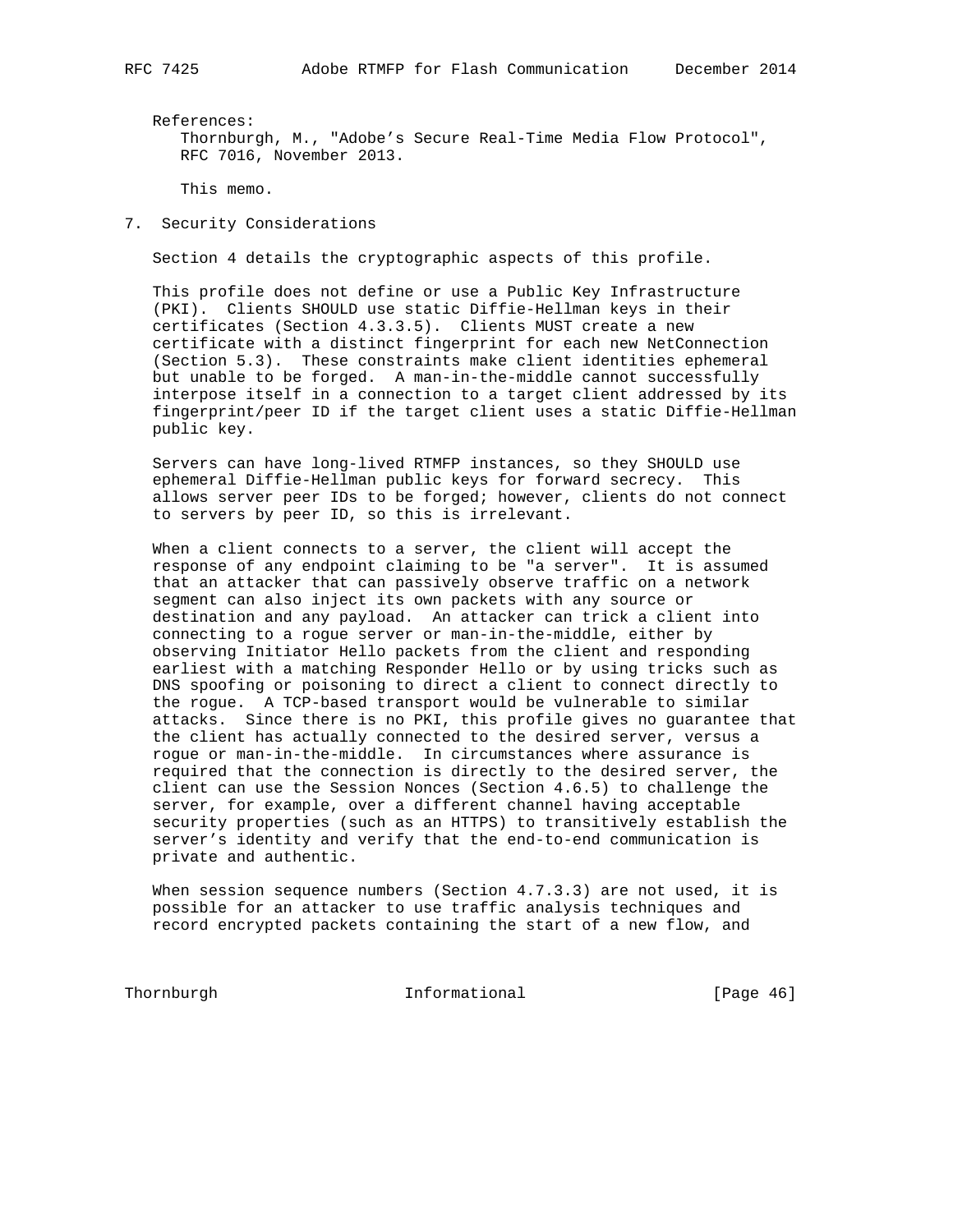later to replay those packets after the flow has closed, which can look to the receiver like a brand new flow. In circumstances where this can be detrimental, session sequence numbers SHOULD be used. Replay of packets for existing flows is not detrimental as the receiver detects and discards duplicate flow sequence numbers, and flow sequence numbers do not wrap or otherwise repeat.

 Packet encryption uses CBC with the same (null) initialization vector for each packet. This can reveal to an observer whether two packets contain identical plaintext. However, the maximum-length RTMFP common header and User Data or Data Acknowledgement header, including flow sequence number, always fit within the first 16-byte cipher block, so each initial cipher block for most packets will already be unique even if timestamps are suppressed. Sending identical messages in a flow uses unique flow sequence numbers, so cipher blocks will be unique in this case. Keepalive pings and retransmission of lost data can result in identical cipher blocks; however, traffic analysis can also reveal likely keepalives or retransmissions, and retransmission only occurs as a result of observable network loss, so this is usually irrelevant. In circumstances where any identical cipher block is unacceptable, session sequence numbers SHOULD be used as they guarantee each initial cipher block will be unique.

 Packet verification can use a 16-bit simple checksum (Section 4.7.3.1). The checksum is inside the encrypted packet, so for external packet modifications the checksum is equivalent to a 16-bit cryptographic digest. In circumstances where this is insufficient, HMAC verification (Section 4.7.3.2) SHOULD be used.

- 8. References
- 8.1. Normative References
	- [AES] National Institute of Standards and Technology, "Advanced Encryption Standard (AES)", FIPS PUB 197, November 2001, <http://csrc.nist.gov/publications/fips/fips197/ fips-197.pdf>.
	- [AMF0] Adobe Systems Incorporated, "Action Message Format -- AMF 0", December 2007, <http://www.adobe.com/go/spec\_amf0>.
	- [AMF3] Adobe Systems Incorporated, "Action Message Format -- AMF 3", January 2013, <http://www.adobe.com/go/spec\_amf3>.
	- [CBC] Dworkin, M., "Recommendation for Block Cipher Modes of Operation", NIST Special Publication 800-38A, December 2001, <http://csrc.nist.gov/publications/nistpubs/800-38a/ sp800-38a.pdf>.

Thornburgh **Informational Informational** [Page 47]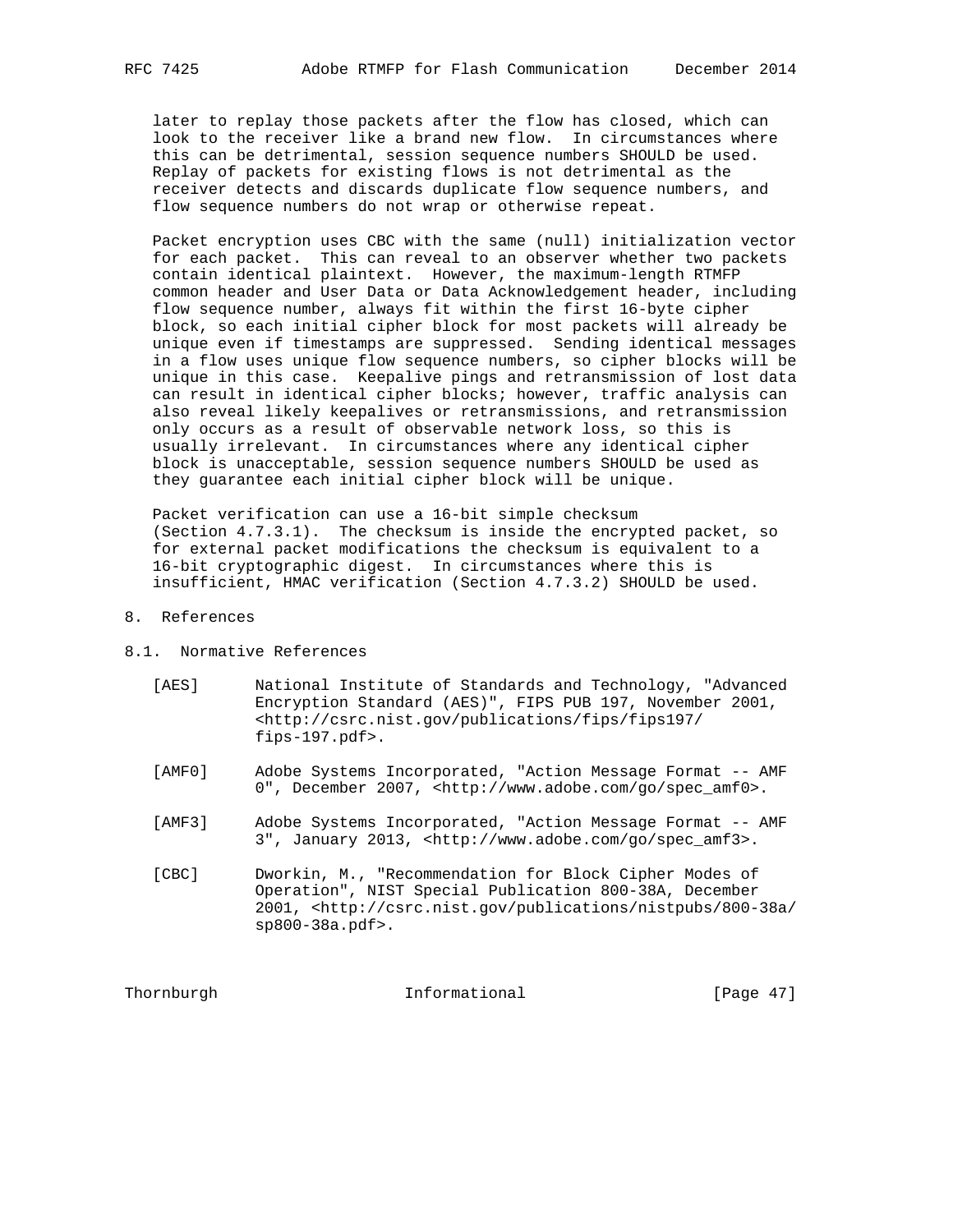- [DH] Diffie, W. and M. Hellman, "New Directions in Cryptography", IEEE Transactions on Information Theory, V. IT-22, n. 6, June 1977.
- [RFC2104] Krawczyk, H., Bellare, M., and R. Canetti, "HMAC: Keyed- Hashing for Message Authentication", RFC 2104, February 1997, <http://www.rfc-editor.org/info/rfc2104>.
- [RFC2119] Bradner, S., "Key words for use in RFCs to Indicate Requirement Levels", BCP 14, RFC 2119, March 1997, <http://www.rfc-editor.org/info/rfc2119>.
- [RFC3526] Kivinen, T. and M. Kojo, "More Modular Exponential (MODP) Diffie-Hellman groups for Internet Key Exchange (IKE)", RFC 3526, May 2003, <http://www.rfc-editor.org/info/rfc3526>.
- [RFC3629] Yergeau, F., "UTF-8, a transformation format of ISO 10646", STD 63, RFC 3629, November 2003, <http://www.rfc-editor.org/info/rfc3629>.
- [RFC3986] Berners-Lee, T., Fielding, R., and L. Masinter, "Uniform Resource Identifier (URI): Generic Syntax", STD 66, RFC 3986, January 2005, <http://www.rfc-editor.org/info/rfc3986>.
- [RFC5234] Crocker, D. and P. Overell, "Augmented BNF for Syntax Specifications: ABNF", STD 68, RFC 5234, January 2008, <http://www.rfc-editor.org/info/rfc5234>.
- [RFC6234] Eastlake, D. and T. Hansen, "US Secure Hash Algorithms (SHA and SHA-based HMAC and HKDF)", RFC 6234, May 2011, <http://www.rfc-editor.org/info/rfc6234>.
- [RFC7016] Thornburgh, M., "Adobe's Secure Real-Time Media Flow Protocol", RFC 7016, November 2013, <http://www.rfc-editor.org/info/rfc7016>.
- [RFC7296] Kaufman, C., Hoffman, P., Nir, Y., Eronen, P., and T. Kivinen, "Internet Key Exchange Protocol Version 2 (IKEv2)", STD 79, RFC 7296, October 2014, <http://www.rfc-editor.org/info/rfc7296>.
- [RTMP] Adobe Systems Incorporated, "Real-Time Messaging Protocol (RTMP) specification", December 2012, <http://www.adobe.com/go/spec\_rtmp>.

Thornburgh 101 Informational 11 [Page 48]